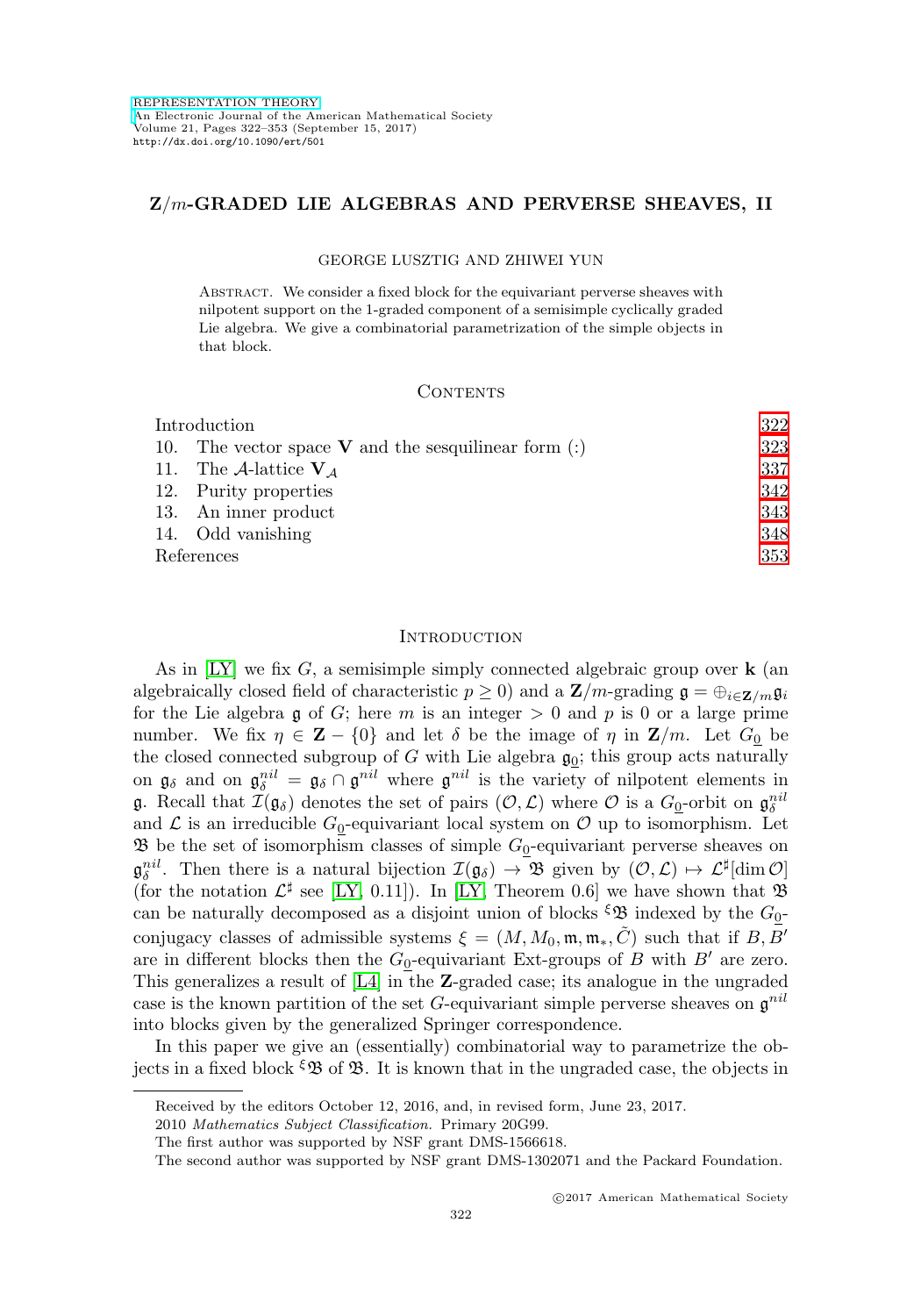a fixed block are indexed by the irreducible representations of a certain (relative) Weyl group attached to the block. In the  $\mathbb{Z}/m$ -graded case we will associate to the block  $\mathcal{L}_B$  a **Q**-vector space **E** with a certain finite collection of hyperplanes. The complement of the union of these hyperplanes is naturally a union of finitely many (not necessarily conical) chambers which can be taken to form a basis of a  $\mathbf{Q}(v)$ -vector space  $\mathbf{V}'$  (here v is an indeterminate). The chambers represent various spiral induction associated to the block. The vector space  $V'$  carries a natural, explicit, sesquilinear form (:) :  $\mathbf{V}' \times \mathbf{V}' \to \mathbf{Q}(v)$  defined in terms of dimensions of Ext-groups between the spiral inductions (see [\[LY,](#page-31-1) 6.4]) which correspond to the chambers. We show that the left radical of this form is the same as its right radical. Taking the quotient of  $V'$  by the left or right radical we obtain a  $Q(v)$ -vector space **V** with an induced sesquilinear form (:). It turns out that **V** is naturally isomorphic to the Grothendieck group based on  $\mathcal{L}(\mathcal{B})$  (tensored with  $\mathbf{Q}(v)$ ) and, in particular, the number of elements in  $\mathcal{L} \mathcal{B}$  is equal to  $\dim_{\mathbf{Q}(v)} \mathbf{V}$ . The vector space **V** has a natural bar involution<sup>-</sup>:  $V \rightarrow V$  and a natural A-lattice  $V_A$  in V, both defined combinatorially. (Here  $\mathcal{A} = \mathbf{Z}[v, v^{-1}]$ .) We then define a subset **B**' of **V** as the set of all  $b \in \mathbf{V}_\mathcal{A}$  such that  $b = b$  and  $(b:b) \in 1 + v\mathbf{Z}[[v]]$ . We show that  $\mathbf{B}'$  is a signed basis of  $V$ . (Although the definition of  $B'$  is combinatorial, the proof of the fact that it is a well-defined signed basis is based on geometry; it is not combinatorial. It would be desirable to find a proof without using geometry.) Let  $B'/\pm$  be the set of orbits of the **Z**/2-action  $b \mapsto -b$  on **B**'. We show that **B**'/ $\pm$  is in natural bijection with the given block  $\mathfrak{g}$ . Thus  $\mathbf{B}'/\pm$  could be regarded as a combinatorial index set for  $\mathcal{L}$ . (A similar result in the **Z**-graded case appears in [\[L4\]](#page-31-2).)

We now discuss the contents of the various sections. In Section 10 we define the **Q**-vector vector **E** with its hyperplane arrangement associated to a block. We also define the  $\mathbf{Q}(v)$ -vector space **V**' with its sesquilinear form (:), its quotient space **V** and the bar operator. In Section 11 we define the  $\mathcal{A}$ -lattice  $V_A$  in  $V$  and the signed basis **B**'. In Section 12 we prove some purity properties of the cohomology sheaves of the simple  $G_{\underline{0}}$ -equivariant perverse sheaves on  $\mathfrak{g}_{\delta}^{nil}$ , which generalize those in the **Z**-graded case given in [\[L4\]](#page-31-2). In Section 13 we generalize an argument in [\[L4\]](#page-31-2) to express the matrix whose entries are the values of the (:)-pairing at two elements of B as a product of three matrices. This is used in Section 14 to prove the vanishing of the odd cohomology sheaves of the intersection cohomology of the closure of any  $G_{\underline{0}}$ -orbit in  $\mathfrak{g}_{\delta}^{nil}$  with coefficients in an irreducible  $G_{\underline{0}}$ -equivariant local system on that orbit. This generalizes a result in [\[L4\]](#page-31-2) in the **Z**-graded case whose proof was quite different (it was based on geometric arguments which are not available in the present case).

<span id="page-1-0"></span>We will adhere to the notation and assumptions of [\[LY\]](#page-31-1).

# 10. The vector space **V** and the sesquilinear form (:)

In this section, we introduce a combinatorial way of calculating the number of irreducible perverse sheaves in a block  $\mathcal{E}\mathcal{Q}(\mathfrak{g}_{\delta})$ . This is achieved by introducing a finite-dimensional vector space  $\mathbf{V}'$  over  $\mathbf{Q}(v)$  together with a sesquilinear form on it coming from the pairing between spiral inductions in the fixed block  $\xi$ . Then the number of irreducible perverse sheaves in  $\mathcal{L}(\mathfrak{g}_{\delta})$  turns out to be the rank of this sesquilinear form on **V'** (Proposition 10.19).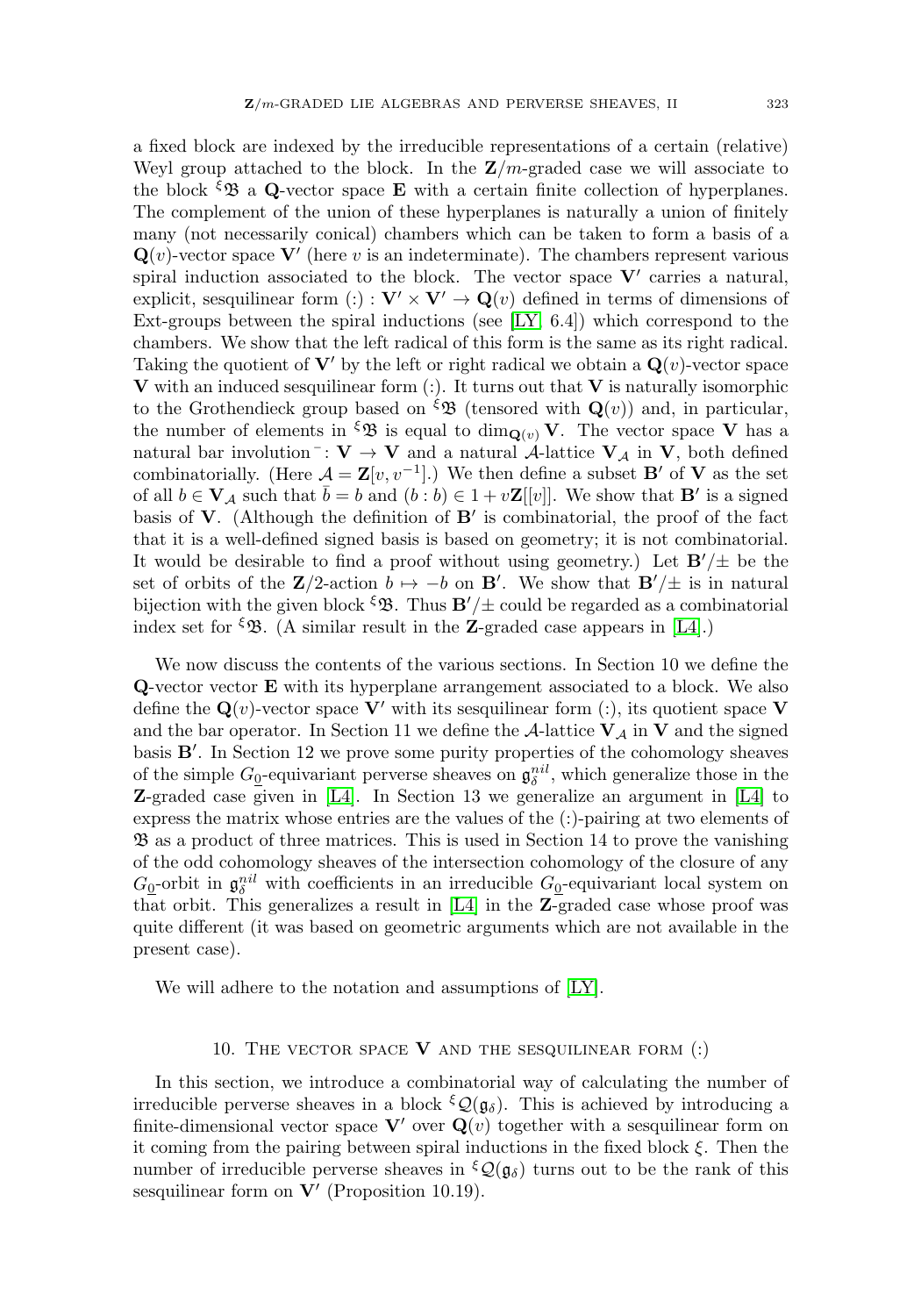10.1. We fix  $\xi \in \underline{\mathfrak{T}}_{\eta}$  and a representative  $\dot{\xi} = (M, M_0, \mathfrak{m}, \mathfrak{m}_*, \tilde{C}) \in \mathfrak{T}_{\eta}$  for  $\xi$ . We also  $\text{fix } \phi = (e, h, f) \in J^M \text{ such that } e \in \mathfrak{m}_{\eta}, h \in \mathfrak{m}_0, f \in \mathfrak{m}_{-\eta}.$  We set  $\iota = \iota_{\phi} \in Y_M$ . Let

$$
Z=\mathcal{Z}_M^0.
$$

Since  $Z$  is a torus,  $Y_Z$  is naturally a free abelian group (with operation written as addition) and  $\mathbf{E} := Y_{Z,\mathbf{Q}}$  may be naturally identified with the **Q**-vector space  $\mathbf{Q} \otimes Y_Z$ . Let  $X_Z = \text{Hom}(Y_Z, \mathbf{Z})$  and let  $\langle \cdot \rangle$  be the obvious perfect bilinear pairing  $Y_Z \times X_Z \to \mathbf{Z}$ . This extends to a bilinear pairing  $\mathbf{E} \times (\mathbf{Q} \otimes X_Z) \to \mathbf{Q}$  denoted again by  $\langle :\rangle$ . For any  $\alpha \in X_Z$  let

$$
\mathfrak{g}^{\alpha} = \{ x \in \mathfrak{g}; \mathrm{Ad}(z)x = \alpha(z)x \quad \forall z \in Z \}.
$$

For any  $(\alpha, i) \in X_Z \times \mathbf{Z}/m$  let

$$
\mathfrak{g}_i^\alpha=\mathfrak{g}^\alpha\cap\mathfrak{g}_i.
$$

For any  $(\alpha, n, i) \in X_Z \times \mathbf{Z} \times \mathbf{Z}/m$  let

$$
\mathfrak{g}_i^{\alpha,n} = \mathfrak{g}_i^{\alpha} \cap \left( \begin{smallmatrix} \iota \\ n \mathfrak{g}_i \end{smallmatrix} \right).
$$

For any  $i \in \mathbf{Z}/m$ , let  $\mathcal{R}_i = \{(\alpha, n) \in X_Z \times \mathbf{Z}; \mathfrak{g}_i^{\alpha, n} \neq 0\}, \mathcal{R}_i^* = \{(\alpha, n) \in \mathcal{R}_i; \alpha \neq 0\}.$ Note that

(a) dim  $\mathfrak{g}_i^{\alpha,n} = \dim \mathfrak{g}_{-i}^{-\alpha,-n}$  for any  $\alpha, n, i$ ; hence  $(\alpha, n) \mapsto (-\alpha, -n)$  is a bijection  $\mathcal{R}_i \xrightarrow{\sim} \mathcal{R}_{-i}$  and a bijection  $\mathcal{R}_i^* \xrightarrow{\sim} \mathcal{R}_{-i}^*$ .

We have

$$
\mathfrak{g}=\oplus_{(\alpha,n,i)\in X_Z\times \mathbf{Z}\times \mathbf{Z}/m}(\mathfrak{g}_{i}^{\alpha,n})=\oplus_{i\in \mathbf{Z}/m,(\alpha,n)\in \mathcal{R}_i}(\mathfrak{g}_{i}^{\alpha,n}).
$$

For any  $N \in \mathbb{Z}$  and any  $(\alpha, n) \in \mathcal{R}_{N}^{*}$  we set

$$
\mathfrak{H}_{\alpha,n,N} = \{ \varpi \in \mathbf{E}; \langle \varpi : \alpha \rangle = 2N/\eta - n \}.
$$

This is an affine hyperplane in **E**. We set

$$
\mathbf{E}' = \mathbf{E} - \cup_{N \in \mathbf{Z}, (\alpha,n) \in \mathcal{R}_\mathbf{M}^*} \mathfrak{H}_{\alpha,n,N}.
$$

10.2. Recall the notation  $Y_{H,Q}$  for a connected algebraic group H with Lie algebra h from [\[LY,](#page-31-1) 0.11]. For  $\mu, \mu' \in Y_{H,\mathbf{Q}}$ , we say  $\mu$  commutes with  $\mu'$  if for some r, r' in  $\mathbf{Z}_{>0}$  such that  $r\mu$ ,  $r'\mu' \in Y_H$ , the images of the homomorphisms  $r\mu$ ,  $r'\mu': \mathbf{k}^* \to H$ commute with each other. This property is independent of the choice of  $r, r'$ . If  $\mu$  commutes with  $\mu'$ , and  $r, r' \in \mathbb{Z}_{>0}$  are as above, then letting  $\lambda = r\mu, \lambda' = r'\mu'$ , we have the homomorphism  $\nu : \mathbf{k}^* \to H$  given by  $\nu(t) = \lambda(t^{r'})\lambda'(t^r)$ . We then define  $\mu + \mu' := \nu/(rr') \in Y_{H,\mathbf{Q}}$ . Then  $\mu + \mu'$  is independent of the choice of r, r'. Moreover, for any  $\kappa \in \mathbf{Q}$ , we have

(a) 
$$
\mu^{+ \mu'}_{\kappa} \mathfrak{h} = \oplus_{s,t \in \mathbf{Q}; s+t = \kappa} \left( \begin{matrix} \mu \\ s \end{matrix} \right) \cap \begin{matrix} \mu' \\ t \end{matrix} \mathfrak{h} \right).
$$

Let  $\varpi \in \mathbf{E}$ . Since  $\varpi \in \mathbf{E} = Y_{Z,\mathbf{Q}}$  commutes with  $\iota \in Y_{M_0}$ , by the above discussion, we may define

$$
\underline{\varpi} = \frac{|\eta|}{2}(\varpi + \iota) \in Y_{M_0, \mathbf{Q}} \subset Y_{G_{\underline{0}}, \mathbf{Q}}.
$$

From the definitions,  $\overline{\omega}$  may be computed as follows. We choose  $f \in \mathbb{Z}_{>0}$  such that  $\lambda' := f \varpi \in Y_Z$  and  $f/|\eta| \in \mathbf{Z}$ ; we define  $\lambda \in Y_{G_0}$  by  $\lambda(t) = \iota(t^f) \lambda'(t) = \lambda'(t) \iota(t^f)$ for all  $t \in \mathbf{k}^*$ ; we then have  $\underline{\omega} = \frac{|\eta|}{2f} \lambda \in Y_{G_0, \mathbf{Q}}$ .

We shall set  $\epsilon = \dot{\eta} \in \{1, -1\}$  (the sign of  $\eta$ , see 0.12).

Now  $\epsilon_{\mathfrak{p}_*^{\overline{\omega}}}$ ,  $\epsilon \tilde{l}_*^{\overline{\omega}}$  are well-defined; see [\[LY,](#page-31-1) 2.5, 2.6].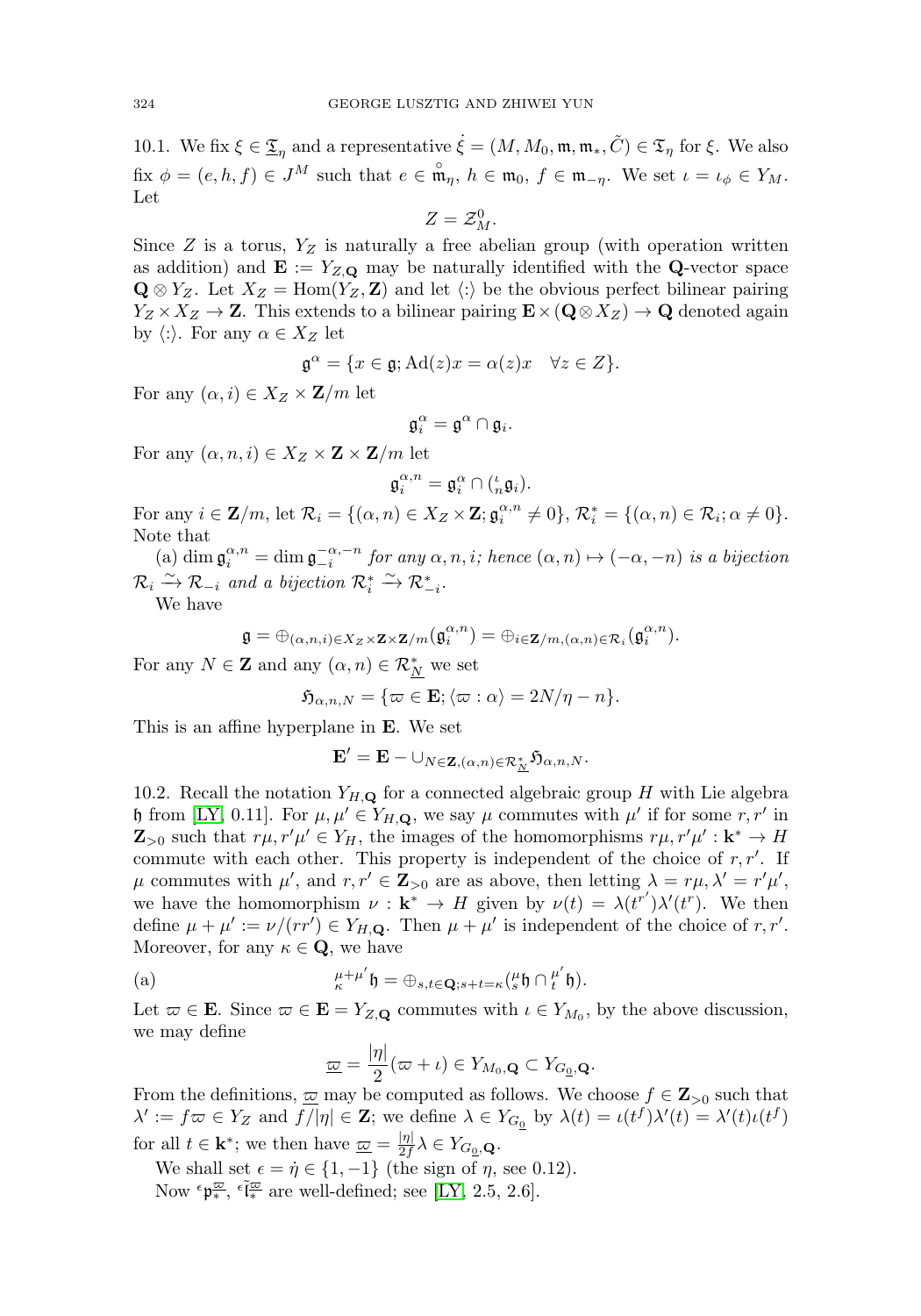We set

$$
^{\epsilon }\widetilde{\mathfrak{l}}^{\underline{\varpi}}=\oplus_{N\in \mathbf{Z}}{^{\epsilon}\widetilde{\mathfrak{l}}^{\underline{\varpi}}_{N}}.
$$

We show:

(b) We have  $\epsilon \tilde{\mathfrak{l}}_*^{\overline{\omega}} = \mathfrak{m}_*$  if and only if  $\omega \in \mathbf{E}'$ . If  $x \in \mathfrak{g}_i^{\alpha,n}$  and  $t \in \mathbf{k}^*$ , then

$$
Ad(\lambda(t))x = Ad(\iota(t^f)) Ad(\lambda'(t))x = t^{nf + \langle \lambda':\alpha \rangle}x
$$

and  $\mathrm{Ad}(\iota(t))x = t^n x$ . Thus,  $\mathfrak{g}_i^{\alpha,n} \subset \frac{\lambda}{n} f + \langle \lambda': \alpha \rangle \mathfrak{g}_i$  and  $\mathfrak{g}_i^{\alpha,n} \subset \frac{\iota}{n} \mathfrak{g}_i$ . It follows that for any  $k \in \mathbf{Z}$  we have

(c) 
$$
\lambda_k^{\lambda} \mathfrak{g}_i = \bigoplus_{(\alpha,n) \in \mathcal{R}_i; nf + \langle \lambda': \alpha \rangle = k} (\mathfrak{g}_i^{\alpha,n}),
$$

(d) 
$$
{}_{k}^{\iota}\mathfrak{g}_{i} = \bigoplus_{(\alpha,n)\in\mathcal{R}_{i};n=k} (\mathfrak{g}_{i}^{\alpha,n}).
$$

For any  $N \in \mathbb{Z}$  we have  $\epsilon \tilde{\mathfrak{l}}_{\overline{N}}^{\overline{\omega}} = \lambda \lambda f N/\eta} \mathfrak{g}_{\underline{N}}$ . We see that

(e) 
$$
\epsilon \tilde{\mathfrak{l}}_{\overline{N}}^{\overline{\omega}} = \bigoplus_{(\alpha,n) \in \mathcal{R}_{\underline{N}}; n} f + \langle \lambda' : \alpha \rangle = 2f N/n \big( \mathfrak{g}_{\underline{N}}^{\alpha,n} \big).
$$

Recall from 1.2(e) that if  $N \in \mathbb{Z}, \mathfrak{m}_N \neq 0$ , then  $N \in \eta \mathbb{Z}$ . Let  $N \in \eta \mathbb{Z}$ . From the arguments in 3.3 (or by [\[LY,](#page-31-1) 10.3(a)]) we see that, for some  $\varpi' \in \mathbf{E}$ , we have  $\epsilon_{\mathbf{k}}^{\mathbf{k}} = \mathbf{m}_*$ . (Here  $\underline{\omega}'$  is attached to  $\varpi'$  in the same way that  $\underline{\omega}$  was attached to  $\underline{\omega}$ .) Hence, using (e) with  $\varpi$  replaced by  $\varpi'$ , we see that there exists a subset  $R_N$  of  $\mathcal{R}_N$ such that  $\mathfrak{m}_N = \bigoplus_{(\alpha,n)\in R_N} (\mathfrak{g}_{\underline{N}}^{\alpha,n})$ . If  $(\alpha,n) \in R_N$ , then  $0 \neq \mathfrak{g}_{\underline{N}}^{\alpha,n} \subset \mathfrak{m}_N$ . Hence for  $x \in \mathfrak{g}_{\underline{N}}^{\alpha,n} - \{0\}$  and  $z \in \mathbb{Z}$ ,  $t \in \mathbf{k}^*$ , we have  $\text{Ad}(z)x = \alpha(z)x$ ,  $\overline{\text{Ad}}(\iota(t))x = t^n x$ ; but  $\text{Ad}(z)x = x$  since Z is in the center of M and  $\text{Ad}(\iota(t))x = t^{2N/\eta}x$  since  $x \in \mathfrak{m}_N$ . Thus  $\alpha(z) = 1$  (so that  $\alpha = 0$ ) and  $n = 2N/\eta$ . We see that  $R_N \subset \{(0, 2N/\eta)\}.$ Conversely, we show that  $\mathfrak{g}_{N}^{0,2N/\eta} \subset \mathfrak{m}_{N}$ . If  $x \in \mathfrak{g}_{N}^{0,2N/\eta}$ , then  $\text{Ad}(z)x = x$  for all  $z \in Z$  and  $\text{Ad}(\iota(t))x = t^{2N/\eta}x$  for all  $t \in \mathbf{k}^*$ . Since  $\dot{\xi}$  in 9.1 is admissible, there exists  $t_0 \in \mathbf{k}^*, z \in Z$ , such that m is the fixed point set of  $\text{Ad}(\iota(t_0)z)\theta : \mathfrak{g} \to \mathfrak{g}$ . Since  $\mathfrak{m}_{\eta}$  is contained in this fixed point set and Ad(*z*) acts trivially on it, we see that  $t_0^2 \zeta^{\eta} y = y$  for all  $y \in \mathfrak{m}_{\eta}$ .

If  $\mathfrak{m}_{\eta} \neq 0$ , it follows that  $t_0^2 \zeta^{\eta} = 1$ . Thus we have  $\text{Ad}(\iota(t)z)\theta(x) = t_0^{2N/\eta} \zeta^N x =$  $(t_0^2 \zeta^{\eta})^{N/\eta} x = x$ . (Here we use that  $N \in \eta \mathbb{Z}$ .) Thus x is contained in the fixed point set of  $\text{Ad}(\iota(t_0)z)\theta : \mathfrak{g} \to \mathfrak{g}$ , so that  $x \in \mathfrak{m}_N$ . We see that for any  $N \in \eta \mathbb{Z}$  we have

$$
\mathfrak{m}_N = \mathfrak{g}_N^{0,2N/\eta}.
$$

Now (f) also holds when  $\mathfrak{m}_n = 0$ . (In that case we must have  $\iota = 1$  hence  $\mathfrak{m} = \mathfrak{m}_0$ , so that  $\mathfrak{m}_N = 0$  for  $N \neq 0$ . Moreover, by [\[LY,](#page-31-1) 3.6(d)],  $\mathfrak{m}$  is a Cartan subalgebra of  $\mathfrak{g}_{\underline{0}}$  and  $Z = M$ . We also have  $\mathfrak{g}_{N}^{0,2N/\eta} = 0$  for  $N \neq 0$ . Thus, for  $N \neq 0$ , (f) states that  $0 = 0$ . If  $N = 0$ , (f) states that m is its own centralizer in  $\mathfrak{g}_0$ , which is clear.)

From (e),(f) we see that  $\mathfrak{m}_N \subset \tilde{\epsilon}^{\frac{7\alpha}{N}}$  for all  $N \in \eta \mathbb{Z}$  and that

(g) for  $N \in \eta$ **Z** we have  $\mathfrak{m}_N = \tilde{\epsilon}_{\overline{N}}^{\overline{\omega}}$  if and only if the following holds:  $\{(\alpha, n) \in$  $\mathcal{R}_N;n+\langle \varpi:\alpha\rangle=2N/\eta\}$  is equal to  $\{(0,2N/\eta)\}$  if  $(0,2N/\eta)\in \mathcal{R}_{\underline{N}}$  and is empty if  $(0, 2N/\eta) \notin \mathcal{R}_N$ ;

 $(g')$  for  $N \in \overline{Z} - \eta \mathbb{Z}$  we have  $\mathfrak{m}_N = \tilde{\epsilon} \frac{\varpi}{N}$  (or equivalently  $\tilde{\epsilon} \frac{\varpi}{N} = 0$ ) if and only if  $\{(\alpha, n) \in \mathcal{R}_N; n + \langle \varpi : \alpha \rangle = 2N/\eta\} = \emptyset$ . The condition in (g) can be also expressed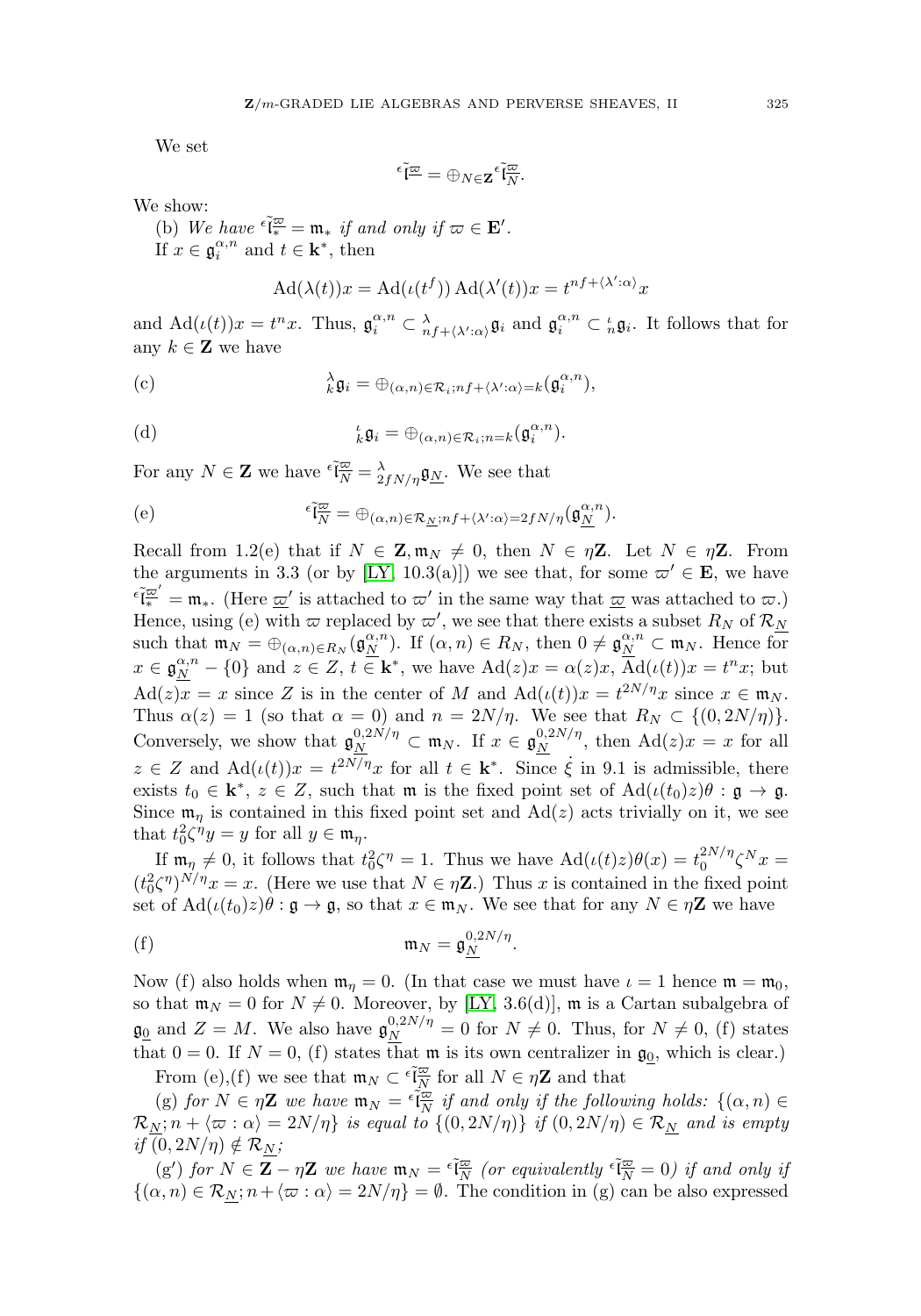as follows:

 $\{(\alpha, n) \in \mathcal{R}_{N}^{*}; n + \langle \varpi : \alpha \rangle = 2N/\eta\} = \emptyset$  for any  $N \in \eta\mathbb{Z}$ . The condition in  $(g')$  can be also expressed as follows:

 $\{(\alpha, n) \in \mathcal{R}_N; n + \langle \varpi : \alpha \rangle = 2N/\eta\} = \emptyset$  for any  $N \in \mathbb{Z} - \eta\mathbb{Z}$ .

Indeed, it is enough to show that if  $N \in \mathbb{Z} - \eta \mathbb{Z}$  and  $\{(\alpha, n) \in \mathcal{R}_{N}; n + \langle \varpi : \alpha \rangle =$  $2N/\eta$ , then we have automatically  $\alpha \neq 0$ . (Assume that  $\alpha = 0$ . Then  $n = 2N/\eta$ so that *n* is an odd integer. Since  $\mathfrak{g}^0 = \mathfrak{m}$  and  $\mathfrak{g}_N^{0,n} \neq 0$  we see that  ${}^{\iota}_{n} \mathfrak{m} \neq 0$ . Using  $1.2(d)$  we deduce that *n* is even, a contradiction.)

We see that (b) holds.

From (c) we deduce that

$$
\epsilon_{\mathbf{p}_{N}^{\underline{\omega}}} = \oplus_{k \in \mathbf{Z}; k \geq 2fN/\eta} \left( \lambda_{k}^{\lambda} \mathfrak{g}_{N} \right) = \oplus_{k \in \mathbf{Z}, (\alpha, n) \in \mathcal{R}_{N} : k \geq 2fN/\eta, nf + \langle \lambda': \alpha \rangle = k} \left( \mathfrak{g}_{N}^{\alpha, n} \right),
$$

hence

(h) 
$$
{}^{\epsilon} \mathfrak{p}_{\overline{N}}^{\underline{\omega}} = \oplus_{(\alpha,n) \in \mathcal{R}_{\underline{N}}; \langle \varpi : \alpha \rangle \geq 2N/\eta - n} (\mathfrak{g}_{\underline{N}}^{\alpha,n}).
$$

The nilradical  $\epsilon \mathfrak{u}_*^{\overline{\omega}}$  of  $\epsilon \mathfrak{p}_*^{\overline{\omega}}$  is given by

(i) 
$$
{}^{\epsilon}\mathfrak{u}_{\overline{N}}^{\underline{\omega}} = \oplus_{(\alpha,n)\in \mathcal{R}_{\underline{N}}^*; \langle \varpi : \alpha \rangle > 2N/\eta - n}(\mathfrak{g}_{\underline{N}}^{\alpha,n}).
$$

We see that for  $\varpi, \varpi'$  in **E** and  $N \in \mathbb{Z}$ , the following two conditions are equivalent: (I)  $\epsilon \mathfrak{p}\frac{\varpi}{N} = \epsilon \mathfrak{p}\frac{\varpi}{N}$ .

(II) For any  $(\alpha, n) \in \mathcal{R}_{N}^{*}$  we have  $\langle \varpi : \alpha \rangle + n \geq 2N/\eta \Leftrightarrow \langle \varpi' : \alpha \rangle + n \geq 2N/\eta$ .

For  $\varpi, \varpi'$  in **E**' we say that  $\varpi \equiv \varpi'$  if for any  $N \in \mathbb{Z}$  and any  $(\alpha, n) \in \mathcal{R}_{N}^{*}$  we have

$$
(\langle \varpi : \alpha \rangle + n - 2N/\eta)(\langle \varpi' : \alpha \rangle + n - 2N/\eta) > 0.
$$

This is clearly an equivalence relation on  $\mathbf{E}'$ . From the equivalence of  $(I), (II)$  above, we see that

(j) 
$$
\varpi \equiv \varpi' \Leftrightarrow {}^{\epsilon} \mathfrak{p}_{N}^{\overline{\omega}} = {}^{\epsilon} \mathfrak{p}_{N}^{\overline{\omega}'} \quad \forall N \in \mathbf{Z}.
$$

For any  $\varpi \in \mathbf{E}'$  we set

For any 
$$
\varpi \in \mathbf{E}'
$$
 we set  
\n
$$
I_{\varpi} = {^{\epsilon} \operatorname{Ind}_{\epsilon_{\mathfrak{p}_{\overline{\eta}}}^{\mathfrak{g}_{\delta}}(\tilde{C}[-\dim \mathfrak{m}_{\eta}]) \in \mathcal{Q}(\mathfrak{g}_{\delta})},
$$
\n(k) 
$$
\tilde{I}_{\varpi} = {^{\epsilon} \operatorname{Ind}_{\epsilon_{\mathfrak{p}_{\overline{\eta}}}^{\mathfrak{g}_{\delta}}(\tilde{C}) \in \mathcal{Q}(\mathfrak{g}_{\delta})}.
$$

Here we regard  $\tilde{C}$  as an object of  $\mathcal{Q}(\tilde{\mathfrak{l}}_n^{\overline{\omega}}) = \mathcal{Q}(\mathfrak{m}_n)$ , see (b). Note that in  $\mathcal{K}(\mathfrak{g}_{\delta})$  we have

$$
\tilde{I}_{\varpi} = v^{h(\varpi)} I_{\varpi},
$$

where

$$
h(\varpi)=\dim {}^\varepsilon \mathfrak{u}^\varpi_0+\dim {}^\varepsilon \mathfrak{u}^\varpi_\eta+\dim \mathfrak{m}_\eta=\dim {}^\varepsilon \mathfrak{u}^\varpi_0+\dim {}^\varepsilon \mathfrak{p}^\varpi_\eta.
$$

We show:

(1) If  $\varpi, \varpi \in \mathbf{E}'$ ,  $\varpi \equiv \varpi'$ , then  $I_{\varpi} = I_{\varpi'}$ ,  $h(\varpi) = h(\varpi')$ .

Indeed, in this case we have  $\epsilon_{\mathfrak{p}_{N}}^{\mathfrak{p}_{\overline{N}}} = \epsilon_{\mathfrak{p}_{N}}^{\mathfrak{p}_{\overline{N}}}$  for all  $N \in \mathbb{Z}$  (see (j)) and the result follows from the definitions.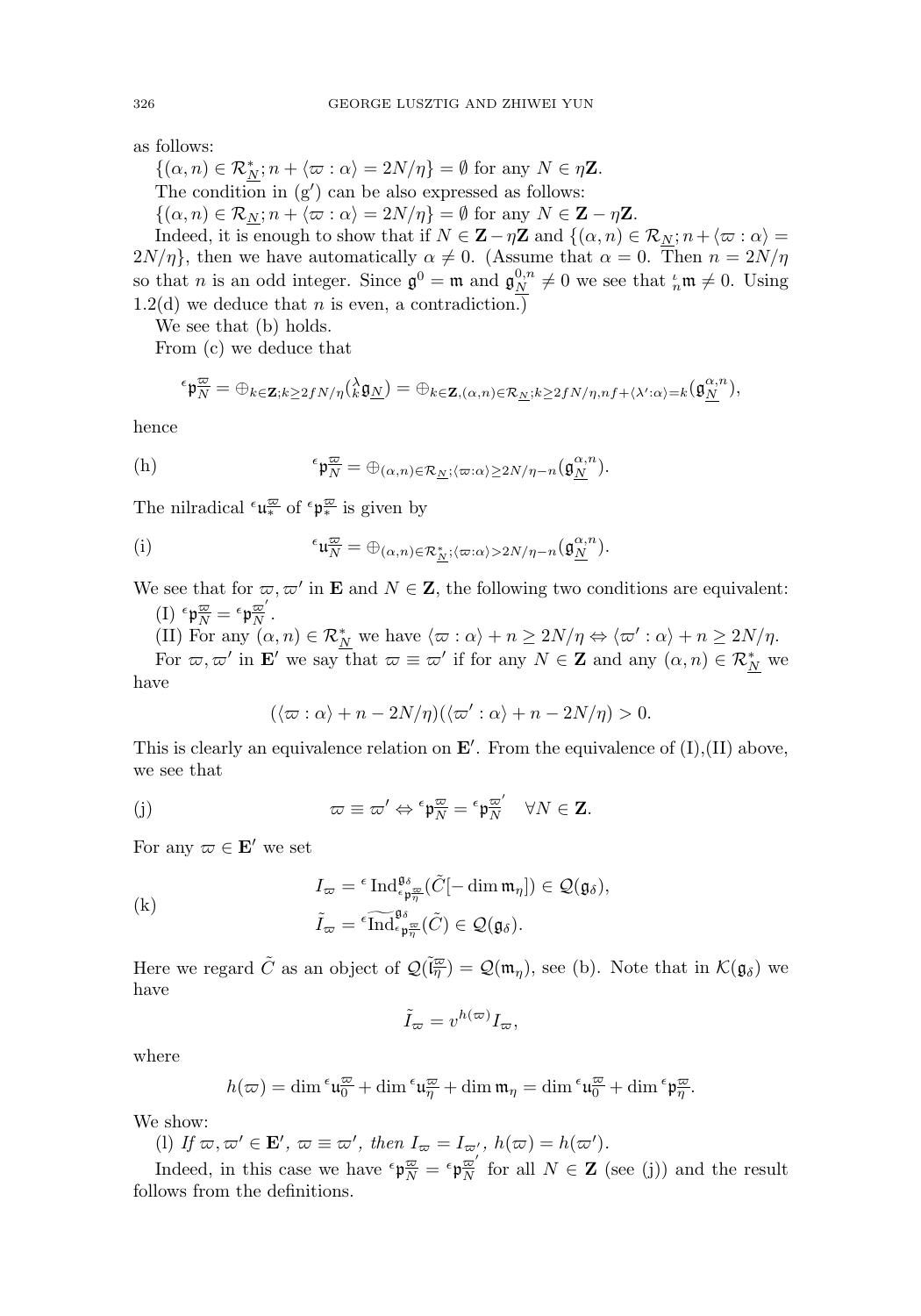10.3. We keep the setup of 10.1, 10.2. As in [\[LY,](#page-31-1) 2.9], for any  $N \in \mathbb{Z}$  we set

$$
\tilde{\mathfrak{l}}_N^{\phi} = \frac{\iota}{2N/\eta} \mathfrak{g}_{\underline{N}} \text{ if } 2N/\eta \in \mathbf{Z}, \quad \tilde{\mathfrak{l}}_N^{\phi} = 0 \text{ if } 2N/\eta \notin \mathbf{Z}.
$$

Hence

(a) 
$$
\tilde{\mathfrak{l}}_N^{\phi} = \bigoplus_{(\alpha,n)\in\mathcal{R}_{\underline{N}}; n=2N/\eta} \mathfrak{g}_{\underline{N}}^{\alpha,n}.
$$

We set  $\tilde{\mathfrak{l}}^{\phi} = \bigoplus_{N \in \mathbf{Z}} \tilde{\mathfrak{l}}_N^{\phi}$ . Let

$$
\mathbf{E}''=\mathbf{E}-\cup_{N\in\mathbf{Z},(\alpha,n)\in\mathcal{R}_{\frac{N}{N}}^*,n\neq 2N/\eta}\mathfrak{H}_{\alpha,n,N}.
$$

For  $\varpi \in \mathbf{E}$  we show:

(b) We have  $\epsilon \tilde{\mathfrak{l}}^{\underline{\omega}} \subset \tilde{\mathfrak{l}}^{\phi}$  if and only if  $\varpi \in \mathbf{E}''$ .

Using (a) and 10.2(e) we see that we have  $\bigoplus_{N} \tilde{\mathfrak{c}}_{N}^{\overline{\omega}} \subset \tilde{\mathfrak{l}}^{\phi}$  if and only if for any  $N \in {\bf Z}$  we have

$$
\{(\alpha, n) \in \mathcal{R}_{\underline{N}}; n + \langle \varpi : \alpha \rangle = 2N/\eta\} \subset \{(\alpha, n) \in \mathcal{R}_{\underline{N}}; n = 2N/\eta\},\
$$

or equivalently,

$$
\{(\alpha, n) \in \mathcal{R}_{\underline{N}}; n + \langle \varpi : \alpha \rangle = 2N/\eta; n \neq 2N/\eta\} = \emptyset,
$$

or equivalently,

$$
\{(\alpha, n) \in \mathcal{R}_{N}^*; \langle \varpi : \alpha \rangle = 2N/\eta - n \neq 0\} = \emptyset.
$$

This is the same as the condition that  $\varpi \in \mathbf{E}''$ . This proves (b).

10.4. We show:

(a) Let  $\mathfrak{p}_*$  be an  $\epsilon$ -spiral with a splitting  $\mathfrak{m}'_*$  such that  $\mathfrak{m}$  is a Levi subalgebra of a parabolic subalgebra of  $\mathfrak{m}' = \oplus_N \mathfrak{m}'_N$  compatible with the **Z**-gradings. Then for some  $\varpi \in \mathbf{E}$  we have  $\mathfrak{p}_* = \epsilon \mathfrak{p}_*^{\overline{\omega}}, \mathfrak{m}_*' = \epsilon \tilde{\mathfrak{l}}_*^{\overline{\omega}}.$ 

We can find  $\mu \in Y_{G_0,\mathbf{Q}}$  such that  $\mathfrak{p}_* = \varepsilon \mathfrak{p}_*^{\mu}$  and  $\mathfrak{m}_* = \varepsilon \tilde{\mathfrak{l}}_*^{\mu}$ . Let  $M'_0 = e^{\mathfrak{m}_0'}$ . We choose  $f \in \mathbf{Z}_{>0}$  such that  $\lambda_1 := f\mu \in Y_{G_0}$ . We have  $\mathfrak{m}'_N = \frac{\lambda_1}{fN \epsilon} \mathfrak{g}_N$  for all  $N \in \mathbb{Z}$ . Let  $N \in \eta\mathbb{Z}$ . Since  $\mathfrak{m}_N \subset \mathfrak{m}'_N$ , for any  $x \in \mathfrak{m}_N$  and any  $t \in \mathbf{k}^*$  we have  $\text{Ad}(\lambda_1(t))x = t^{fN\epsilon}x$ ; we have also  $\text{Ad}(\iota(t))x = t^{2N/\eta}x$ .

Hence  $\text{Ad}(\lambda_1(t^2)\iota(t^{-f|\eta|}))x = x$  for any  $x \in \mathfrak{m}_N$ . Since this holds for any  $N \in \eta\mathbb{Z}$ , it follows that the image of  $\lambda_1^2 \iota^{-f|\eta|} : \mathbf{k}^* \to M'_0$  commutes with M. Since M is a Levi subgroup of a parabolic subgroup of  $M'$ , the image of  $\lambda_1^2 \iota^{-f|\eta|}$  is contained in  $\mathcal{Z}_M$ , hence in  $\mathcal{Z}_M^0 = Z$ . In particular, the images of  $\iota$  and  $\lambda_1^2 \iota^{-f|\eta|}$  commute with each other, hence the images of  $\lambda_1$  and  $\iota$  commute with each other. It therefore makes sense to write  $\lambda' := 2\lambda_1 - f|\eta|\iota \in Y_M$  and we actually have  $\lambda' \in Y_Z$ . Let  $\varpi = |\eta|^{-1} f^{-1} \lambda' \in Y_{Z,\mathbf{Q}} = \mathbf{E}$ . We have  $\varpi = |\eta|^{-1} (2\mu - |\eta| \iota)$  hence  $\varpi + \iota = 2|\eta|^{-1} \mu$ , that is,  $\mu = \overline{\omega}$  and (a) is proved.

Let C' be the collection of  $\epsilon$ -spirals  $\mathfrak{p}_*$  such that  $\mathfrak{m}_*$  is a splitting of  $\mathfrak{p}_*$ . We show: (b) C' coincides with the collection of  $\epsilon$ -spirals of the form  $\epsilon \mathfrak{p}_{*}^{\overline{\omega}}$  with  $\omega \in \mathbf{E}'$ .

Assume first that  $\mathfrak{p}_* \in \mathcal{C}'$ . Using (a) with  $\mathfrak{m}'_* = \mathfrak{m}_*$  we see that for some  $\varpi \in \mathbf{E}$ we have  $\mathfrak{p}_* = \epsilon \mathfrak{p}_*^{\overline{\omega}}, \mathfrak{m}_* = \epsilon \tilde{\mathfrak{l}}_*^{\overline{\omega}}.$  Using 10.2(b), we see that  $\overline{\omega} \in \mathbf{E}'$ .

Conversely, assume that  $\mathfrak{p}_* = \epsilon \mathfrak{p}_*^{\overline{\omega}}$  for some  $\overline{\omega} \in \mathbf{E}'$ . From 10.2(b) we have  $\mathfrak{m}_* = \tilde{\epsilon}_{\ast}^{\overline{\omega}}$ . Thus  $\mathfrak{p}_* \in \mathcal{C}'$ . This proves (b).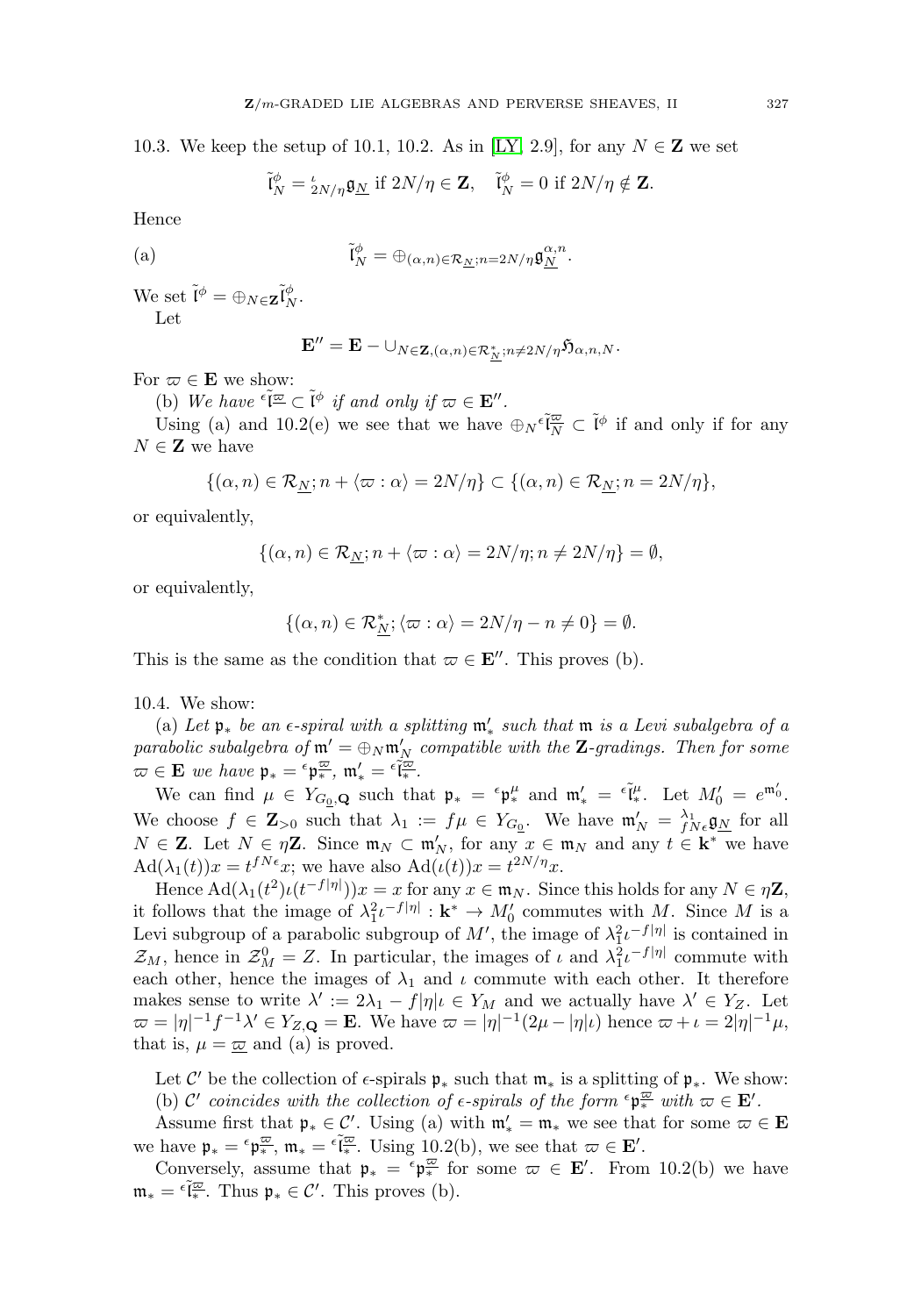Let  $\mathcal{C}''$  be the collection of  $\epsilon$ -spirals  $\mathfrak{p}_*$  with the following property: there exists a splitting  $\mathfrak{m}'_*$  of  $\mathfrak{p}_*$  such that  $\mathfrak{m}_N \subset \mathfrak{m}'_N \subset \tilde{\mathfrak{l}}_N^{\phi}$  for all N. We show:

(c)  $\mathcal{C}''$  coincides with the collection of  $\epsilon$ -spirals of the form  $\epsilon \mathfrak{p}_{*}^{\overline{\omega}}$  with  $\omega \in \mathbf{E}''$ .

Assume first that  $\mathfrak{p}_* \in \mathcal{C}''$  and let  $\mathfrak{m}'_*$  be a splitting of  $\mathfrak{p}_*$  as in the definition of  $\mathcal{C}''$ . Now  $\mathfrak m$  is a Levi subalgebra of a parabolic subalgebra of  $\mathfrak m' = \oplus_N \mathfrak m'_N$  compatible with the **Z**-gradings of  $m$  and  $m'$ . (Indeed, from the proof of 3.7(c) we see that there exists  $\lambda \in Y_Z$  such that  $\mathfrak{m} = \{ y \in \tilde{\mathfrak{l}}^{\phi}; \mathrm{Ad}(\lambda(t)) y = y \quad \forall t \in \mathbf{k}^* \}.$  Since  $\mathfrak{m}' \subset \tilde{\mathfrak{l}}^{\phi}$ we see that  $\mathfrak{m} = \{y \in \mathfrak{m}'; \mathrm{Ad}(\lambda(t))y = y \quad \forall t \in \mathbf{k}^*\},\$ as required.) Using (a), we see that for some  $\varpi \in \mathbf{E}$  we have  $\mathfrak{p}_* = {}^{\epsilon} \mathfrak{p}_*^{\overline{\omega}}, \mathfrak{m}'_* = {}^{\epsilon} \tilde{I}_*^{\overline{\omega}}$ . Since  ${}^{\epsilon} \tilde{I}_N^{\overline{\omega}} \subset \tilde{I}_N^{\phi}$  for all N, we see from 10.3(b) that  $\varpi \in \mathbf{E}''$ .

Conversely, assume that  $\mathfrak{p}_* = \epsilon \mathfrak{p}_*^{\overline{\omega}}$  for some  $\overline{\omega} \in \mathbf{E}''$ . Let  $m'_* = \epsilon \tilde{\mathfrak{l}}_*^{\overline{\omega}}$ . From 10.3(b) we see that  $\epsilon \tilde{I}_{N}^{\overline{\omega}} \subset \tilde{I}_{N}^{\phi}$  for all N. We also have  $\mathfrak{m}_{N} \subset \epsilon \tilde{I}_{N}^{\overline{\omega}}$  for all N. Thus  $\mathfrak{p}_* \in \mathcal{C}''$ . This proves (c).

Note that:

(d) If  $\mathfrak{p}_* \in \mathcal{C}''$ , then the splitting  $\mathfrak{m}'_*$  in the definition of  $\mathcal{C}''$  is in fact unique.

Indeed, assume that  $\mathfrak{m}'_*$ ,  $\tilde{\mathfrak{m}}'_*$  are splittings of  $\mathfrak{p}_*$  such that  $\mathfrak{m}_N \subset \mathfrak{m}'_N$ ,  $\mathfrak{m}_N \subset \tilde{\mathfrak{m}}'_N$ for all N. By [\[LY,](#page-31-1) 2.7] we can find  $u \in U_0$  ( $U_0$  as in [LY, 2.5]) such that  $\text{Ad}(u)\mathfrak{m}'_* =$  $\tilde{\mathfrak{m}}'_s$ . In particular, we have  $\text{Ad}(u)\mathfrak{m}'_0 = \tilde{\mathfrak{m}}'_0$ . This implies  $u = 1$  since  $\mathfrak{m}'_0$ ,  $\tilde{\mathfrak{m}}'_0$  are both Levi subalgebras of  $\mathfrak{p}_0$  containing  $\mathfrak{m}_0$ . Hence  $\mathfrak{m}'_* = \tilde{\mathfrak{m}}'_*.$ 

10.5. Let  $\mathfrak{p}_*, \mathfrak{p}'_*$  be two  $\epsilon$ -spirals such that  $\mathfrak{p}_N \subset \mathfrak{p}'_N$  for all N. Let  $\mathfrak{u}_*, \mathfrak{u}'_*$  be their nilradicals. Then we have  $\mathfrak{u}'_N \subset \mathfrak{u}_N$  for all N. In particular,  $\mathfrak{u}'_N \subset \mathfrak{p}_N$  for all N. We show:

(a)  $\oplus_N \mathfrak{p}_N / \mathfrak{u}'_N$  is a parabolic subalgebra of  $\mathfrak{l}' = \oplus_N \mathfrak{p}'_N / \mathfrak{u}'_N$ .

Let  $P_0 = e^{\mathfrak{p}_0}$ ,  $P'_0 = e^{\mathfrak{p}'_0}$  and let  $U_0 = U_{P_0}, U'_0 = U_{P'_0}$ . We have  $P_0 \subset P'_0$ ,  $U'_0 \subset U_0$ . Now  $\mathfrak{p}_* = {}^{\epsilon} \mathfrak{p}_*^{\mu}$  and  $\mathfrak{p}_*^{\prime} = {}^{\epsilon} \mathfrak{p}_*^{\mu'}$  for some  $\mu = \lambda/r, \mu' = \lambda'/r'$ , with  $\lambda, \lambda' \in Y_{G_{\underline{0}}}$  and  $r, r' \in \mathbb{Z}_{>0}$ . We have  $\lambda(\mathbf{k}^*) \subset P_0$ ,  $\lambda'(\mathbf{k}^*) \subset P'_0$ . We can find Levi subgroups  $\tilde{L}_0$ ,  $\tilde{L}'_0$  of  $P_0, P'_0$  such that  $\tilde{L}_0 \subset \tilde{L}'_0$ . By conjugating  $\lambda$  (resp.  $\lambda'$ ) by an element of  $U_0$ (resp.  $U'_0$ ) we can assume that  $\lambda \in \mathcal{Z}_{\tilde{L}_0}$ ,  $\lambda' \in \mathcal{Z}_{\tilde{L}'_0}$ . Since  $\mathcal{Z}_{\tilde{L}'_0} \subset \mathcal{Z}_{\tilde{L}_0}$ , we have  $\lambda(t)\lambda'(t') = \lambda'(t')\lambda(t)$  for any  $t, t'$  in  $\mathbf{k}^*$ . Hence we have  $\mathfrak{g} = \bigoplus_{k,k' \in \mathbf{Q}, i \in \mathbf{Z}/m} \binom{\mu, \mu'}{k, k'} \mathfrak{g}_i$ , where  $_{k,k'}^{\mu,\mu'}\mathfrak{g}_i = _k^\mu\mathfrak{g}_i \cap _{k'}^{\mu'}\mathfrak{g}_i$ . We have

$$
\begin{aligned} \mathfrak{p}_N &= \oplus_{k,k' \in \mathbf{Q}; k \geq N \epsilon} \binom{\mu, \mu'}{k, k'} \mathfrak{g}_N, \\ \mathfrak{p}'_N &= \oplus_{k,k' \in \mathbf{Q}; k' \geq N \epsilon} \binom{\mu, \mu'}{k, k'} \mathfrak{g}_N, \\ \mathfrak{u}'_N &= \oplus_{k,k' \in \mathbf{Q}; k' > N \epsilon} \binom{\mu, \mu'}{k, k'} \mathfrak{g}_N. \end{aligned}
$$

Since  $\mathfrak{u}_N' \subset \mathfrak{p}_N \subset \mathfrak{p}_N'$  we see that

$$
\mathfrak{p}_N = \oplus_{k,k' \in \mathbf{Q}; k \ge N\epsilon, k' \ge N\epsilon} \binom{\mu, \mu'}{k, k'} \mathfrak{g}_N,
$$
  

$$
\mathfrak{u}'_N = \oplus_{k,k' \in \mathbf{Q}; k \ge N\epsilon, k' > N\epsilon} \binom{\mu, \mu'}{k, k'} \mathfrak{g}_N,
$$

hence

$$
\mathfrak{p}_N/\mathfrak{u}'_N \cong \oplus_{k,k'\in \mathbf{Q}; k\geq N\epsilon, k'=N\epsilon} \tbinom{\mu,\mu'}{k,k'}\mathfrak{g}_{\underline{N}}.
$$

This is a subspace of

$$
\mathfrak{p}_N'/\mathfrak{u}_N'\cong \tilde{\mathfrak{l}}_N':=\oplus_{k,k'\in \mathbf{Q}; k'=N\epsilon} \tbinom{\mu,\mu'}{k,k'}\mathfrak{g}_{\underline{N}}.
$$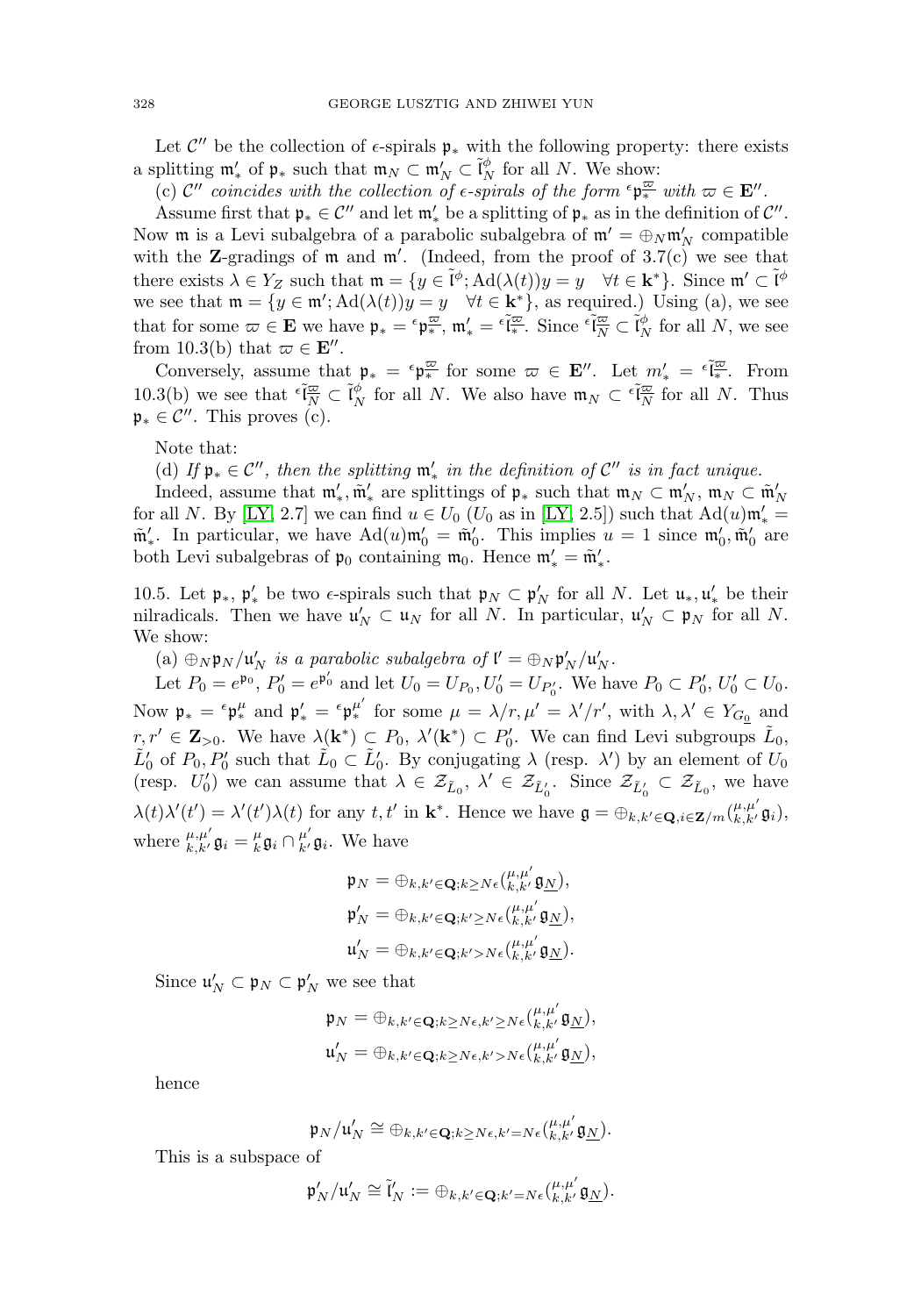Since  $\mu$  and  $\mu'$  commute with each other, it makes sense to define  $\nu = \mu$  –  $\mu' \in Y_{\tilde{L}'_0, \mathbf{Q}}$ . Let  $\tilde{l}' = \bigoplus_N \tilde{l}'_N \subset \mathfrak{g}$ . Then  $\tilde{L}'_0$  acts on l' by the Ad-action and  $\nu$ induces a **Q**-grading  $\mathbf{l}' = \bigoplus_{k_1 \in \mathbf{Q}_{k_1}^{\nu}} \mathbf{l}'$ . From the definitions we see that  $\bigoplus_{N} \mathfrak{p}'_N / \mathfrak{u}_N =$  $\bigoplus_{k_1 \in \mathbf{Q}; k_1 \geq 0} {(\begin{matrix} \nu \\ k_1 \end{matrix})}$ . Thus (a) holds.

A similar argument shows:

(b) If  $\mathfrak{m}_*$  is a splitting of  $\mathfrak{p}_*$ , the obvious  $map \ \mathfrak{m} = \bigoplus_N \mathfrak{m}_N \to \bigoplus_N \mathfrak{p}_N/\mathfrak{u}_N'$  defines an isomorphism of  $\mathfrak m$  onto a Levi subalgebra of  $\oplus_N \mathfrak p_N/\mathfrak u_N'.$ 

10.6. Let  $\varpi, \varpi'$  in **E'**. For any  $t \in \mathbf{Q}$  such that  $0 \le t \le 1$  we set

$$
\varpi_t := t\varpi + (1-t)\varpi'.
$$

We assume that there is a unique hyperplane  $\mathfrak{H}$  of the form  $\mathfrak{H} = \mathfrak{H}_{\alpha_0,n_0,N_0}$  for some  $(\alpha_0, n_0, N_0)$  with  $N_0 \in \mathbb{Z}$ ,  $(\alpha_0, n_0) \in \mathcal{R}_{N_0}^*$  such that  $\varpi_t \in \mathfrak{H}$  for some  $t = s$ ; this s is necessarily unique since  $\varpi_0 \notin \mathfrak{H}$ . Note, however, that the triple  $(\alpha_0, n_0, N_0)$  is not uniquely determined by  $\mathfrak{H}$ . We set  $\varpi'' = \varpi_s$ ,

$$
\mathfrak{p}_* = {}^{\epsilon} \mathfrak{p}_{*}^{\overline{\omega}}, \mathfrak{p}'_* = {}^{\epsilon} \mathfrak{p}_{*}^{\overline{\omega}'}, \mathfrak{u}_* = {}^{\epsilon} \mathfrak{u}_{*}^{\overline{\omega}}, \mathfrak{u}'_* = {}^{\epsilon} \mathfrak{u}_{*}^{\overline{\omega}'},
$$
  

$$
\mathfrak{p}''_* = {}^{\epsilon} \mathfrak{p}_{*}^{\overline{\omega}'}, \tilde{\mathfrak{l}}''_* = {}^{\epsilon} \tilde{\mathfrak{l}}^{\overline{\omega}''}, \tilde{\mathfrak{l}}'' = \oplus_{N \in \mathbf{Z}} \tilde{\mathfrak{l}}''_N,
$$
  

$$
P_0 = e^{\mathfrak{p}_0}, P'_0 = e^{\mathfrak{p}'_0}, P''_0 = e^{\mathfrak{p}''_0}.
$$

We show:

(a) For any  $N \in \mathbf{Z}$  we have  $\mathfrak{p}_N \subset \mathfrak{p}_N''$ ; hence  $P_0 \subset P_0''$ . For any  $N \in \mathbf{Z}$  we have  $\mathfrak{p}_N' \subset \mathfrak{p}_N''$ ; hence  $P_0' \subset P_0''$ .

Using  $10.2(h)$ , we see that to prove the first sentence in  $(a)$  it is enough to show that for any  $(\alpha, n) \in \mathcal{R}_{N}^{*}$  such that  $\langle \varpi : \alpha \rangle \geq 2N/\eta - n$  we have also  $\langle \varpi'' : \alpha \rangle \geq 2N/\eta - n$ . (Since  $\varpi \in \mathbf{E}'$ , we must have  $\langle \varpi : \alpha \rangle > 2N/\eta - n$ . Since for  $t \in \mathbf{Q}$ ,  $s < t \leq 1$  we have  $\varpi_t \in \mathbf{E}'$ , it follows that for all such t we have  $\langle \varpi_t : \alpha \rangle > 2N/\eta - n$ . Taking the limit as  $t \mapsto s$  we obtain  $\langle \varpi'' : \alpha \rangle \geq 2N/\eta - n$ , as required). The second sentence in (a) is proved in a similar way.

We show:

(b) Fix  $N \in \mathbf{Z}$ . If  $\mathfrak{H} \neq \mathfrak{H}_{\alpha,n,N}$  for any  $(\alpha, n) \in \mathcal{R}_{N}^{*}$ , then we have  $\mathfrak{p}_{N} = \mathfrak{p}'_{N} = \mathfrak{p}'_{N}$ .

We first show that  $\mathfrak{p}_N = \mathfrak{p}_N''$ . By the equivalence of (I),(II) in 10.2, it is enough to show that for any  $(\alpha, n) \in \mathcal{R}_{N}^{*}$  we have

$$
\langle \varpi : \alpha \rangle + n - 2N/\eta > 0 \Leftrightarrow \langle \varpi'' : \alpha \rangle + n - 2N/\eta > 0,
$$

or equivalently, that  $c_1 c_s > 0$ , where  $c_t = \langle \varpi_t : \alpha \rangle + n - \frac{2N}{\eta}$  for  $t \in \mathbf{Q}$  such that  $0 \le t \le 1$ . From our assumptions we see that  $c_t \ne 0$  for all t. It follows that either  $c_t > 0$  for all t or  $c_t < 0$  for all t. In particular,  $c_1 c_s > 0$ , as required. The proof of the equality  $\mathfrak{p}'_N = \mathfrak{p}''_N$  is entirely similar.

We show:

(c) If  $\mathfrak{H} \neq \mathfrak{H}_{\alpha,n,0}$  for any  $(\alpha, n) \in \mathcal{R}_{\underline{0}}^*$  and  $\mathfrak{H} \neq \mathfrak{H}_{\alpha,n,\eta}$  for any  $(\alpha, n) \in \mathcal{R}_{\delta}^*$ , then  $I_{\varpi} = I_{\varpi'}$ ,  $h(\varpi) = h(\varpi')$ .

Indeed, in this case, by (b) we have  $\mathfrak{p}_N = \mathfrak{p}'_N$  for  $N \in \{0, \eta\}$  and the equality  $I_{\varpi} = I_{\varpi'}$  follows from the definitions. From  $\mathfrak{p}_0 = \mathfrak{p}'_0$  we deduce that  $\mathfrak{u}_0 = \mathfrak{u}'_0$ . Using this and  $\mathfrak{p}_{\eta} = \mathfrak{p}'_{\eta}$  we deduce that  $h(\varpi) = h(\varpi')$ . This proves (c). We show:

(d) If  $\mathfrak{H} = \mathfrak{H}_{\alpha_0,n_0,0}$  for some  $(\alpha_0,n_0) \in \mathcal{R}_{\underline{0}}^*$  but  $\mathfrak{H} \neq \mathfrak{H}_{\alpha,n,\eta}$  for any  $(\alpha, n) \in \mathcal{R}_{\delta}^*$ , then  $I_{\varpi} \cong I_{\varpi'}$ ,  $h(\varpi) = h(\varpi')$ .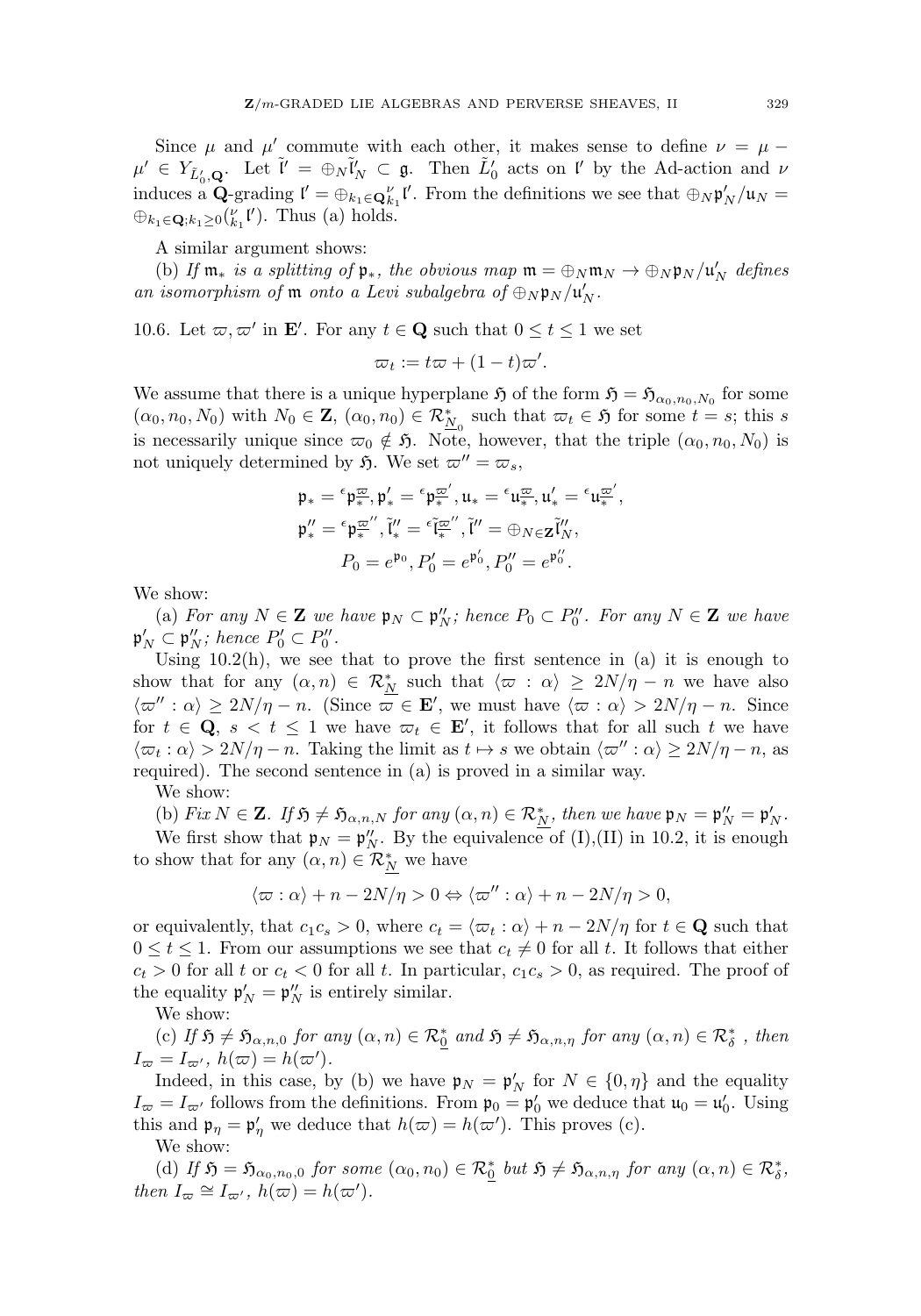By (a) we have  $\mathfrak{p}_N \subset \mathfrak{p}_N''$ ,  $\mathfrak{p}_N' \subset \mathfrak{p}_N''$  for all  $N \in \mathbf{Z}$  and by (b) we have  $\mathfrak{p}_\eta = \mathfrak{p}_\eta'' = \mathfrak{p}_\eta'$ . We can now apply [\[LY,](#page-31-1) 4.5(b)] twice to conclude that

$$
I_{\varpi}\cong \oplus_{j\in J}I_{\varpi''}[-2a_j], I_{\varpi'}\cong \oplus_{j'\in J'}I_{\varpi''}[-2a'_{j'}],
$$

where  $a_j$  (resp.  $a'_{j'}$ ) are integers such that

$$
\rho_{P_0''/P_0!}\bar{\mathbf{Q}}_l = \oplus_{j\in J} \bar{\mathbf{Q}}_l[-2a_j], \rho_{P_0''/P_0'}\bar{\mathbf{Q}}_l = \oplus_{j'\in J'} \bar{\mathbf{Q}}_l[-2a'_{j'}].
$$

To show that  $I_{\varpi} \cong I_{\varpi'}$  it is then enough to show that

 $\bigoplus_{j\in J}\bar{\mathbf{Q}}_l[-2a_j]\cong \bigoplus_{j'\in J'}\bar{\mathbf{Q}}_l[-2a'_{j'}]$ 

or that  $\rho_{P_0''/P_0}$ ,  $\bar{\mathbf{Q}}_l \cong \rho_{P_0''/P_0'}$ ,  $\bar{\mathbf{Q}}_l$ . This is clear since  $P_0''/P_0$ ,  $P_0''/P_0'$  are partial flag manifolds of the reductive quotient  $L_0''$  of  $P_0''$  with respect to two associate parabolic subgroups. The above argument shows also that  $\dim U_{P_0} = \dim U_{P'_0}$  hence  $\dim \mathfrak{u}_0 =$ dim  $\mathfrak{u}'_0$ . Moreover, from (b) we have  $\mathfrak{p}_{\eta} = \mathfrak{p}'_{\eta}$ ; we see that  $h(\varpi) = h(\varpi')$ . This proves (d).

For  $N \in \mathbb{Z}$  let  $\mathfrak{q}_N$  (resp.  $\mathfrak{q}'_N$ ) be the image of  $\mathfrak{p}_N$  (resp.  $\mathfrak{p}'_N$ ) under the obvious projection  $\mathfrak{p}''_N \to \tilde{\mathfrak{l}}''_N$ . From 10.5(a),(b), we see that  $\mathfrak{q} = \bigoplus_N \mathfrak{q}_N$ ,  $\mathfrak{q}' = \bigoplus_N \mathfrak{q}'_N$  are parabolic subalgebras of  $\tilde{l}''$  and  $\mathfrak{m}$  is a Levi subalgebra of both  $\mathfrak{q}$  and  $\mathfrak{q}'$ . We show:

(e) If  $\mathfrak{H} = \mathfrak{H}_{\alpha_0,2,\eta}$  for some  $(\alpha_0, 2) \in \mathcal{R}_{\delta}^*$ , then  $I_{\varpi} \cong I_{\varpi'}$  and  $h(\varpi) = h(\varpi')$ .

By (a) we have  $\mathfrak{p}_N \subset \mathfrak{p}_N''$ ,  $\mathfrak{p}_N'' \subset \mathfrak{p}_N''$  for all  $N \in \mathbb{Z}$ . Since  $\mathfrak{H}_{\alpha_0,2,\eta}$  is the unique hyperplane (as in 10.1) on which  $\varpi''$  lies, we have  $\varpi'' \in \mathbf{E}''$ . Hence by 10.3(b) we have  $\tilde{\mathfrak{l}}''_N \subset \tilde{\mathfrak{l}}''_N$  for all  $N \in \mathbb{Z}$ . In particular, the **Z**-grading of  $\tilde{\mathfrak{l}}''$  is  $\eta$ -rigid and  $e \in \tilde{\tilde{l}}''_{\eta}$ , so that  $\mathring{\tilde{\mathfrak{m}}}_{\eta} \subset \tilde{\tilde{l}}''_{\eta}$ . Let  $A \in \mathcal{Q}(\tilde{l}''_{\eta})$  be the simple perverse sheaf on  $\tilde{l}''_{\eta}$  such that the support of A is  $\tilde{\mathfrak{l}}''_{\eta}$  and  $A|_{\tilde{\mathfrak{m}}_{\eta}}$  is equal up to shift to  $\tilde{C}|_{\tilde{\mathfrak{m}}_{\eta}}$ . Applying (twice) [\[LY,](#page-31-1)  $1.8(b)$ ] and the transitivity formula  $4.2(a)$  we deduce

$$
\begin{aligned} ^\epsilon {\rm Ind}^{\mathfrak{gs}}_{\mathfrak{p}_{\eta}} (\tilde{C}) = {}^\epsilon {\rm Ind}^{\mathfrak{gs}}_{\mathfrak{p}_{\eta}''} ({\rm ind}^{\tilde{\mathfrak{l}}''}_{\mathfrak{q}_{\eta}} (\tilde{C})) \cong \oplus_j {}^\epsilon {\rm Ind}^{\mathfrak{gs}}_{\mathfrak{p}_{\eta}''} (A)[-2s_j] [{\rm dim}\, \mathfrak{m}_{\eta} - {\rm dim}\, \tilde{\mathfrak{l}}''_{\eta}],\\ ^\epsilon {\rm Ind}^{\mathfrak{gs}}_{\mathfrak{p}_{\eta}'} (\tilde{C}) = {}^\epsilon {\rm Ind}^{\mathfrak{gs}}_{\mathfrak{p}_{\eta}''} ({\rm ind}^{\tilde{\mathfrak{l}}''}_{\mathfrak{q}_{\eta}'} (\tilde{C})) \cong \oplus_j {}^\epsilon {\rm Ind}^{\mathfrak{gs}}_{\mathfrak{p}_{\eta}''} (A)[-2s_j] [{\rm dim}\, \mathfrak{m}_{\eta} - {\rm dim}\, \tilde{\mathfrak{l}}''_{\eta}],\\ \end{aligned}
$$

where  $(s_i)$  is a certain finite collection of integers. It follows that

$$
{}^{\epsilon}\operatorname{Ind}_{\mathfrak{p}_{\eta}}^{\mathfrak{g}_{\delta}}(\tilde{C}) \cong {}^{\epsilon}\operatorname{Ind}_{\mathfrak{p}_{\eta}'}^{\mathfrak{g}_{\delta}}(\tilde{C}).
$$

This shows that  $I_{\varpi}$ ,  $I_{\varpi'}$  are isomorphic. It remains to show that  $h(\varpi) = h(\varpi')$ , for which it suffices to show the following two equalities:

$$
\dim \mathfrak{u}_0 = \dim \mathfrak{u}'_0,
$$

$$
\dim \mathfrak{u}_{\eta} = \dim \mathfrak{u}'_{\eta}.
$$

Since  $\mathfrak{p}_0$  and  $\mathfrak{p}'_0$  are associate parabolic subalgebras of  $\mathfrak{p}''_0$  sharing the same Levi<br>subalgebra  $\mathfrak{m}_0$ , their unipotent radicals  $\mathfrak{u}_0$  and  $\mathfrak{u}'_0$  have the same dimension. This<br>proves (f subalgebra  $\mathfrak{m}_0$ , their unipotent radicals  $\mathfrak{u}_0$  and  $\mathfrak{u}'_0$  have the same dimension. This proves (f).

Now we show  $(g)$ . By  $10.2(i)$ , we have

$$
\dim\mathfrak{u}_\eta-\dim\mathfrak{u}_\eta'=\sum_{\alpha\in X_Z;\langle\varpi:\alpha\rangle>0,\langle\varpi':\alpha\rangle<0}\dim\mathfrak{g}_\delta^{\alpha,2}-\sum_{\alpha\in X_Z;\langle\varpi:\alpha\rangle<0,\langle\varpi':\alpha\rangle>0}\dim\mathfrak{g}_\delta^{\alpha,2}.
$$

We want to show the above difference is zero. For this, it suffices to show that  $\dim \mathfrak{g}_{\delta}^{\alpha,2} = \dim \mathfrak{g}_{\delta}^{-\alpha,2}$  for any  $\alpha \in X_Z$ . Note that  $\mathfrak{g}_{\delta}^{\alpha,2} = \tilde{\mathfrak{l}}_{\eta}^{\phi} \cap \mathfrak{g}^{\alpha}$ , which is the  $\alpha$ -weight space of Z on  $\tilde{\mathfrak{l}}_p^{\phi}$ . By the property of the  $\mathfrak{sl}_2$ -action on  $\tilde{\mathfrak{l}}^{\phi}$  given by the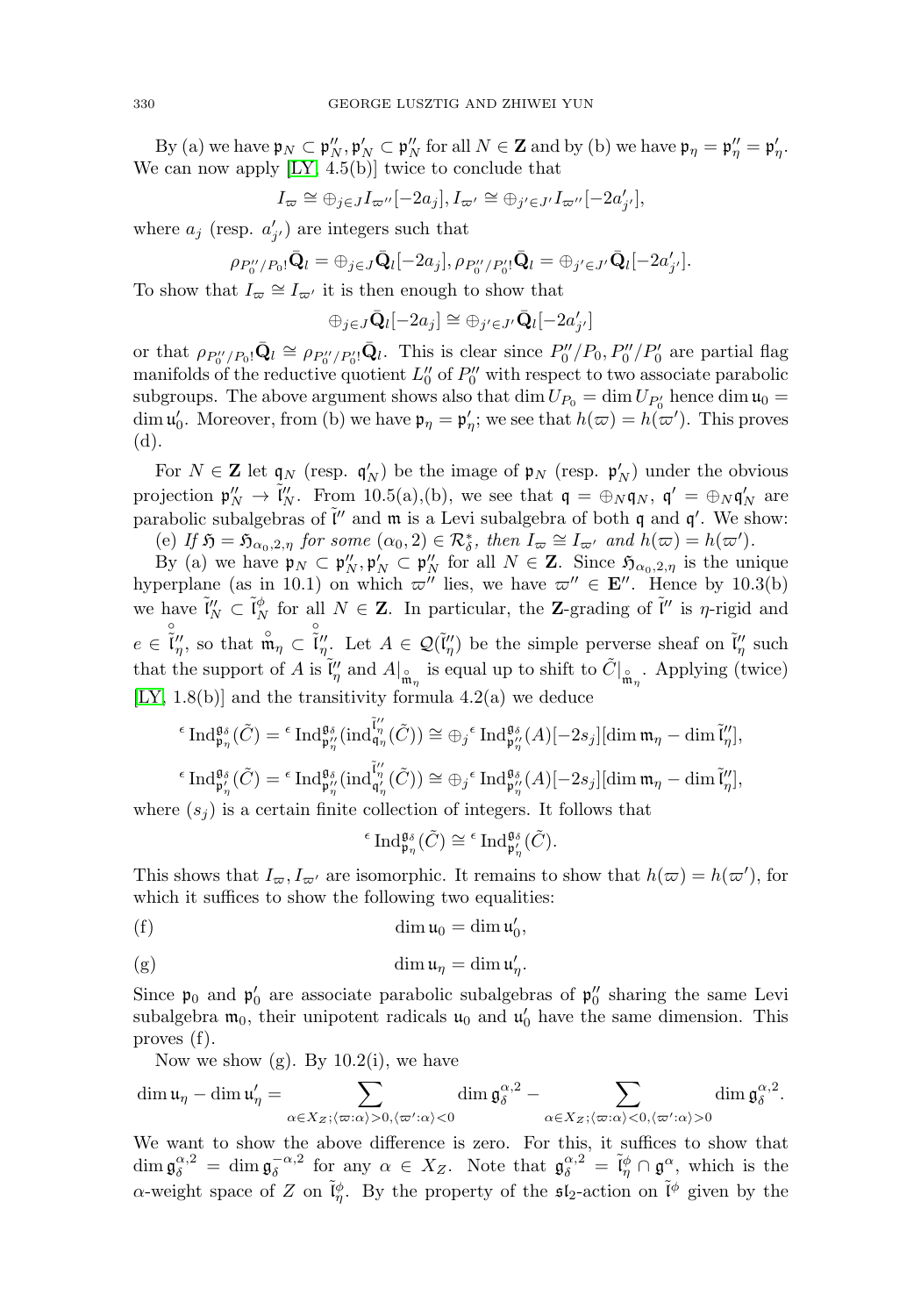triple  $\phi = (e, h, f)$ , we have that  $ad(e)$  induces an isomorphism  $\tilde{l}_{-\eta}^{\phi} \cong \tilde{l}_{\eta}^{\phi}$ . Since Z commutes with e, this isomorphism restricts to an isomorphism of  $\alpha$ -weight spaces  $\tilde{\mathfrak{l}}_{-\eta}^{\phi} \cap \mathfrak{g}^{\alpha} \cong \tilde{\mathfrak{l}}_{\eta}^{\phi} \cap \mathfrak{g}^{\alpha}$ , that is,  $\mathfrak{g}_{-\delta}^{\alpha,-2} \cong \mathfrak{g}_{\delta}^{\alpha,2}$ . Therefore  $\dim \mathfrak{g}_{\delta}^{\alpha,2} = \dim \mathfrak{g}_{-\delta}^{\alpha,-2} =$  $\dim \mathfrak{g}_{\delta}^{-\alpha,2}$ , as desired. This proves (g) and finishes the proof of (e).

10.7. Let

$$
\tilde{\mathbf{E}} = \mathbf{E} - \bigcup_{(\alpha,n) \in \mathcal{R}_{\delta}^* : n \neq 2} \tilde{\mathfrak{H}}_{\alpha,n,\eta}
$$
  
= { $\varpi \in \mathbf{E}; \langle \varpi : \alpha \rangle + n - 2 \neq 0 \quad \forall (\alpha, n) \in \mathcal{R}_{\delta}^*$  such that  $n \neq 2$  }.

Note that  $\mathbf{E}' \subset \mathbf{E}'' \subset \mathbf{E}$ . For  $'\varpi,''\varpi$  in  $\mathbf{E}$  we say that  $'\varpi \sim''\varpi$  if for any  $(\alpha, n) \in \mathcal{R}_\delta^*$ such that  $n \neq 2$  we have

$$
(\langle'\varpi:\alpha\rangle+n-2)(\langle''\varpi:\alpha\rangle+n-2)>0.
$$

This is an equivalence relation on  $\mathbf{E}$ . We show:

(a) Assume that  $'\varpi$ ,  $''\varpi$  in **E**' satisfy  $'\varpi \sim$   $''\varpi$ . Then  $I_{\tau_{\varpi}} \cong I_{\tau_{\varpi}}$  and  $h(\tau_{\varpi}) =$  $h(" \varpi);$  hence  $\tilde{I'}_{\varpi} \cong \tilde{I''}_{\varpi}.$ 

By a known property of hyperplane arrangements, we can find a sequence  $\varpi_0, \varpi_1$ ,  $\ldots, \varpi_k$  in **E**' such that  $\varpi_0 = \langle \varpi, \varpi_k = \langle \varpi \rangle$  and such that for any  $j \in \{0, 1, \ldots, k-1\}$ one of the following holds:

 $\overline{\omega}_j \equiv \overline{\omega}_{j+1};$  $\overline{\omega}_i = \overline{\omega}, \overline{\omega}_{i+1} = \overline{\omega}'$  are as in 10.6(c);  $\overline{\omega}_j = \overline{\omega}, \overline{\omega}_{j+1} = \overline{\omega}'$  are as in 10.6(d);  $\overline{\omega}_j = \overline{\omega}, \overline{\omega}_{j+1} = \overline{\omega}'$  are as in 10.6(e).

Using 10.2(l) or 10.6(c) or 10.6(d) or 10.6(e) we see that for  $j \in \{0, 1, ..., k-1\}$ we have  $I_{\varpi_j} \cong I_{\varpi_{j+1}}$  and  $h(\varpi_j) = h(\varpi_{j+1})$ . This proves (a).

The set of equivalence classes on  $\mathbf{E}$  for  $\sim$  is denoted by  $\mathbf{E}$ ; it is a finite set. 10.8. For  $\varpi, \varpi'$  in **E** we set and  $h(\varpi_j) = h(\varpi_{j+1}).$ <br>
nce classes on  $\mathbf{E}$  for  $\sim$ <br>
we set<br>  $) = \sum$ 

10.8. For 
$$
\varpi, \varpi'
$$
 in **E** we set  
\n
$$
\tau(\varpi, \varpi') = \sum_{(\alpha, n) \in \mathcal{R}_{\delta}^* : ((\varpi : \alpha) + n - 2)(\langle \varpi' : \alpha \rangle + n - 2) < 0} \dim \mathfrak{g}_{\delta}^{\alpha, n},
$$
\n(a) 
$$
- \sum_{(\alpha, n) \in \mathcal{R}_{\underline{\delta}}^* : ((\varpi : \alpha) + n)((\varpi' : \alpha) + n) < 0} \dim \mathfrak{g}_{\underline{0}}^{\alpha, n}.
$$

Using 10.2(i) we see that when  $\varpi, \varpi'$  are in **E'**, then

(b) 
$$
\tau(\varpi, \varpi') = -\dim \frac{\epsilon_{\mathfrak{u}_0^{\overline{\omega}}} + \epsilon_{\mathfrak{u}_0^{\overline{\omega}'}}}{\epsilon_{\mathfrak{u}_0^{\overline{\omega}}} \cap \epsilon_{\mathfrak{u}_0^{\overline{\omega}'}}} + \dim \frac{\epsilon_{\mathfrak{u}_\eta^{\overline{\omega}}} + \epsilon_{\mathfrak{u}_\eta^{\overline{\omega}'}}}{\epsilon_{\mathfrak{u}_\eta^{\overline{\omega}}} \cap \epsilon_{\mathfrak{u}_\eta^{\overline{\omega}'}}}.
$$

10.9. We define  $G_{\phi}$ ,  $M_{\phi}$  as in [\[LY,](#page-31-1) 3.6]. We show that:

(a) The obvious map  $M_{\phi}/M_{\phi}^0 \to (G_0 \cap G_{\phi})/(G_0 \cap G_{\phi})^0$  is an isomorphism.

Recall that  $\phi = (e, h, f)$  with  $e \in \mathfrak{m}_{\eta}$ . Let U (resp. U') be the unipotent radical of  $G(e)^0$  (resp.  $(M \cap G(e))^0$ ). We have  $G(e) = G_{\phi}U$  (semidirect product). Taking fixed point sets of  $\vartheta$  we obtain  $G_0 \cap G(e)=(G_0 \cap G_{\phi})(G_0 \cap U)$  (semidirect product). We have  $M \cap G(e) = M_{\phi}U'$  (semidirect product). Taking fixed point set of  $\iota(t)$  for all  $t \in \mathbf{k}^*$  we obtain  $M_0 \cap G(e) = (M_0 \cap M_\phi)(M_0 \cap U') = M_\phi(M_0 \cap U')$  (semidirect product). (We have used that  $M_{\phi} \subset M_0$ .) It follows that we have canonically

$$
(M_0 \cap G(e))/(M_0 \cap G(e))^0 = M_{\phi}/M_{\phi}^0,
$$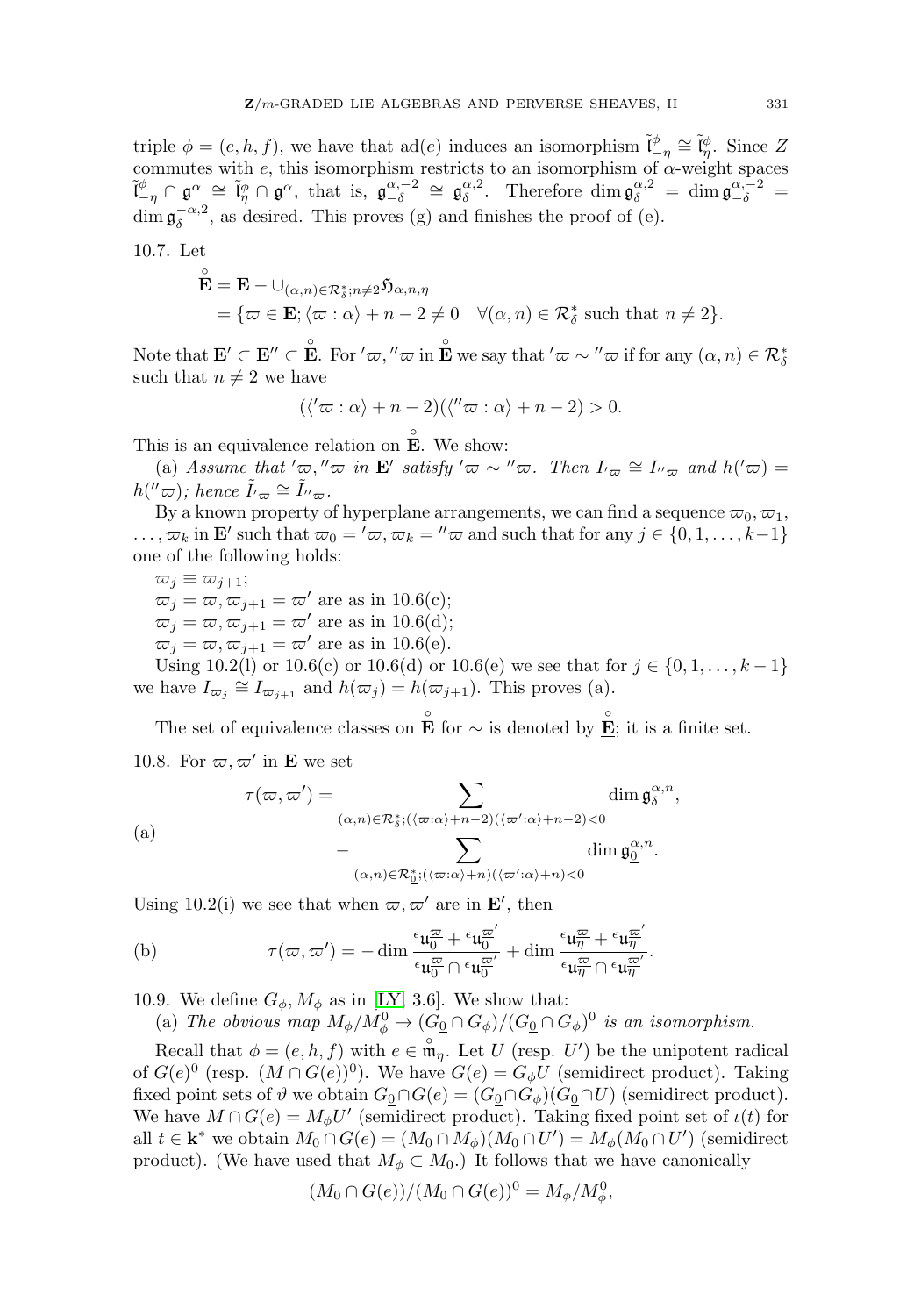$$
(G_{\underline{0}} \cap G(e))/(G_{\underline{0}} \cap G(e))^0 = (G_{\underline{0}} \cap G_{\phi})/(G_{\underline{0}} \cap G_{\phi})^0.
$$

It remains to use that

$$
(M_0 \cap G(e))/(M_0 \cap G(e))^0 = (G_0 \cap G(e))/(G_0 \cap G(e))^0;
$$

see [\[LY,](#page-31-1)  $3.8(a)$ ].

Recall from [\[LY,](#page-31-1) 3.6] that Z is a maximal torus of  $(G_{\phi} \cap G_0)^0$ . Let H be the normalizer of Z in  $(G_{\phi} \cap G_0)^0$ . Let  $H' = \{g \in G_0; \text{Ad}(g)M = M, \text{Ad}(g)\mathfrak{m}_k = \emptyset\}$  $\mathfrak{m}_k \quad \forall k \in \mathbf{Z}$ . Note that  $M_0$  is a normal subgroup of H'. Hence the groups  $H/Z$ ,  $H'/M_0$  are defined. We show:

(b)  $H \subset H'.$ 

Let  $g \in (G_{\phi} \cap G_0)^0$  be such that  $gZg^{-1} = Z$ . Let

$$
(M', M'_0, \mathfrak{m}', \mathfrak{m}'_*) = (gMg^{-1}, gM_0g^{-1}, \text{Ad}(g)\mathfrak{m}, \text{Ad}(g)\mathfrak{m}_*).
$$

Note that  $\mathcal{Z}_{M'}^0 = \mathcal{Z}_M^0 = Z$ . Repeating the argument in the last paragraph in the proof of  $[LY, 3.6(a)]$  $[LY, 3.6(a)]$ , we see that

$$
(M', M'_0, \mathfrak{m}', \mathfrak{m}'_*) = (M, M_0, \mathfrak{m}, \mathfrak{m}_*).
$$

(The argument is applicable since  $g \in G_\phi \cap G_0$ .) We see that  $g \in H'$ ; this proves (b).

We show:

(c)  $H \cap M_0 = Z$ .

From the injectivity of the map in (a) we see that  $M_{\phi} \cap (G_{{\underline{0}}} \cap G_{\phi})^0 = M_{\phi}^0$ . Hence we have

$$
M_0 \cap (G_{\underline{0}} \cap G_{\phi})^0 \subset (M_0 \cap G_{\phi}) \cap (G_{\underline{0}} \cap G_{\phi})^0 \subset M_{\phi} \cap (G_{\underline{0}} \cap G_{\phi})^0 = M_{\phi}^0,
$$

so that

$$
M_0 \cap (G_0 \cap G_{\phi})^0 \subset M_{\phi}^0.
$$

The opposite inclusion is also true since  $M_{\phi} \subset M_0$  and  $M_{\phi}^0 \subset G_0 \cap G_{\phi}$ . It follows that

$$
M_0 \cap (G_0 \cap G_{\phi})^0 = M_{\phi}^0 = Z.
$$

The last equality is because e is distinguished in  $\mathfrak{m}$ . Now  $H \cap M_0$  is the normalizer of Z in  $M_0 \cap (G_{\phi} \cap G_0)^0$ , that is, the normalizer of Z in Z. We see that  $H \cap M_0 = Z$ . This proves (c).

We show:

(d) 
$$
H' = M_0 H.
$$

Since  $H \subset H'$ ,  $M_0 \subset H'$ , we have  $M_0 H \subset H'$ . Now let  $g \in H'$ . We show that  $g \in M_0H$ . Let  $\phi' = (\text{Ad}(g)e, \text{Ad}(g)h, \text{Ad}(g)f)$ . We have

$$
\mathrm{Ad}(g)e \in \overset{\circ}{\mathfrak{m}}_{\eta}, \mathrm{Ad}(g)h \in \mathfrak{m}_0, \mathrm{Ad}(g)f \in \mathfrak{m}_{-\eta}.
$$

Since both  $\text{Ad}(g)e, e$  are in  $\mathfrak{m}_{\eta}$ , we can find  $g_1 \in M_0$  such that  $\text{Ad}(g_1) \text{Ad}(g)e = e$ . Replacing g by  $g_1g$  we can assume that we have  $\text{Ad}(g)e = e$ . Using [\[L4,](#page-31-2) 3.3] for  $J^M$ , we can find  $g_2 \in M_0$  such that

$$
(\mathrm{Ad}(g_2)\mathrm{Ad}(g)e, \mathrm{Ad}(g_2)\mathrm{Ad}(g)h, \mathrm{Ad}(g_2)\mathrm{Ad}(g)f) = (e, h, f).
$$

We have  $g_2g \in G_{\phi}$ . Replacing g by  $g_2g$  we can assume that  $g \in G_0 \cap G_{\phi}$ . Using the surjectivity of the map in (a) we see that:

$$
G_0 \cap G_{\phi} \subset M_{\phi}(G_0 \cap G_{\phi})^0.
$$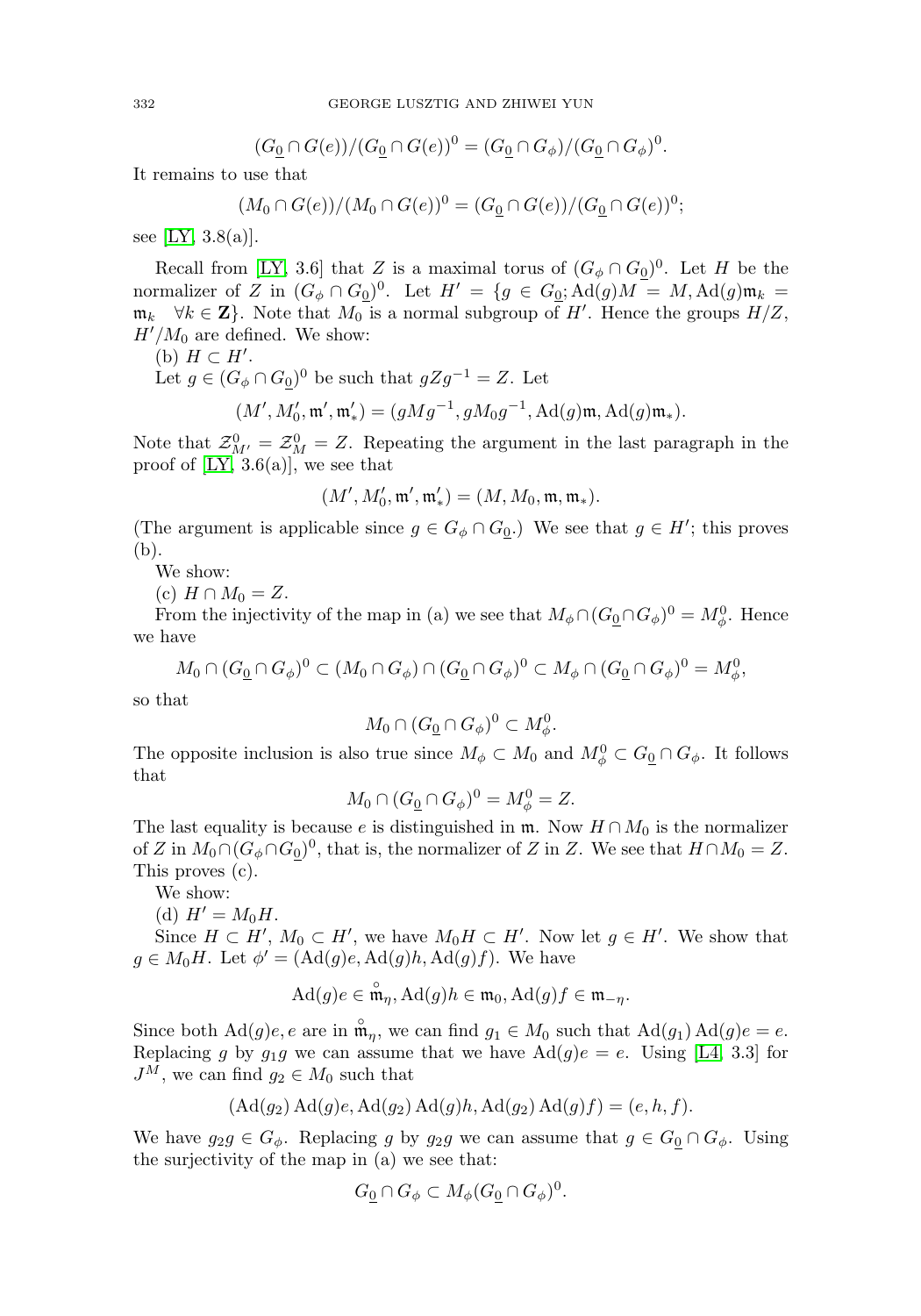Thus we can write g in the form  $g_3g'$  with  $g_3 \in M_\phi$ ,  $g' \in (G_0 \cap G_\phi)^0$ . Replacing g by  $g_3^{-1}g$  we see that we can assume that  $g \in (G_0 \cap G_\phi)^0$ . Since  $\text{Ad}(g)M = M$ , we see that  $\text{Ad}(g)Z = Z$ . Thus  $g \in H$ . This proves (d).

From  $(b),(c),(d)$  we see that:

(e) The inclusion  $H \subset H'$  induces an isomorphism  $H/Z \stackrel{\sim}{\rightarrow} H'/M_0$ . In particu $lar, M_0$  is the identity component of  $H'.$ 

10.10. Let  $g \in H'$  (notation of 10.9). Then Ad(g) restricts to an isomorphism  $\mathfrak{m}_{\eta} \xrightarrow{\sim} \mathfrak{m}_{\eta}$ . Let  $\tilde{C}' = \text{Ad}(g)^* \tilde{C}$ , a simple perverse sheaf in  $\mathcal{Q}(\mathfrak{m}_{\eta})$ . We show: (a)  $\tilde{C}' \cong \tilde{C}$ .

Using 10.9(e) we can assume that  $g \in H$  (notation of 10.9). Since  $\tilde{C}, \tilde{C}'$  are intersection cohomology complexes attached to  $M_0$ -equivariant irreducible local systems on  $\mathfrak{m}_n$ , they correspond to irreducible representations of

$$
(M_0 \cap G(e))/(M_0 \cap G(e))^0 = M_{\phi}/M_{\phi}^0.
$$

Hence it is enough to show that  $\text{Ad}(g)$  induces the identity automorphism of  $M_{\phi}/M_{\phi}^0$ . Using 10.9(a), we see that it is enough to show that Ad(g) induces the identity automorphism of  $(G_0 \cap G_{\phi})/(G_0 \cap G_{\phi})^0$ . This is obvious since  $g \in$  $(G_0 \cap G_{\phi})^0$ . This proves (a).

10.11. Let  $\varpi, \varpi' \in \mathbf{E}'$ . Recall that  $P_0 = e^{i \varphi_0^{\underline{\varpi}}} \subset G_0$ ,  $P'_0 = e^{i \varphi_0^{\underline{\varpi}'}} \subset G_0$  are parabolic subgroups of  $G_0$  with a common Levi subgroup  $M_0$ . Let  $U_0 = U_{P_0}$ ,  $U'_0 = U_{P'_0}$ . Let X be the set of all  $g \in G_0$  such that  $\text{Ad}(g) \mathfrak{p}_{*}^{\overline{\omega}}$  and  $\mathfrak{p}_{*}^{\overline{\omega}'}$  have a common splitting (as in 6.3). Note that X is a union of  $(P'_0, P_0)$ -double cosets in  $G_0$ . We show:

(a) We have  $H' \subset X$  (notation of 10.9). Let  $j : H'/M_0 \to P'_0\backslash X/P_0$  be the map induced by the inclusion  $H' \to X$ . Then j is a bijection.

If  $g \in H'$ , then  $g \in G_0$  and  $\text{Ad}(g) \mathfrak{m}_* = \mathfrak{m}_*$  hence  $\mathfrak{m}_*$  is a common splitting of  $\mathrm{Ad}(g) \mathfrak{p}_*^{\overline{\omega}}$  and  $\mathfrak{p}_*^{\overline{\omega}'}$ . Thus we have  $g \in X$ , so that the inclusion  $H' \subset X$  holds. Let  $g \in X$ X. Then  $g \in G_0$  and  $\text{Ad}(g) \mathfrak{p}_*^{\overline{\omega}}, \mathfrak{p}_*^{\overline{\omega}'}$  have a common splitting  $\mathfrak{m}_*'.$  Then  $\text{Ad}(g) \mathfrak{m}_*, \mathfrak{m}_*'.$ are splittings of  $\text{Ad}(g)\mathfrak{p}_*^{\varpi}$  hence, by [\[LY,](#page-31-1) 2.7(a)], we have  $\text{Ad}(gug^{-1}) \text{Ad}(g)\mathfrak{m}_* = \mathfrak{m}'_*$ for some  $u \in U_0$ . Moreover,  $\mathfrak{m}_*, \mathfrak{m}'_*$  are splittings of  $\mathfrak{p}_{*}^{\overline{\omega}'}$  hence, by [\[LY,](#page-31-1) 2.7(a)], we have  $\text{Ad}(u')\mathfrak{m}_* = \mathfrak{m}'_*$  for some  $u' \in U'_0$ . It follows that  $\text{Ad}(gu)\mathfrak{m}_* = \text{Ad}(u')\mathfrak{m}_*$  hence  $u'^{-1}gu \in H'$ . Since  $U_0 \subset P_0$ ,  $U'_0 \subset P'_0$ , we see that j is surjective. It remains to show that j is injective. Let  $g, g'$  be elements of H' such that  $g' = p'_0 gp_0$  for some  $p_0 \in P_0, p'_0 \in P'_0$ . We must only show that  $g' \in gM_0$ . Let  $NM_0$  be the normalizer of  $M_0$  in  $G_0$ . It is enough to show that the obvious map  $NM_0/M_0 \to P'_0 \backslash G_0/P_0$ is injective. This is a well-known property of parabolic subgroups and their Levi subgroups in a connected reductive group. This completes the proof of (a).

Let  $W = H/Z$  (notation of 10.9). Let  $w \in W$  and let  $q \in H$  be a representative of w. Now  $\text{Ad}(g)$  restricts to an automorphism of Z which depends only on w; this induces an isomorphism  $Y_Z \nightharpoonup Y_Z$  and, by extension of scalars, a vector space isomorphism  $\mathbf{E} \xrightarrow{\sim} \mathbf{E}$  denoted by  $\varpi_1 \mapsto w\varpi_1$ . For any  $(\alpha, n, i) \in X_Z \times \mathbf{Z} \times \mathbf{Z}/m$ ,  $\text{Ad}(g)$  defines an isomorphism  $\mathfrak{g}_i^{\alpha,n} \xrightarrow{\sim} \mathfrak{g}_i^{w_{\alpha,n}}$  where  $w_{\alpha} \in X_Z$  is given by  $w_{\alpha}(z) =$  $\alpha(w^{-1}(z))$ ; hence for any  $i, (\alpha, n) \mapsto ({}^w \alpha, n)$  is a bijection  $\mathcal{R}_i \xrightarrow{\sim} \mathcal{R}_i$ . Moreover, for any  $N \in \mathbf{Z}$  and any  $(\alpha, n) \in \mathcal{R}_{N}^{*}$ ,  $w : \mathbf{E} \to \mathbf{E}$  restricts to a bijection from the affine hyperplane  $\mathfrak{H}_{\alpha,n,N}$  to the affine hyperplane  $\mathfrak{H}_{w_{\alpha,n,N}}$ . It follows that  $w : \mathbf{E} \to \mathbf{E}$ restricts to a bijection  $\mathbf{E}' \xrightarrow{\sim} \mathbf{E}'$ .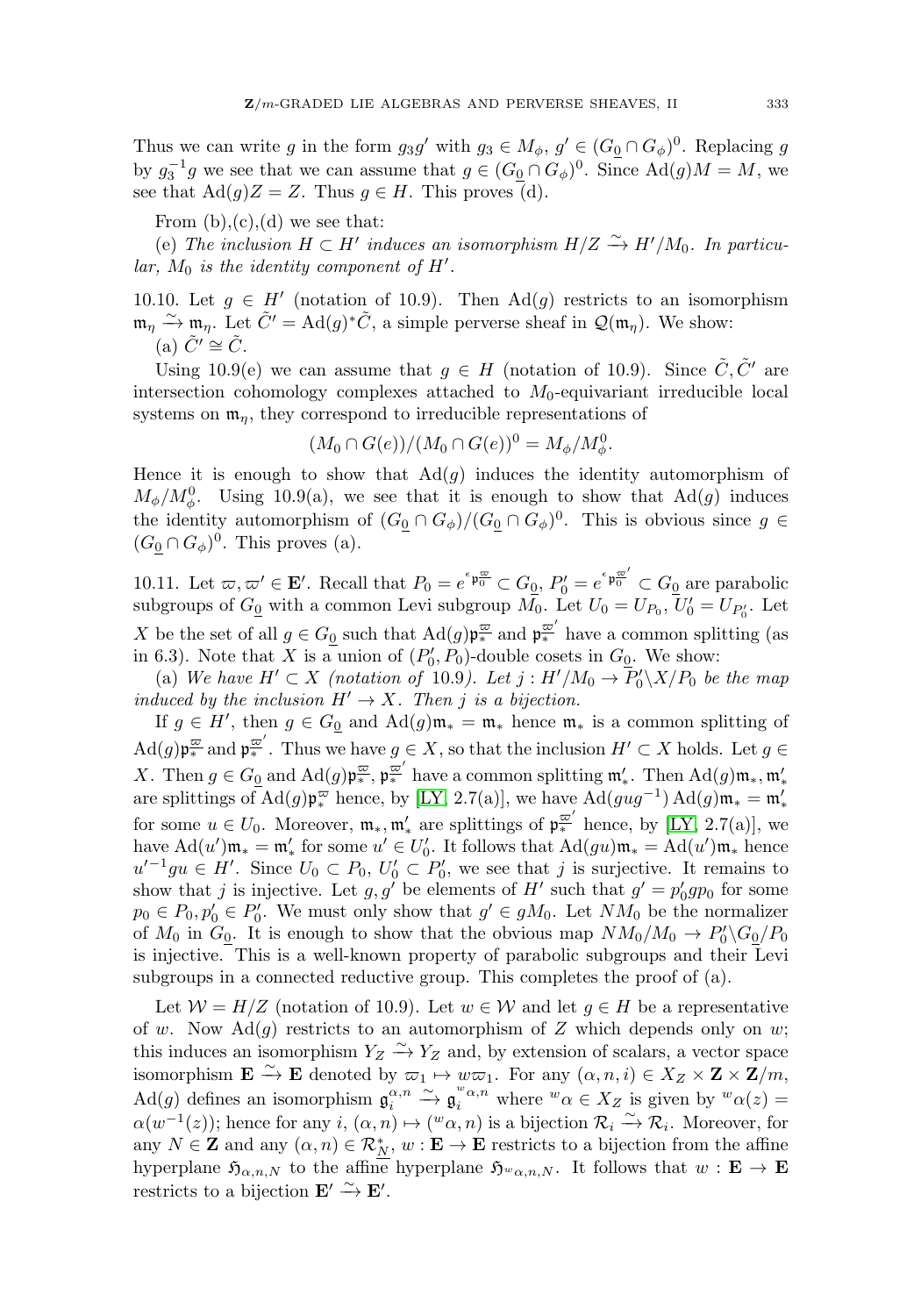We show: (b) For any  $\varpi \in \mathbf{E}'$  we have  $\text{Ad}(g)(\epsilon \mathfrak{p}_*^{\underline{\varpi}}) = \epsilon \mathfrak{p}_*^{\underline{w}\underline{\varpi}}$ . From  $10.2(h)$  we have

$$
Ad(g)(^{\epsilon} \mathfrak{p}_{N}^{\overline{\omega}}) = \oplus_{(\alpha,n) \in \mathcal{R}_{\underline{N}}; \langle \varpi : \alpha \rangle \ge 2N/\eta - n} Ad(g) \mathfrak{g}_{N}^{\alpha,n}
$$
  
\n
$$
= \oplus_{(\alpha,n) \in \mathcal{R}_{\underline{N}}; \langle \varpi : \alpha \rangle \ge 2N/\eta - n} (\mathfrak{g}_{\underline{N}}^{\omega, n}),
$$
  
\n
$$
^{\epsilon} \mathfrak{p}_{N}^{\underline{w}\overline{\omega}} = \oplus_{(\alpha,n) \in \mathcal{R}_{\underline{N}}; \langle w\varpi : \alpha \rangle \ge 2N/\eta - n} (\mathfrak{g}_{N}^{\alpha,n})
$$
  
\n
$$
= \oplus_{(\alpha',n) \in \mathcal{R}_{\underline{N}}; \langle w\varpi : w\alpha' \rangle \ge 2N/\eta - n} (\mathfrak{g}_{\underline{N}}^{\omega_{\alpha',n}}).
$$
  
\nse that  $\langle \varpi : \alpha \rangle = \langle w\varpi : w\alpha \rangle$ .  
\n
$$
\varpi_2
$$
 in **E** we set  
\n
$$
[\varpi_1 | \varpi_2] = (1 - v^2)^{-\dim Z} \sum_{\gamma} v^{\tau(\varpi_2, w\varpi_1)} \in \mathbf{Q}(v).
$$

It remains to use that  $\langle \varpi : \alpha \rangle = \langle w\varpi : w\alpha \rangle$ .

10.12. For  $\varpi_1, \varpi_2$  in **E** we set

(a) 
$$
[\varpi_1|\varpi_2] = (1 - v^2)^{-\dim Z} \sum_{w \in \mathcal{W}} v^{\tau(\varpi_2, w\varpi_1)} \in \mathbf{Q}(v).
$$
  
(Here  $v$  is an indeterminate and  $\tau(\varpi_2, w\varpi_1) \in \mathbf{Z}$  is as in 10.8.) V  
in **E'** we have:  
(b) 
$$
\sum d_i(\mathfrak{g}_{\delta}; \tilde{I}_{\varpi_1}, D(\tilde{I}_{\varpi_2}))v^{-j} = [\varpi_1|\varpi_2].
$$

(Here v is an indeterminate and  $\tau(\varpi_2, w\varpi_1) \in \mathbb{Z}$  is as in 10.8.) When  $\varpi_1, \varpi_2$  are in  $E'$  we have:

(b) 
$$
\sum_{j\in\mathbf{Z}}d_j(\mathfrak{g}_{\delta};\tilde{I}_{\varpi_1},D(\tilde{I}_{\varpi_2}))v^{-j}=[\varpi_1|\varpi_2].
$$

This can be deduced from  $[LY, 6.4]$  $[LY, 6.4]$  as follows. The set X in  $[LY, 6.3]$  is described in our case in  $10.11(a)$  in terms of the group  $H'/M_0$  which, in turn, is identified in 10.9(e) with  $W = H/Z$ ; the integers  $\tau(q)$  in 6.3 are identified with the integers  $\tau(\varpi_2, w\varpi_1) \in \mathbf{Z}$  by 10.11(b). Finally, the set X' in [\[LY,](#page-31-1) 6.4] coincides with X in [\[LY,](#page-31-1) 6.4] by  $10.10(a)$ .

From the definitions we have  $\tau(\varpi_2, w\varpi_1) = \tau(w^{-1}\varpi_2, \varpi_1) = \tau(\varpi_1, w^{-1}\varpi_2)$  for any  $w \in \mathcal{W}$ . It follows that

(c) 
$$
[\varpi_1|\varpi_2] = [\varpi_2|\varpi_1].
$$

Let **c**<sub>1</sub> (resp. **c**<sub>2</sub>) be the equivalence class for  $\sim$  in  $\mathbf{E}$  that contains  $\varpi_1$  (resp.  $\varpi_2$ ). Using 10.7(a) we see that the right hand side of (b) depends only on **c**<sub>1</sub>, **c**<sub>2</sub> and not on the specific elements  $\varpi_1 \in \mathbf{c}_1 \cap \mathbf{E}'$ ,  $\varpi_2 \in \mathbf{c}_2 \cap \mathbf{E}'$ . Hence for  $\mathbf{c}_1, \mathbf{c}_2$  in  $\mathbf{E}$ we can set  $[\mathbf{c}_1|\mathbf{c}_2] = [\varpi_1|\varpi_2] \in \mathbf{Q}(v)$  for any  $\varpi_1 \in \mathbf{c}_1 \cap \mathbf{E}'$ ,  $\varpi_2 \in \mathbf{c}_2 \cap \mathbf{E}'$ .

10.13. Let  $\mathfrak{B}$  (resp.  $\mathfrak{B}$ ) be the set of (isomorphism classes of) simple perverse sheaves in  $\mathcal{Q}(\mathfrak{g}_{\delta})$  (resp.  $\xi \mathcal{Q}(\mathfrak{g}_{\delta})$ ). For any  $G_0$ -orbit  $\mathcal{O}$  in  $\mathfrak{g}_{\delta}^{nil}$  let  $\mathfrak{B}_{\mathcal{O}}$  be the set of all  $B \in \mathfrak{B}$  such that the support of B is equal to the closure of  $\mathcal{O}$ . We have  $\mathfrak{B} = \sqcup_{\mathcal{O}} \mathfrak{B}_{\mathcal{O}}$ . We define a map  $\kappa : \mathfrak{B} \to \mathbb{N}$  by  $\kappa(B) = \dim \mathcal{O}$  where  $B \in \mathfrak{B}_{\mathcal{O}}$ .

10.14. Let **V**' be the  $\mathbf{Q}(v)$ -vector space with basis  $\{\tilde{T}_{\mathbf{c}}; \mathbf{c} \in \mathbf{E}\}$ . On **V**' we have a unique pairing (:) :  $\mathbf{V}' \times \mathbf{V}' \to \mathbf{Q}(v)$  which is  $\mathbf{Q}(v)$ -linear in the first argument, **Q**(*v*)-antilinear in the second argument (for  $f \mapsto \bar{f}$ ) and such that for **c**<sub>1</sub>, **c**<sub>2</sub> in  $\mathbf{E}$ we have  $(\tilde{T}_{c_1} : \tilde{T}_{c_2}) = [c_1|c_2]$  (see 10.12).

Setting

$$
\mathfrak{R}_l = \{x \in \mathbf{V}'; (x : x') = 0 \quad \forall x' \in \mathbf{V}'\},\newline \mathfrak{R}_r = \{x \in \mathbf{V}'; (x' : x) = 0 \quad \forall x' \in \mathbf{V}'\},\newline
$$

we state the following.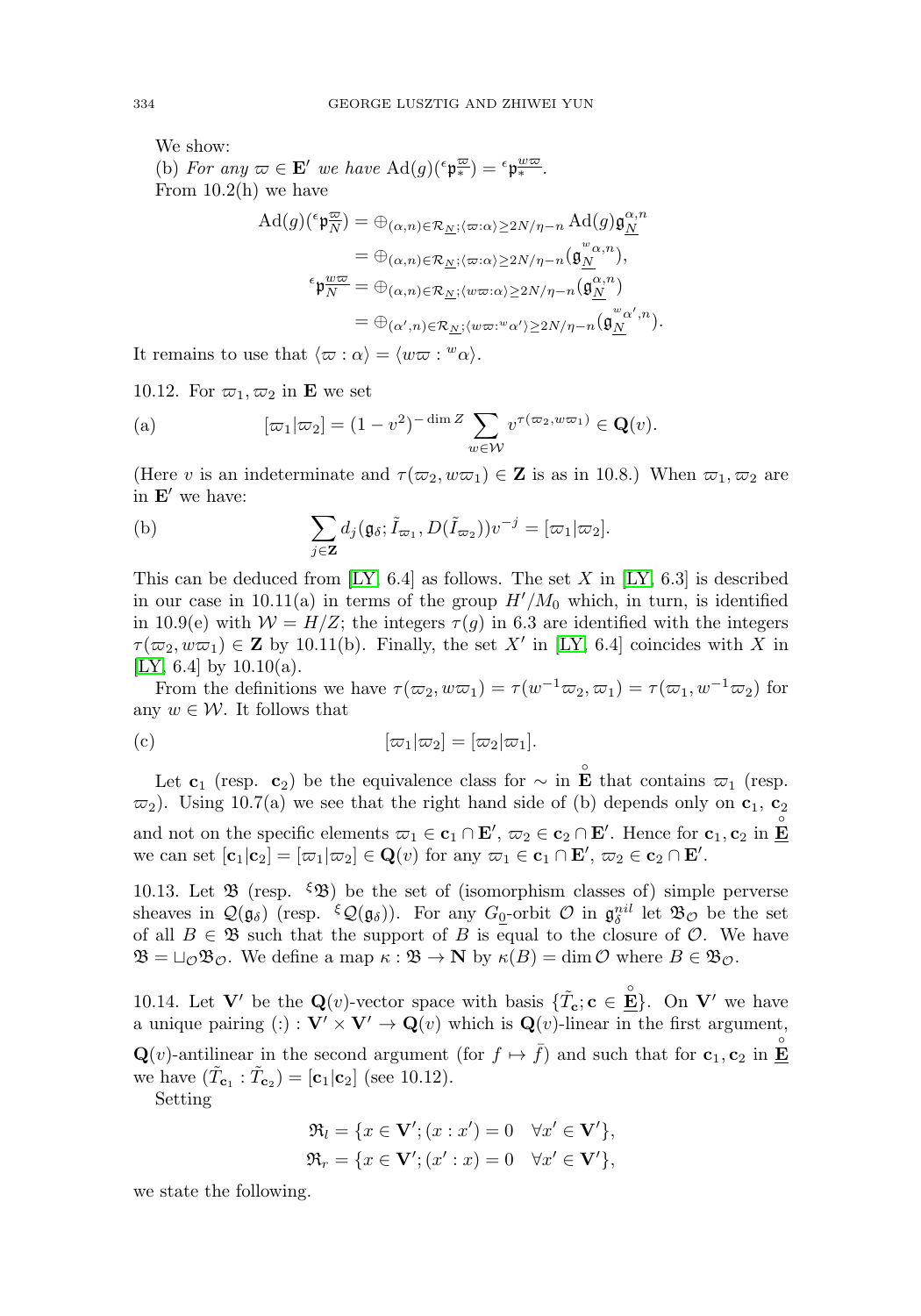# **Lemma 10.15.** We have  $\mathfrak{R}_l = \mathfrak{R}_r$ .

The proof is given in 10.17.

10.16. We define a **Q**-linear map

$$
\tilde{\gamma}: \mathbf{V}' \to \mathbf{Q}(v) \otimes_{\mathcal{A}} {}^{\xi} \mathcal{K}(\mathfrak{g}_{\delta})
$$

by  $\tilde{T}_{\mathbf{c}} \mapsto \tilde{I}_{\varpi}$ , where  $\varpi$  is an element of  $\mathbf{c} \cap \mathbf{E}'$ . Now  $\tilde{\gamma}$  is well-defined by 10.7(a) and is surjective by [\[LY,](#page-31-1) 8.4(b)], 10.4(b). We define a pairing

$$
(\mathbf{Q}(v) \otimes_{\mathcal{A}} \mathcal{K}(\mathfrak{g}_{\delta})) \times (\mathbf{Q}(v) \otimes_{\mathcal{A}} \mathcal{K}(\mathfrak{g}_{\delta})) \to \mathbf{Q}((v))
$$

(denoted by (:)) by requiring that it is  $\mathbf{Q}(v)$ -linear in the first argument,  $\mathbf{Q}(v)$ antilinear in the second argument (for  $f \mapsto \overline{f}$ ) and that its restriction

$$
\mathcal{K}(\mathfrak{g}_{\delta}) \times \mathcal{K}(\mathfrak{g}_{\delta}) \to \mathbf{Q}((v))
$$

is the same as the restriction of the pairing in  $[LY, 4.4(c)]$  $[LY, 4.4(c)]$ . This restricts to a pairing

$$
(\mathbf{Q}(v) \otimes_{\mathcal{A}} \xi \mathcal{K}(\mathfrak{g}_{\delta})) \times (\mathbf{Q}(v) \otimes_{\mathcal{A}} \xi \mathcal{K}(\mathfrak{g}_{\delta})) \to \mathbf{Q}((v))
$$

(denoted again by  $(.)$ ). We show that for  $b, b'$  in **V**' we have

(a) 
$$
(\tilde{\gamma}(b) : \tilde{\gamma}(b')) = (b : b')
$$

We can assume that  $b = \tilde{T}_{\mathbf{c}}, b' = \tilde{T}_{\mathbf{c}'}$  with  $\mathbf{c}, \mathbf{c}'$  in  $\mathbf{E}$ . We must show that  $\{\tilde{I}_{\varpi}, D(\tilde{I}_{\varpi'})\}$  $=[\varpi|\varpi']$  where  $\varpi \in \mathbf{c} \cap \mathbf{E}', \varpi' \in \mathbf{c}' \cap \mathbf{E}'.$  This follows from 10.12(b). This proves (a).

10.17. Let

$$
'\mathfrak{R}_l = \{ z \in \mathbf{Q}(v) \otimes_{\mathcal{A}} \xi \mathcal{K}(\mathfrak{g}_{\delta}); (z : z') = 0 \quad \forall z' \in \mathbf{Q}(v) \otimes_{\mathcal{A}} \xi \mathcal{K}(\mathfrak{g}_{\delta}) \},
$$
  

$$
'\mathfrak{R}_r = \{ z \in \mathbf{Q}(v) \otimes_{\mathcal{A}} \xi \mathcal{K}(\mathfrak{g}_{\delta}); (z' : z) = 0 \quad \forall z' \in \mathbf{Q}(v) \otimes_{\mathcal{A}} \xi \mathcal{K}(\mathfrak{g}_{\delta}) \}.
$$

We show:

(a)  $'\mathfrak{R}_l = \mathfrak{R}_r = 0.$ 

Now  $\mathbf{Q}(v) \otimes_{\mathcal{A}} {^{\xi}}\mathcal{K}(\mathfrak{g}_{\delta})$  has a  $\mathbf{Q}(v)$ -basis formed by  ${^{\xi}}\mathfrak{B} = \{B_1, B_2, \ldots, B_r\}$ . From [\[LY,](#page-31-1) 0.12] we see that  $(B_j : B_{j'}) \in \delta_{j,j'} + vN[[v]]$  for  $j, j'$  in [1, r]. We show:<br>
(a) ' $\mathfrak{R}_l = \{x \in \mathfrak{S}_l\}$ <br>
(a) ' $\mathfrak{R}_l = \{ \mathfrak{R}_r = 0.$ <br>
Now  $\mathbf{Q}(v) \otimes_{\mathcal{A}} \{K(\mathfrak{g}_{\delta})\}$ <br>  $K$ , 0.12] we see that  $(i)$ <br>
Assume that  $\beta = \sum_{l=1}^{n}$ 

 $j \in [1,r]$   $f_j B_j \in \mathfrak{R}_l$ , where  $f_j \in \mathbf{Q}(v)$  are not all zero. We must show that this is a contradiction. We can assume that  $f_i \in \mathbf{Q}[v]$  for all j and  $f_{j_0} - c_0 \in v\mathbf{Q}[v]$  for some  $j_0 \in [1, r]$  and some  $c_0 \in \mathbf{Q} - \{0\}$ . Then  $0 = (\beta : B_{j_0}) \in$  $c_0 + v \mathbf{Q}[[v]],$  a contradiction. This proves that  $\mathfrak{R}_l = 0$ .  $\ell$ , 0.12] we see that  $(B_j : B_{j'})$  (Assume that  $\beta = \sum_{j \in [1,r]} f_j E$ <br>ist show that this is a contradio<br> $-c_0 \in v\mathbf{Q}[v]$  for some  $j_0 \in [1, + v\mathbf{Q}[[v]],$  a contradiction. Thin Next we assume that  $\beta = \sum$ 

 $j \in [1,r]$   $f_j B_j \in ' \mathfrak{R}_r$ , where  $f_j \in \mathbf{Q}(v)$  are not all zero. We must show that this is a contradiction. We can assume that  $\bar{f}_j \in \mathbf{Q}[v]$ for all j and  $\bar{f}_{j_0} - c_0 \in v\mathbf{Q}[v]$  for some  $j_0 \in [1, r]$  and some  $c_0 \in \mathbf{Q} - \{0\}$ . Then  $0 = (B_{j_0} : \beta) \in c_0 + v\mathbf{Q}[[v]]$ , a contradiction. This proves that  $\mathfrak{R}_r = 0$ . This proves (a).

We show:

(b)  $\mathfrak{R}_l = \tilde{\gamma}^{-1}(\mathfrak{R}_l).$ 

Let  $x \in \mathfrak{R}_l$ . From 10.16(a) we see that  $(\tilde{\gamma}(x) : \tilde{\gamma}(x')) = 0$  for any  $x' \in V'$ . Since  $\tilde{\gamma}$  is surjective, it follows that  $(\tilde{\gamma}(x): z') = 0$  for any  $z' \in \mathbf{Q}(v) \otimes_{\mathcal{A}} {^{\xi} \mathcal{K}(\mathfrak{g}_{\delta})}$ . Thus,  $\tilde{\gamma}(x) \in \mathcal{R}_l$ . Conversely, assume that  $x \in \mathbf{V}'$  and  $\tilde{\gamma}(x) \in \mathcal{R}_l$ . From 10.16(a) we see that for any  $x' \in V'$  we have  $(x : x') = (\tilde{\gamma}(x) : \tilde{\gamma}(x')) = 0$ . Thus  $x \in \mathfrak{R}_l$ . This proves (b).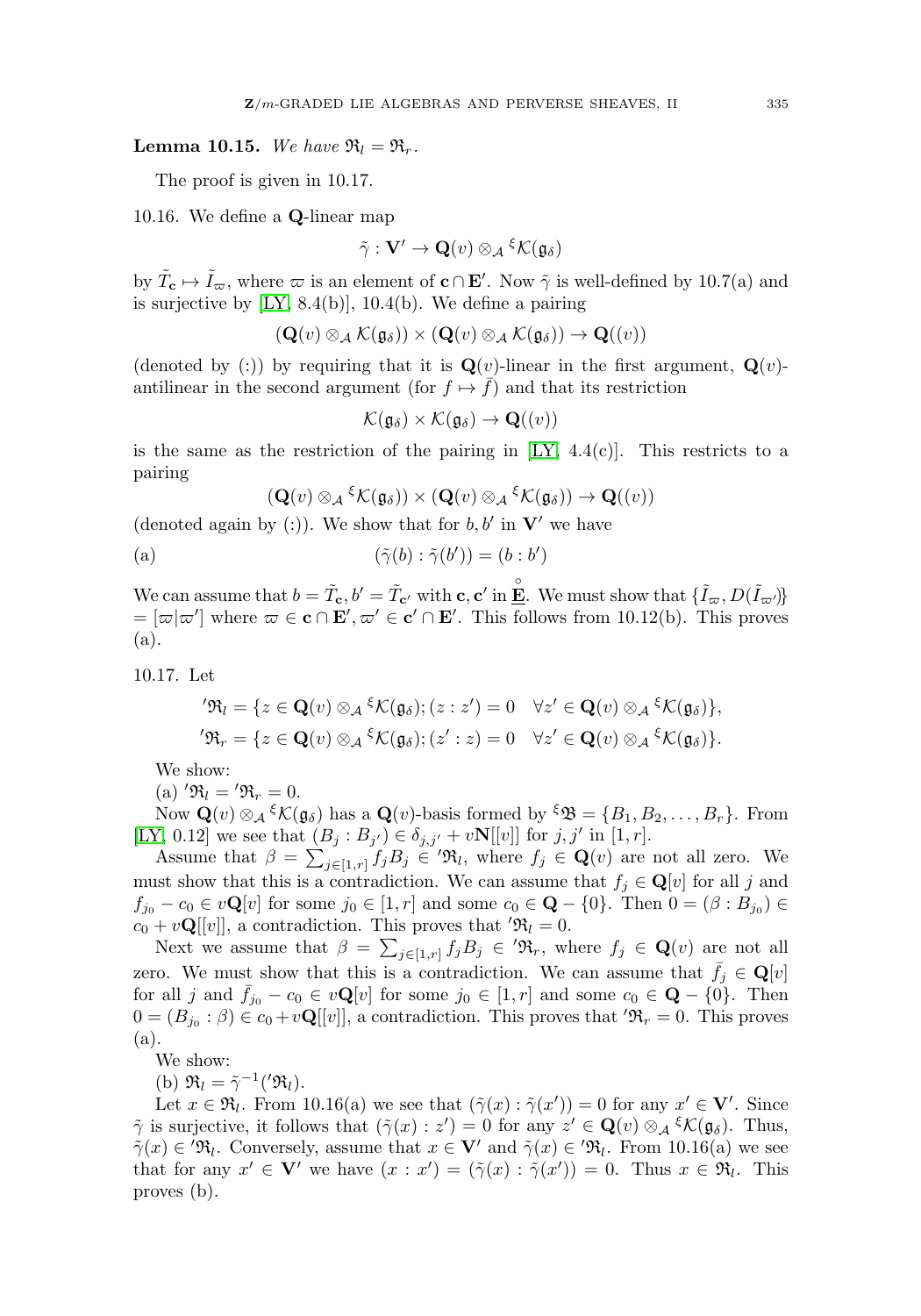An entirely similar proof shows that: (c)  $\mathfrak{R}_r = \tilde{\gamma}^{-1}(\mathfrak{R}_r).$ From (a),(b),(c) we see that  $\mathfrak{R}_l = \mathfrak{R}_r = \tilde{\gamma}^{-1}(0)$ . This proves Lemma 10.15.

10.18. **Definition of V.** We define  $V = V'/\mathfrak{R}_l = V'/\mathfrak{R}_r$  (see Lemma 10.15). Note that (:) on **V**' induces a pairing  $\mathbf{V} \times \mathbf{V} \to \mathbf{Q}(v)$  (denoted again by (:)) which is  $\mathbf{Q}(v)$ -linear in the first argument,  $\mathbf{Q}(v)$ -antilinear in the second argument (for  $f \mapsto f$ ).

10.19. From the proof of Lemma 10.15 we see that  $\tilde{\gamma}$  induces a  $\mathbf{Q}(v)$ -linear isomorphism

(a) 
$$
\gamma : \mathbf{V} \xrightarrow{\sim} \mathbf{Q}(v) \otimes_{\mathcal{A}} \xi \mathcal{K}(\mathfrak{g}_{\delta})
$$

and that for  $b, b'$  in **V** we have

(b) 
$$
(\gamma(b) : \gamma(b')) = (b : b').
$$

From (a) we deduce the following result.

**Proposition 10.20.** The number of simple perverse sheaves (up to isomorphism) in  $\mathcal{L}(\mathfrak{g}_{\delta})$  is equal to  $\dim_{\mathbf{Q}(v)} \mathbf{V}$ .

10.21. We define a **Q**-linear involution<sup>-</sup>:  $\mathbf{V}' \to \mathbf{V}'$  by  $\overline{f\tilde{T}_{c}} = \overline{f}\tilde{T}_{c}$  for any  $f \in \mathbf{Q}(v)$ ,  $\mathbf{c} \in \mathbf{\mathring{E}}$ ; here  $\bar{f}$  is as in [\[LY,](#page-31-1) 0.12]. We show: (a) For any  $x, x'$  in **V**' we have  $(x : x') = (\bar{x}' : \bar{x})$ .

We can assume that  $x = \tilde{T}_{c}$ ,  $x' = \tilde{T}_{c'}$  for some **c**, **c**' in  $\mathbf{E}$ . We must show that

$$
[\mathbf{c}|\mathbf{c}'] = [\mathbf{c}'|\mathbf{c}],
$$

which follows directly from  $10.12(c)$ . This proves (a).

We show:

(b)  $\bar{C}$  :  $V' \rightarrow V'$  preserves  $\Re_l = \Re_r$  (see Lemma 10.15) hence it induces an  $\mathbf{Q}(v)$ -semilinear involution<sup>-</sup>:  $\mathbf{V} \to \mathbf{V}$  (with respect to  $f \mapsto \bar{f}$ ).

Assume that  $x \in \mathfrak{R}_l$ . We have  $(x : x') = 0$  for all  $x' \in V$ . Hence, by (a), we have  $(\bar{x}' : \bar{x}) = 0$  for all  $x' \in \mathbf{V}$ . Since  $\bar{x} : \mathbf{V}' \to \mathbf{V}'$  is surjective, it follows that  $\bar{x} \in \mathfrak{R}_r$ . This proves (b).

10.22. Now let  $\eta_1 \in \mathbf{Z} - \{0\}$  be such that  $\eta_1 = \delta$ . Recall that in 10.1 we have fixed  $\xi \in \underline{\mathfrak{T}}_{\eta}$  and a representative  $\dot{\xi} = (M, M_0, \mathfrak{m}, \mathfrak{m}_*, \tilde{C}) \in \mathfrak{T}_{\eta}$  for  $\xi$ . Let  $\dot{\xi}_1 =$  $(M, M_0, \mathfrak{m}, \mathfrak{m}_{(*)}, \tilde{C}) \in \mathfrak{T}_{\eta_1}$  be as in [\[LY,](#page-31-1) 3.9] and let  $\xi_1 \in \underline{\mathfrak{T}}_{\eta_1}$  be the  $G_0$ -orbit of  $\dot{x}_1$ . Note that the **Q**-vector space **E** defined as in 10.1 in terms of  $\dot{\xi}$  is the same as **E** defined in terms of  $\dot{\xi}_1$ . Moreover, the subset  $\mathbf{\hat{E}}$ , the equivalence relation  $\sim$  on it, and the set  $\mathbf{E}$  defined as in 10.7 in terms of  $\dot{\xi}$  are the same as the analogous objects defined in terms of  $\dot{\xi}_1$ . Also, the pairings  $\tau : \mathbf{E} \times \mathbf{E} \to \mathbf{Z}$  and  $[?]$  :  $\mathbf{E} \times \mathbf{E} \to \mathbf{Q}(v)$ defined in 10.8 and 10.12 in terms of  $\dot{\xi}$  are the same as those defined in terms of  $\dot{\xi}_1$ .

The subset **E**' of **E** defined as in 10.1 in terms of  $\dot{\xi}$  is not in general the same as the analogous subset  $\mathbf{E}'_1$  of  $\mathbf{E}$  defined in terms of  $\dot{\xi}_1$ . However, for  $\mathbf{c}_1, \mathbf{c}_2$  in  $\mathbf{E}'$ , the quantity  $[\mathbf{c}_1|\mathbf{c}_2] \in \mathbf{Q}(v)$  defined in 10.12 in terms of  $\dot{\xi}$  is the same as that defined in terms of  $\dot{\xi}_1$ . (It is equal to  $[\varpi_1|\varpi_2]$  for any  $\varpi_1 \in \mathbf{c}_1 \cap \mathbf{E}' \cap \mathbf{E}'_1$ ,  $\varpi_2 \in \mathbf{c}_2 \cap \mathbf{E}' \cap \mathbf{E}'_1$ . Hence the vector space  $\mathbf{V}'$ , the pairing (:) on it and its quotient  $\mathbf{V}$  defined in 10.14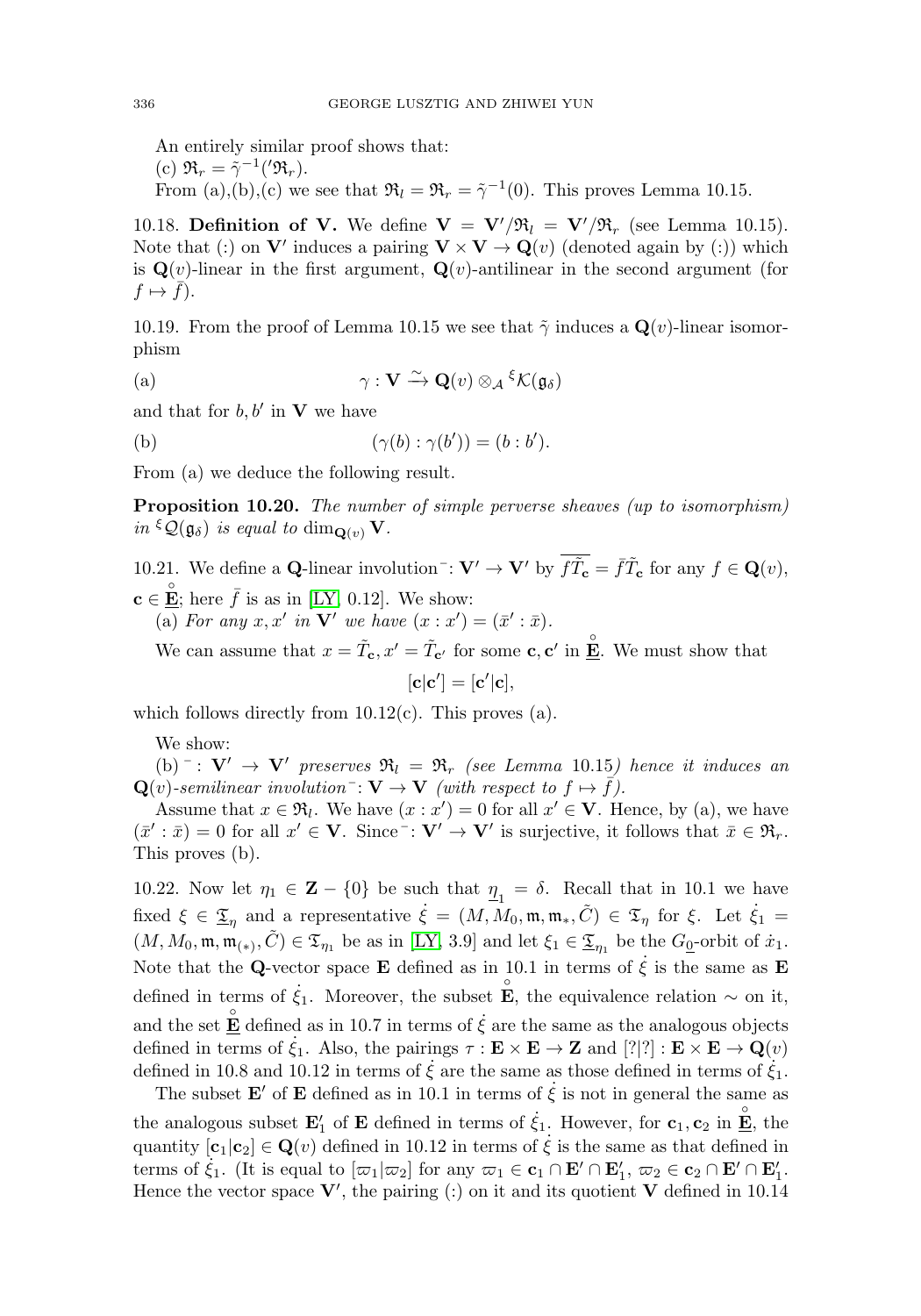and 10.18 in terms of  $\dot{\xi}$  are the same as those defined in terms of  $\dot{\xi}_1$ . The involutions  $\vec{v}$  :  $\vec{V}' \rightarrow \vec{V}'$ ,  $\vec{v}$ :  $\vec{V} \rightarrow \vec{V}$  defined in 10.21 in terms of  $\dot{\xi}$  are the same as those defined in terms of  $\dot{\xi}_1$ .

# 11. The  $A$ -Lattice  $V_A$

<span id="page-15-0"></span>In this section we give a combinatorial definition of an  $\mathcal{A}$ -lattice  $\mathbf{V}_{\mathcal{A}}$  in the  $\mathbf{Q}(v)$ vector space **V** and a signed basis **B**' of it. It turns out that the  $\mathbb{Z}/2$ -orbits on **B**' for the  $\mathbb{Z}/2$ -action  $b \mapsto -b$  are in natural bijection with the simple perverse sheaves in the block  $\mathfrak{c}(\mathfrak{g}_{\delta}).$ 

11.1. In this section (except in 11.5, 11.6, 11.13) we preserve the setup and notation of 10.1, 10.2 and assume that  $\varpi \in \mathbf{E}''$  (see 10.3). Let

$$
\mathfrak{g}^{\phi} = \{ y \in \mathfrak{g}; [y, e] = 0, [y, h] = 0, [y, f] = 0 \}.
$$

Let z be the center of m. Note that  $\mathfrak{m} \cap \mathfrak{g}^{\phi} = \mathfrak{z}$  (since e is distinguished in m) and  $\mathfrak z$  is a Cartan subalgebra of the reductive Lie algebra  $\mathfrak g^{\phi}$ . (This has already been proved at level of groups in [\[LY,](#page-31-1) 3.6].) For any  $\alpha \in X_Z$  let

$$
(\mathfrak{g}_\underline{0}^\phi)^\alpha=\mathfrak{g}_\underline{0}^\alpha\cap\mathfrak{g}^\phi.
$$

Let

$$
\mathfrak{g}_{\underline{0},\varpi}^{\phi}=\oplus_{\alpha\in X_Z;\langle\varpi:\alpha\rangle=0}(\mathfrak{g}_{\underline{0}}^{\phi})^{\alpha}.
$$

This is a Levi subalgebra (containing  $\mathfrak{z}$ ) of a parabolic subalgebra of  $\mathfrak{g}_0^{\phi}$ . Let  $\mathcal B$  be the variety of Borel subalgebras of  $\mathfrak{g}^{\phi}_{0,\varpi}$ , let  $d(\varpi) = \dim \mathcal{B}$  and let  $\begin{align} \frac{\partial}{\partial \rho} &= \bigoplus_{\alpha} \ \text{Intaining} \\\\ \text{or} \quad \text{or} \quad \text{of} \quad \mathfrak{g}_{\underline{0}, \alpha}^{\phi} \\\\ a_{\varpi} &= \sum_{\alpha} \end{align}$ 

$$
a_{\varpi} = \sum_{j} v^{-2s_j} v^{d(\varpi)} \in \mathcal{A},
$$

where  $\rho_{\mathcal{B}!} \mathbf{Q}_l = \bigoplus_i \mathbf{Q}_l[-2s_i]$ .

Erratum to [\[L4\]](#page-31-2). On page 202, line 1 of 16.8, replace "algebraic group  $M$ " by "algebraic group M with a given Lie algebra homomorphism  $\phi$  from s to the Lie algebra of  $M$ ".

On page 202, line 4 of 16.8, replace "Borel subgroups of  $M$ " by "Borel subgroups of the connected centralizer of  $\phi(\mathfrak{s})$  in  $M^"$ .

## 11.2. The subset

(a) 
$$
\{a_{\varpi}^{-1}\tilde{T}_{\mathbf{c}} \in \mathbf{V}'; \mathbf{c} \in \mathbf{E}, \varpi \in \mathbf{E}'' \cap \mathbf{c}\}
$$

of **V**' (see 10.14) is finite. Indeed, when **c** is fixed, the subgroup  $\mathfrak{g}_{0,\varpi}^{\phi}$  of  $\mathfrak{g}_{0}^{\phi}$  takes only finitely many values for  $\varpi$  in  $\mathbf{E}'' \cap \mathbf{c}$  hence  $a_{\varpi}$  takes only finitely many values.

Let  $V'_{\mathcal{A}}$  be the A-submodule of  $V'$  generated by (a). Let  $V_{\mathcal{A}}$  be the image of  $\mathbf{V}'_{\mathcal{A}}$  under the obvious linear map  $\mathbf{V}' \to \mathbf{V}$ . The following result will be proved in 11.8.

(b)  $V_A$  is a free A-module such that the obvious  $Q(v)$ -linear map  $Q(v) \otimes_A V_A \rightarrow$ **V** is an isomorphism.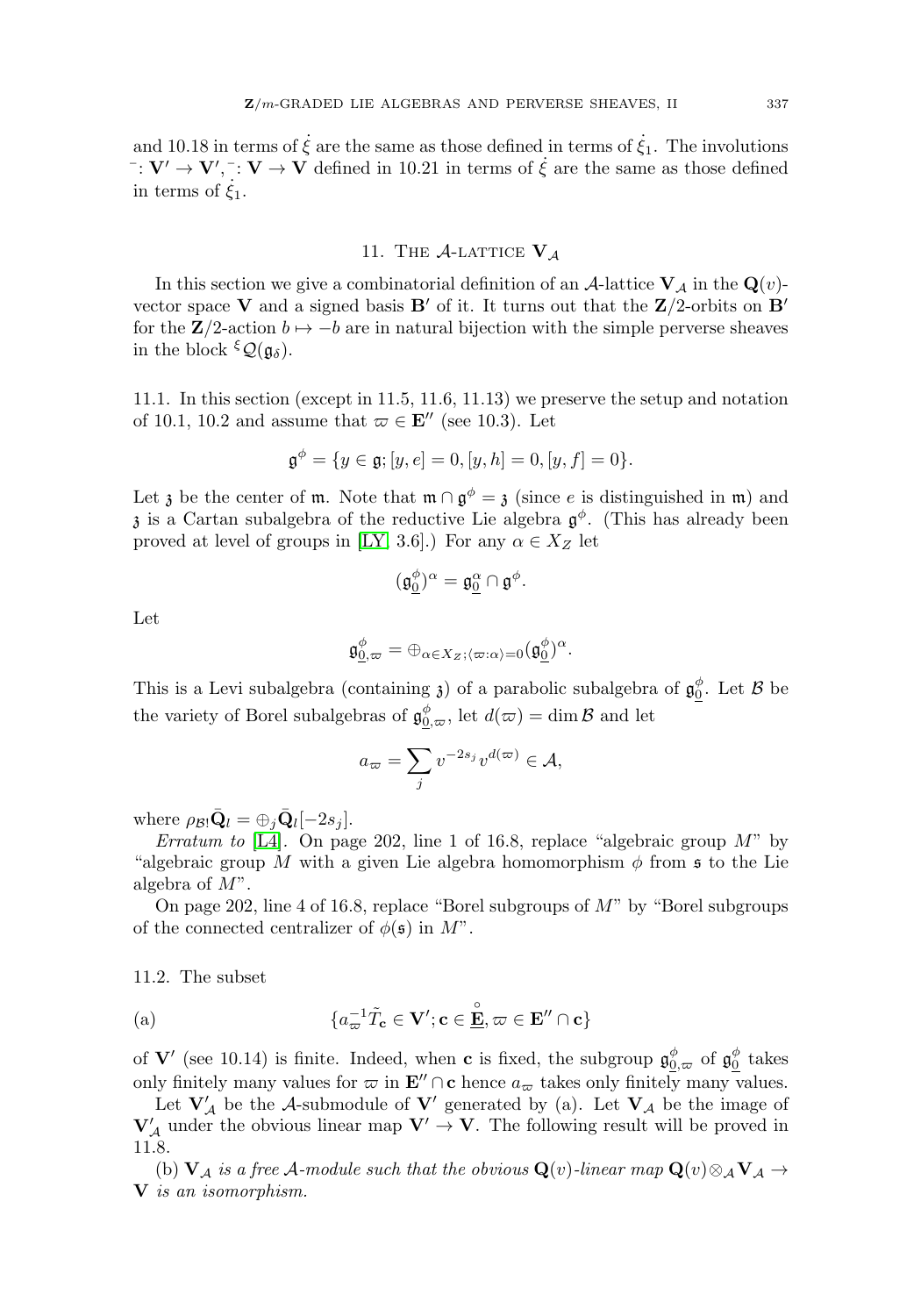11.3. Let  $\mathfrak{h} = \tilde{\epsilon} \overline{\tilde{\epsilon} \mathfrak{m}}, \mathfrak{h}^{\phi} = \mathfrak{h} \cap \mathfrak{g}^{\phi}$ . We show: (a)  $\mathfrak{g}_0^{\phi}$  $\mathfrak{g}_{0,\varpi}^{\phi} = \mathfrak{h}^{\phi}.$ 

From 10.3(b) we have

$$
\mathfrak{h}=\oplus_{N\in{\bf Z},(\alpha,n)\in\mathcal{R}_{\underline{N}};n=2N/\eta,\langle\varpi:\alpha\rangle=0}\big(\mathfrak{g}_{\underline{N}}^{\alpha,n}\big).
$$

Using this and the definitions we have

$$
\{y \in \mathfrak{h}; [y,h] = 0\} = \oplus_{N \in \mathbf{Z}, (\alpha,n) \in \mathcal{R}_{\underline{N}}; n = 2N/\eta = 0, \langle \varpi : \alpha \rangle = 0} (\mathfrak{g}_{\underline{N}}^{\alpha,n})
$$

$$
= \oplus_{(\alpha,n) \in \mathcal{R}_{\underline{0}}; n = 0, \langle \varpi : \alpha \rangle = 0} (\mathfrak{g}_{\underline{0}}^{\alpha,n})
$$

and (a) follows.

11.4. Recall that  $\varpi \in \mathbf{E}''$ . Let  $\mathfrak{p}_* = \varepsilon \mathfrak{p}_*^{\overline{\omega}}$ ,  $\mathfrak{u}_* = \varepsilon \mathfrak{u}_*^{\overline{\omega}}$ . We can find  $\lambda' \in Y_Z$  such that  $\langle \lambda' : \alpha \rangle \neq 0$  for any i and any  $(\alpha, n) \in \mathcal{R}_i^*$ . Let  $\omega' = \omega + \frac{1}{b} \lambda' \in \mathbf{E}$ . Let  $\mathfrak{p}'_* = \epsilon \mathfrak{p}^{\overline{\omega}'}_*$ ,  $\mathfrak{u}'_* = \epsilon \mathfrak{u}^{\overline{\omega}'}_*$  and  $\mathfrak{m}'_* = \epsilon \tilde{\mathfrak{l}^{\omega}'}_*$ . Assume that b is sufficiently large; then  $\varpi' \in \mathbf{E}'$  hence by 10.2 we have  $\mathfrak{m}'_* = \mathfrak{m}_*$ . The same argument as in 10.6(a) shows that  $\mathfrak{p}'_N \subset \mathfrak{p}_N$  for all N. Since b is large and  $\omega' = \omega + \frac{1}{b} \lambda'$ , we see that  $\omega'$ ,  $\omega$  are very close, so that

(a) 
$$
\varpi' \sim \varpi
$$
.

For  $N \in \mathbb{Z}$  let  $\mathfrak{q}_N$  be the image of  $\mathfrak{p}'_N$  under the obvious projection  $\mathfrak{p}_N \to \mathfrak{h}_N$ . From 10.5(a),(b), we see that  $q = \bigoplus_{N} q_N$  is a parabolic subalgebra of h and m is a Levi subalgebra of **q**. Moreover, if  $u_N$  is the image of  $\mathfrak{u}'_N$  under  $\mathfrak{p}_N$ , then  $u = \bigoplus_N u_N$  is the nilradical of q.

From 10.3(b) we see that the **Z**-grading of h is  $\eta$ -rigid and that  $e \in \overset{\circ}{\mathfrak{h}}_{\eta}$ , so that  $\mathfrak{m}_{\eta} \subset \mathfrak{h}_{\eta}$ . Let  $A_{\varpi} \in \mathcal{Q}(\mathfrak{h}_{\eta})$  be the simple perverse sheaf on  $\mathfrak{h}_{\eta}$  such that the support of  $A_{\varpi}$  is  $\mathfrak{h}_{\eta}$  and  $A_{\varpi}|_{\mathfrak{m}_{\eta}}^{\circ}$  is equal up to shift to  $\tilde{C}|_{\mathfrak{m}_{\eta}}^{\circ}$ .  $A_{\varpi} \in \mathcal{Q}(\mathfrak{h}_{\eta})$  be t<br>
d  $A_{\varpi}|_{\hat{\mathfrak{m}}_{\eta}}$  is equa<br>
8(b) and the tra<br>  $\widetilde{\text{Ind}}_{\mathfrak{p}'}^{\mathfrak{g}_{\delta}}(\tilde{C}) = \widetilde{\text{Ind}}$ 

Applying 1.8(b) and the transitivity formula 4.2(a) we deduce

of 
$$
A_{\varpi}
$$
 is  $\mathfrak{h}_{\eta}$  and  $A_{\varpi}|_{\mathfrak{m}_{\eta}}$  is equal up to shift to  $C|_{\mathfrak{m}_{\eta}}$ .  
\nApplying 1.8(b) and the transitivity formula 4.2(a) we deduce  
\n
$$
I_{\varpi'} = {}^{\epsilon} \widehat{\text{Ind}}_{\mathfrak{p}_{\eta}}^{\mathfrak{g}_{\delta}}(\tilde{C}) = {}^{\epsilon} \widehat{\text{Ind}}_{\mathfrak{p}_{\eta}}^{\mathfrak{g}_{\delta}}(\text{ind}_{\mathfrak{q}_{\eta}}^{\mathfrak{h}_{\eta}}(\tilde{C}))[\dim \mathfrak{u}_{0}' + \dim \mathfrak{u}_{\eta}' - \dim \mathfrak{u}_{0} - \dim \mathfrak{u}_{\eta}]
$$
\n(b) 
$$
\cong \bigoplus_{j} {}^{\epsilon} \widehat{\text{Ind}}_{\mathfrak{p}_{\eta}}^{\mathfrak{g}_{\delta}}(A_{\varpi})[-2s_{j}][\dim \mathfrak{m}_{\eta} - \dim \mathfrak{h}_{\eta} + \dim \mathfrak{u}_{0}' + \dim \mathfrak{u}_{\eta}'
$$
\n
$$
-\dim \mathfrak{u}_{0} - \dim \mathfrak{u}_{\eta}]
$$
\n
$$
= \bigoplus_{j} {}^{\epsilon} \widehat{\text{Ind}}_{\mathfrak{p}_{\eta}}^{\mathfrak{g}_{\delta}}(A_{\varpi})[-2s_{j}][d(\varpi)],
$$

$$
=\oplus_j{}^{\epsilon}\widetilde{\operatorname{Ind}}_{\mathfrak{p}_{\eta}}^{\mathfrak{g}_{\delta}}(A_{\varpi})[-2s_j][d(\varpi)],
$$

where we have used the equality:

(c) dim  $\mathfrak{m}_{\eta} - \dim \mathfrak{h}_{\eta} + \dim \mathfrak{u}'_0 + \dim \mathfrak{u}'_{\eta} - \dim \mathfrak{u}_0 - \dim \mathfrak{u}_{\eta} = d(\varpi)$ .

We now prove (c). Let u' be the nilradical of the parabolic subalgebra of  $\mathfrak h$  that contains **m** and is opposed to **q**. We have  $u' = \bigoplus_{N} u'_{N}$  where  $u'_{N} = u' \cap \mathfrak{h}_{N}$ . Now  $u_0, u'_0$  are nilradicals of two opposite parabolic subalgebras of  $\mathfrak{h}_0$  hence  $\dim u_0 =$ dim  $u'_0$ . We have dim  $\mathfrak{h}_{\eta} = \dim u_{\eta} + \dim u'_{\eta} + \dim \mathfrak{m}_{\eta}$ , dim  $\mathfrak{u}'_0 - \dim \mathfrak{u}_0 = \dim u_0$ ,  $\dim u'_{\eta} - \dim u_{\eta} = \dim u_{\eta}$ . Hence the left-hand side of (c) equals  $\dim u_0 - \dim u'_{\eta} =$  $\dim u'_0 - \dim u'_n$ . Now u' is normalized by m hence by the Lie subalgebra  $\mathfrak s$  of **m** spanned by  $e, h, f$ . Note that  $u'_0$  (resp.  $u'_\eta$ ) is the 0-(resp. 2-) eigenspace of  $ad(h) : u' \to u'$ . By the representation theory of  $\mathfrak{s}$ , the map  $ad(e) : u'_{0} \to u'_{\eta}$  is surjective and its kernel is exactly the space of  $\mathfrak s$ -invariants in u' that is  $u' \cap \mathfrak h^{\phi}$ . We see that  $\dim u_0' - \dim u_\eta' = \dim(u' \cap \mathfrak{h}^\phi)$ . Now  $u' \cap \mathfrak{h}^\phi$  is the nilradical of a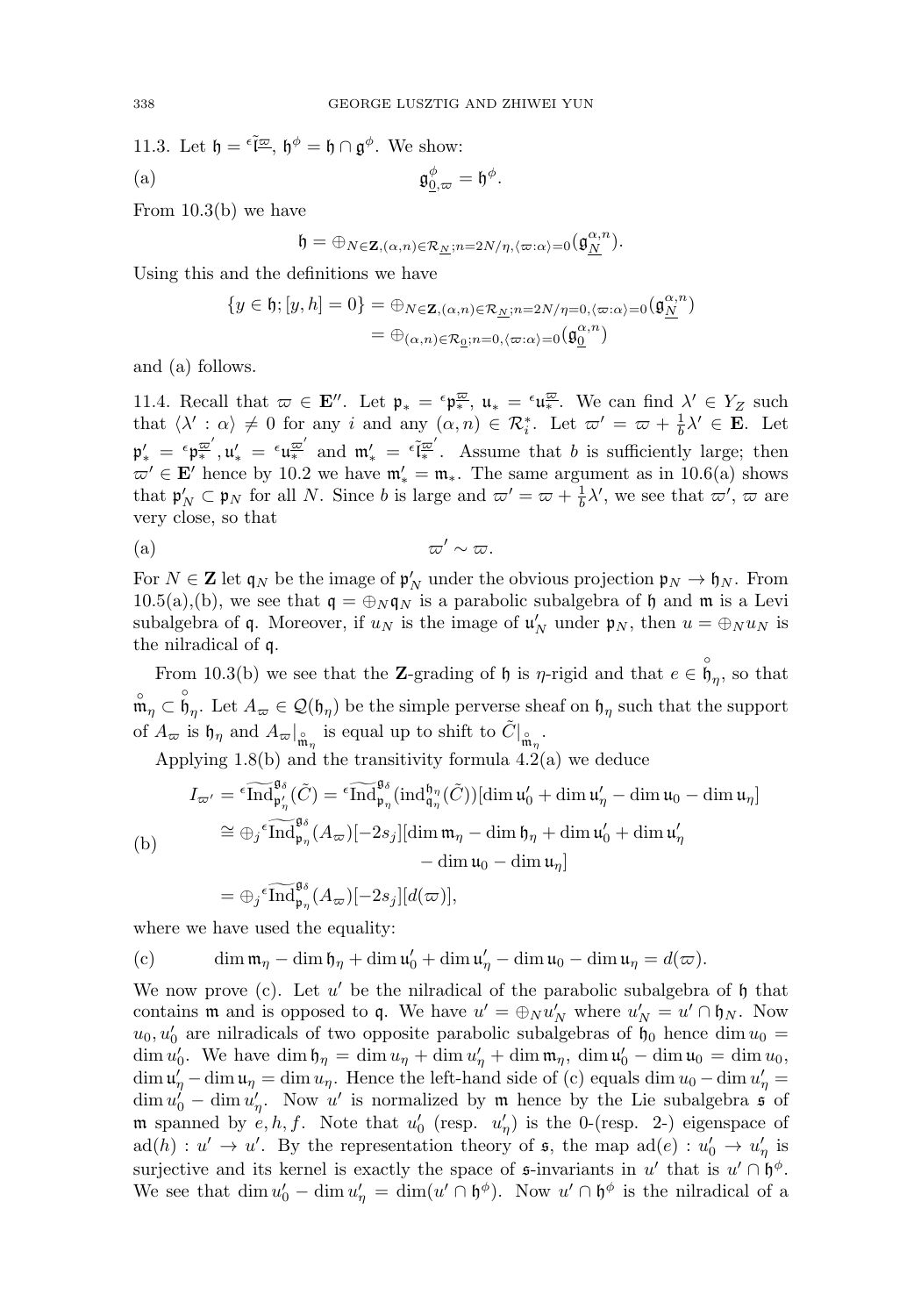parabolic subalgebra of  $\mathfrak{h}^{\phi}$  with Levi subgroup  $\mathfrak{m} \cap \mathfrak{h}^{\phi} = \mathfrak{z}$  (see 11.1) hence is the nilradical of a Borel subalgebra of  $\mathfrak{h}^{\phi}$  (which equals  $\mathfrak{g}^{\phi}_{0,\varpi}$  by 11.3(a)). By definition, the dimension of this nilradical is equal to  $d(\varpi)$ . This proves (c) and hence also (b).  $\frac{\text{tch}}{\text{tch}}$ <br> $\frac{\text{in}}{\text{Ind}}$ 

Now (b) implies the following equality in  ${}^{\xi} \mathcal{K}(\mathfrak{g}_{\delta})$ :

$$
I_{\varpi'} = a_{\varpi} (\iota \operatorname{Ind}_{\mathfrak{p}_\eta}^{\mathfrak{g}_\delta}(A_{\varpi})).
$$
  
at for any  $\mathbf{c} \in \mathbf{E}$  and any  
 $= \iota \operatorname{Ind}_{\mathfrak{p}_\eta}^{\mathfrak{g}_\delta}(A_{\varpi}) \in \mathbf{Q}(v)$ 

Using this and (a) we see that for any  $\mathbf{c} \in \mathbf{E}^{\circ}$  and any  $\varpi \in \mathbf{E}^{\prime\prime} \cap \mathbf{c}$  we have

Using this and (a) we see that for any 
$$
\mathbf{c} \in \mathbf{E}
$$
 and any  $\varpi \in \mathbf{E}''$  (d)  
\n
$$
a_{\varpi}^{-1} \tilde{\gamma}(\tilde{T}_{\mathbf{c}}) = \operatorname{End}_{\mathfrak{p}_{\eta}}^{\mathfrak{g}_{\delta}}(A_{\varpi}) \in \mathbf{Q}(v) \otimes_{\mathcal{A}} \mathcal{E} \mathcal{K}(\mathfrak{g}_{\delta}).
$$
\nSince  $\operatorname{Ind}_{\mathfrak{p}_{\eta}}^{\mathfrak{g}_{\delta}}(A_{\varpi}) \in \mathcal{K}(\mathfrak{g}_{\delta})$ , we see that:

(e) For any  $\mathbf{c} \in \mathbf{E}$  and any  $\varpi \in \mathbf{E}'' \cap \mathbf{c}$  we have  $a_{\varpi}^{-1} \tilde{\gamma}(\tilde{T}_{\mathbf{c}}) \in {^{\xi\mathcal{K}}}(\mathfrak{g}_{\delta}).$ The following result will be proved in 11.7.

(f) The A-module  ${}^{\xi}K(\mathfrak{g}_{\delta})$  is generated by the elements  $a_{\varpi}^{-1} \tilde{\gamma}(\tilde{T}_{c})$  for various  $\mathbf{c} \in \mathbf{\underline{\mathring{E}}}$ and  $\varpi \in \mathbf{E}'' \cap \mathbf{c}$ .

From (f) we deduce:

(g) The isomorphism  $\gamma : \mathbf{V} \xrightarrow{\sim} \mathbf{Q}(v) \otimes_{\mathcal{A}} {\xi} \mathcal{K}(\mathfrak{g}_{\delta})$  in Proposition 10.19(a) restricts to an isomorphism of A-modules  $\gamma_{\mathcal{A}} : \mathbf{V}_{\mathcal{A}} \xrightarrow{\sim} {}^{\xi} \mathcal{K}(\mathfrak{g}_{\delta}).$ 

11.5. Let  $\mathfrak{p}_*$  be an  $\epsilon$ -spiral with a splitting  $\mathfrak{h}_*$  and with nilradical  $\mathfrak{u}_*$ ; let  $A \in \mathcal{Q}(\mathfrak{h}_n)$ be a simple perverse sheaf. We show:

(a) Let X be the collection of all  $B \in \mathfrak{B}$  such that some shift of B is a direct to an isomorphism of *A*-modules  $γ_A : ∇A → γ(µ_\delta)$ .<br>
11.5. Let  $\mathfrak{p}_*$  be an  $\epsilon$ -spiral with a splitting  $\mathfrak{h}_*$  and with nilradical  $\mathfrak{u}_*$ ; let<br>
be a simple perverse sheaf. We show:<br>
(a) Let *X* be the collect

We can find a parabolic subalgebra  $\mathfrak q$  of  $\mathfrak h$  and a Levi subalgebra  $\mathfrak m'$  of  $\mathfrak q$  such that  $\mathfrak{q} = \bigoplus_N \mathfrak{q}_N, \mathfrak{m}' = \bigoplus_N \mathfrak{m}'_N$  where  $\mathfrak{q}_N = \mathfrak{q} \cap \mathfrak{h}_N, \mathfrak{m}'_N = \mathfrak{m}' \cap \mathfrak{h}_N$  and a cuspidal perverse sheaf C in  $\mathcal{Q}(\mathfrak{m}_{\eta})$  such that some shift of A is a direct summand of  $\text{ind}_{\mathfrak{q}_{\eta}}^{\mathfrak{h}_{\eta}}(C)$ . Let  $M' = e^{\mathfrak{m}'}, M'_0 = e^{\mathfrak{m}'_0}$ . Setting  $\mathfrak{p}'_N = \mathfrak{u}_N + \mathfrak{q}_N$  for any  $N \in \mathbb{Z}$ , we see from [\[LY,](#page-31-1) 2.8(a)] that  $\mathfrak{p}'_*$  is an  $\epsilon$ -spiral and from [LY, 2.8(b)] that  $\mathfrak{m}'_*$  is a splitting of  $\mathfrak{p}'_*.$  We see that  $(M', M'_0, \mathfrak{m}', \mathfrak{m}'_*, C) \in \mathfrak{T}_\eta$ . Let  $\xi'$  be the element of  $\underline{\mathfrak{T}}_n$  determined by  $(M', M'_0, \mathfrak{m}', \mathfrak{m}'_*, C)$ . If  $B \in \mathcal{X}$ , then (by [\[LY,](#page-31-1) 4.2]) some shift of B is a direct Let  $M' = e^{\mathfrak{m}'}, M_0$ <br>[LY, 2.8(a)] that  $\mathfrak{p}'_*$ . We see that (*i*<br>by  $(M', M'_0, \mathfrak{m}', \mathfrak{m}'_{\mathfrak{p}'})$ <br>summand of  $\text{Ind}_{\mathfrak{p}'}^{\mathfrak{g}_{\delta}}$  $\mathfrak{p}_{\eta}^{\circ}(C)$  hence  $\psi(B) = \xi'$ . This proves (a). We see that  $(M', M'_0, m', m'_*)$ <br>mmand of  $\overline{Ind}_{\mathfrak{p}'_{\gamma}}^{\mathfrak{g}_{\delta}}$ <br>We say that  $\overline{Ind}$ 

 $\mathfrak{g}_{\mathfrak{p}_{\eta}}(\Lambda)$  (as in (a)) has type  $\xi' \in \underline{\mathfrak{T}}_{\eta}$  if  $\psi(B) = \xi'$  for any  $B \in \mathcal{X}$ .

11.6. Recall from 8.4(a) that the A-module  $\mathcal{K}(\mathfrak{g}_{\delta})$  is generated by the classes of  $\epsilon$ -quasi-monomial objects of  $\mathcal{Q}(\mathfrak{g}_{\delta})$ . Using this and 11.5(a), we deduce that in the direct sum decomposition  $\mathcal{K}(\mathfrak{g}_{\delta}) = \bigoplus_{\xi \in \underline{\mathfrak{T}}_{\eta}} \mathcal{K}(\mathfrak{g}_{\delta})$  (see [\[LY,](#page-31-1) 6.7]), any summand  $\mathcal{K}(\mathfrak{g}_{\delta})$  is generated as an A-module by the classes of  $\eta$ -quasi-monomial objects in  $\mathcal{Q}(\mathfrak{g}_{\delta})$  of type  $\xi$ .

11.7. We prove 11.4(f). (Thus we are again in the setup of 11.1.) Using 11.6, we see that it is enough to show that if A' is an  $\eta$ -quasi-monomial object in  $\mathcal{Q}(\mathfrak{g}_{\delta})$  of type  $\xi$ , then the class of A' in  $\mathcal{K}(\mathfrak{g}_{\delta})$  is of the form  $a_{\varpi}^{-1} \tilde{\gamma}(\tilde{T}_{c})$  for some  $c \in \mathbf{\underline{\mathring{E}}}$  and  $\varpi \in \mathbf{E}'' \cap \mathbf{c}$ . We can find: see that it is  $\mathfrak{e}$ <br>type  $\xi$ , then t<br> $\varpi \in \mathbf{E}'' \cap \mathbf{c}$ .  $\mathbf{V}$ <br>(a)  $\mathfrak{p}_*, \mathfrak{h}_*, \mathfrak{t}$ <br>that  $A' = \overline{\text{Ind}}$ 

(a)  $\mathfrak{p}_*, \mathfrak{h}_*, A, \mathfrak{q}_*, \mathfrak{p}'_*, \ (M', M'_0, \mathfrak{m}', \mathfrak{m}'_*, C) \in \mathfrak{T}_{\eta}$  (representing  $\xi$ ) as in 11.5 such  $\mathfrak{g}_{\mathfrak{p}_{n}}(\mathcal{A})$ ; moreover, we can assume that the **Z**-grading of  $\mathfrak{h} = \bigoplus_{N} \mathfrak{h}_{N}$  is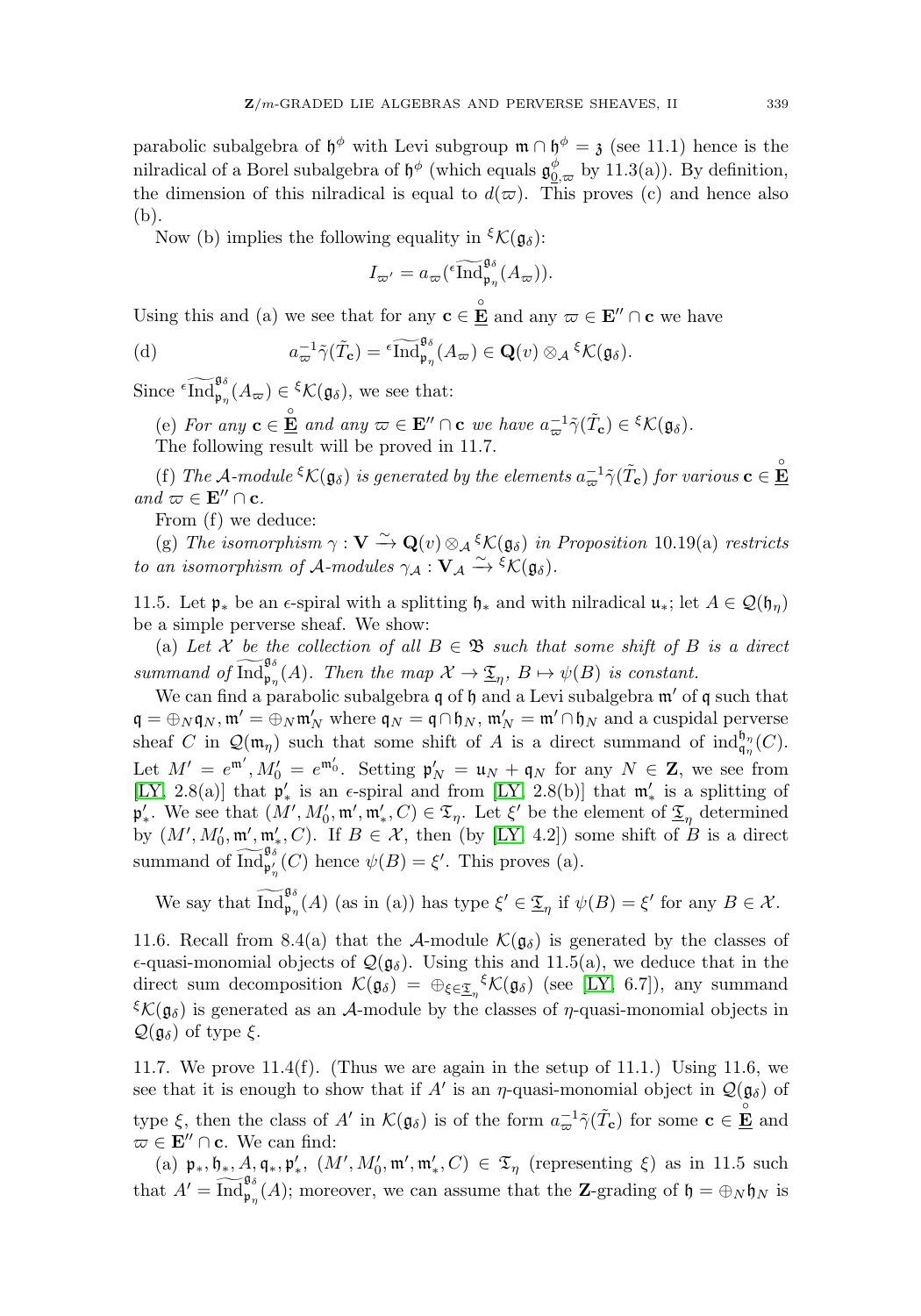$\eta$ -rigid and  $\mathfrak{m}'_{\eta} \subset \mathfrak{h}_{\eta}$ . Replacing the data (a) by a  $G_0$ -conjugate we can assume in addition that  $(M', M'_0, \mathfrak{m}', \mathfrak{m}'_*, C)$  is equal to  $(M, M_0, \mathfrak{m}, \mathfrak{m}_*, \tilde{C})$  in 10.1.

Let  $H = e^{\mathfrak{h}}$ . Since  $\mathfrak{h}_*$  is  $\eta$ -rigid, there exists  $\iota' \in Y_H$  such that:

(i)  $\frac{i'}{k} = \mathfrak{h}_{k\eta/2}$  if  $k \in \mathbb{Z}$ ,  $k\eta/2$ ,  $\frac{i'}{k} = 0$  if  $k \in \mathbb{Z}$ ,  $k\eta/2 \notin \mathbb{Z}$  and

(ii) 
$$
\iota' = \iota_{\phi'}
$$
 for some  $\phi' = (e', h', f') \in J^H$  such that  $e' \in \mathring{b}_{\eta}, h' \in \mathfrak{h}_0, f' \in \mathfrak{h}_{-\eta}$ .

Since  $\mathring{\mathfrak{m}}_{\eta} \subset \mathring{\mathfrak{h}}_{\eta}$  and  $e \in \mathring{\mathfrak{m}}_{\eta}$ , we see that  $e, e'$  are in the same  $M_0$ -orbit. Hence we can find  $g \in M_0$  such that  $\text{Ad}(g)$  conjugates  $e', f', h', \iota'$  to  $e, f, h, \iota$ . Applying  $\text{Ad}(g)$ (which preserves  $\mathfrak{h}_k$ ) to (i) and (ii) we see that we can assume that  $\iota' = \iota, \, \phi' = \phi$ .

Recall from 10.3 that  $\tilde{\mathfrak{l}}_N^{\phi} = \frac{\iota}{2N}{\pi} \mathfrak{g}_{\underline{N}}$  for  $N \in \mathbb{Z}$  such that  $2N/\eta \in \mathbb{Z}$ . Using (i) with  $\iota' = \iota$  we see that  $\mathfrak{h}_N \subset \tilde{\mathfrak{l}}_N^{\phi}$  for any  $N \in \mathbb{Z}$  such that  $2N/\eta \in \mathbb{Z}$ . Using 10.4(c),(d) we see that for some  $\overline{\omega} \in \mathbf{E}''$  we have  $\mathfrak{p}_* = \epsilon \mathfrak{p}_*^{\overline{\omega}}$ ,  $\mathfrak{h}_* = \epsilon \overline{\mathfrak{l}_*^{\overline{\omega}}}$ . Using now 11.4(d), we see that  $A' = a_{\varpi}^{-1} \tilde{\gamma}(\tilde{T}_{c})$ , where  $c \in \underline{\mathbf{E}}$  contains  $\varpi$ . This completes the proof of 11.4(f), hence that of  $11.4(g)$ .

11.8. We can now prove 11.2(b). Using  $11.4(g)$ ,  $11.2(b)$  is reduced to the following obvious statement:  ${}^{\xi} \mathcal{K}(\mathfrak{g}_{\delta})$  is a free A-module.

11.9. We define a **Q**-linear map

$$
\bar{\phantom{a}}: \mathbf{Q}(v) \otimes_{\mathcal{A}} \mathcal{K}(\mathfrak{g}_{\delta}) \to \mathbf{Q}(v) \otimes_{\mathcal{A}} \mathcal{K}(\mathfrak{g}_{\delta})
$$

by  $\overline{fB} = \overline{f}B$  for any  $f \in \mathbf{Q}(v)$  and any  $B \in \mathcal{B}$  (see 10.13); here  $\overline{f}$  is as in 0.12. This restricts to a **Q**-linear map

$$
\bar{\phantom{a}}: \mathbf{Q}(v) \otimes_{\mathcal{A}} \xi \mathcal{K}(\mathfrak{g}_{\delta}) \to \mathbf{Q}(v) \otimes_{\mathcal{A}} \xi \mathcal{K}(\mathfrak{g}_{\delta})
$$

and to a **Z**-linear map  ${}^{\xi} \mathcal{K}(\mathfrak{g}_{\delta}) \to {}^{\xi} \mathcal{K}(\mathfrak{g}_{\delta})$ . We show:

(a)  $\overline{I_{\overline{\omega}}} = I_{\overline{\omega}}$  for any  $\overline{\omega} \in \mathbf{E}'$ .

Is restricts to a **Q**-linear map<br>  $\vdots$  **Q**(v)  $\otimes_{\mathcal{A}}{}^{\xi} \mathcal{K}(\mathfrak{g}_{\delta}) \to \mathbf{Q}(v) \otimes_{\mathcal{A}}{}^{\xi} \mathcal{K}(\mathfrak{g}_{\delta})$ <br>
d to a **Z**-linear map  ${}^{\xi} \mathcal{K}(\mathfrak{g}_{\delta}) \to {}^{\xi} \mathcal{K}(\mathfrak{g}_{\delta})$ . We show:<br>
(a)  $\overline{I_{\varpi}} = I_{$  $\bar{f}_B = f_B$  for all B.

We set  $\mathfrak{p}_* = \epsilon \mathfrak{p}_*^{\overline{\omega}}$ . Let  $\sigma$  be an automorphism of order 2 of  $\overline{\mathbf{Q}}_l$  such that  $\sigma(z) =$ We set  $\mathfrak{p}_* = \mathfrak{p}_*^{\text{max}}$ . Let  $\sigma$  be an automorphism of order 2 of  $\mathbf{Q}_l$  such that  $\sigma(z) = z^{-1}$  for any root of 1 in  $\bar{\mathbf{Q}}_l$ . Applying  $\sigma$  to  $K \in \mathcal{Q}(\mathfrak{m}_{\eta})$  (resp.  $K^{\sigma} \in \mathcal{Q}(\mathfrak{g}_{\delta})$ ) we ob obtain  $K^{\sigma} \in \mathcal{Q}(\mathfrak{m}_n)$  (resp.  $K^{\sigma} \in \mathcal{Q}(\mathfrak{g}_{\delta})$ ). Note that  $K \mapsto K^{\sigma}$  commutes with shifts; moreover, we have

(b) 
$$
({}^{\epsilon}\widetilde{\text{Ind}}_{\mathfrak{p}_{\eta}}^{\mathfrak{g}_{\delta}}(\tilde{C}))^{\sigma} = {}^{\epsilon}\widetilde{\text{Ind}}_{\mathfrak{p}_{\eta}}^{\mathfrak{g}_{\delta}}(\tilde{C}^{\sigma}).
$$

Moreover, if K is a simple perverse sheaf in  $\mathcal{Q}(\mathfrak{m}_n)$  or in  $\mathcal{Q}(\mathfrak{g}_{\delta})$ , we have

(c) 
$$
K^{\sigma} \cong D(K),
$$

since  $K$  restricted to an open dense subset of it support is a local system with finite monodromy. By  $(b)$ ,  $(c)$  and  $[LY, 4.1(d)]$  $[LY, 4.1(d)]$  we have  $K^{\sigma} \cong D(K),$ <br>ted to an open dense subset of it s<br>3y (b),(c) and [LY, 4.1(d)] we have<br> $\widetilde{\text{Ind}}_{\mathfrak{p}_n}^{\mathfrak{g}_{\delta}}(\tilde{C})) = \widetilde{\text{Ind}}_{\mathfrak{p}_n}^{\mathfrak{g}_{\delta}}(D(\tilde{C})) = \widetilde{\text{Ind}}$ oca<br>Ind

$$
D({}^{\epsilon}\widetilde{\text{Ind}}_{\mathfrak{p}_{\eta}}^{\mathfrak{g}_{\delta}}(\tilde{C})) = {}^{\epsilon}\widetilde{\text{Ind}}_{\mathfrak{p}_{\eta}}^{\mathfrak{g}_{\delta}}(D(\tilde{C})) = {}^{\epsilon}\widetilde{\text{Ind}}_{\mathfrak{p}_{\eta}}^{\mathfrak{g}_{\delta}}(\tilde{C}^{\sigma}) = ({}^{\epsilon}\widetilde{\text{Ind}}_{\mathfrak{p}_{\eta}}^{\mathfrak{g}_{\delta}}(\tilde{C}))^{\sigma},
$$
  
hence  

$$
(D(I_{\varpi}))^{\sigma} = I_{\varpi}
$$
  
and 
$$
\sum_{B} \bar{f}_{B}D(B^{\sigma}) = \sum_{B} f_{B}B.
$$
 Using this and (c) for  $K = B$ , we see that  $\bar{f}_{B} = f_{B}$ 

hence

$$
(D(I_{\varpi}))^{\sigma}=I_{\varpi}
$$

for all  $B$ ; this proves  $(a)$ .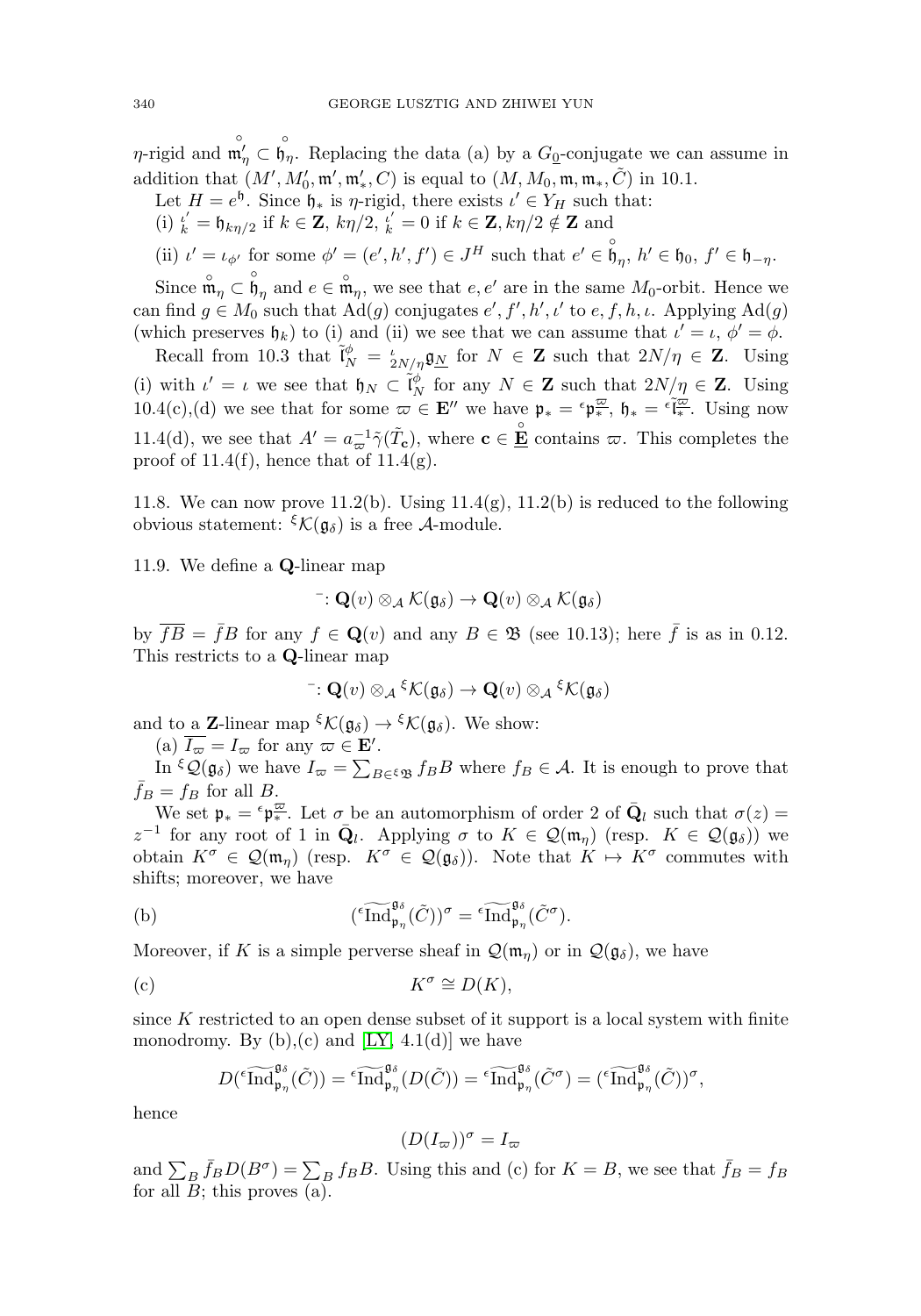11.10. We show:

 $(a)$ <sup> $-$ </sup>: **V'**  $\rightarrow$  **V'** (see 10.21) restricts to an involution  $V'_A \rightarrow V'_A$  and  $\rightarrow$  **V**  $\rightarrow$  **V** (see 10.21) restricts to an involution  $V_A \rightarrow V_A$  (these restrictions are denoted again by¯.

It is enough to note that for any  $\varpi \in \mathbf{E}''$  we have  $\overline{a_{\varpi}} = a_{\varpi}$ .

We show:

(b)  $\tilde{\gamma}: \mathbf{V}' \to \mathbf{Q}(v) \otimes_{\mathcal{A}} \xi \mathcal{K}(\mathfrak{g}_{\delta})$  is compatible with the maps<sup>-</sup> in the two sides. This follows from 11.9(a).

We have the following result.

## **Proposition 11.11.**

(a) Let **B**' be the set of all  $b \in V_A$  such that  $\overline{b} = b$  and  $(b:b) \in 1+v\mathbf{Z}[[v]]$ . Then **B**' is a signed basis of the A-module  $V_A$  (that is, the union of a basis with  $(-1)$ ) times that basis).

(b) For  $b \in \mathbf{B}'$  we have  $(b:b) \in 1+v\mathbf{N}[[v]].$ 

(c) There is a unique  $\mathcal{A}$ -basis  $\mathbf{B}$  of  $\mathbf{V}_{\mathcal{A}}$  such that  $\mathbf{B} \subset \mathbf{B}'$  and for any  $\mathbf{c} \in \mathbf{E}$  and any  $\varpi \in \mathbf{E}'' \cap \mathbf{c}$ , the image of  $a_{\varpi}^{-1} \tilde{T}_{\mathbf{c}}$  in  $\mathbf{V}_{\mathcal{A}}$  is an  $\mathbf{N}[v, v^{-1}]$ -linear combination of elements in **B**.

It is enough to prove the analogous statements where  $V_A$  is identified via  $\gamma$  with <sup>ξ</sup>K( $\mathfrak{g}_{\delta}$ ) with (:) as in 4.4(c) and with <sup>-</sup> as in 11.9 (we use 10.19(b), 11.10(b)). Let  $\mathfrak{B} = \{B_1, B_2, \ldots, B_r\}$  (see 10.13). From 0.12 we have  $(B_j : B_{j'}) \in \delta_{j,j'} + h_{j,j'},$ where  $h_{j,j'} \in v\mathbf{N}[[v]]$  for all  $j, j'$  in  $[1, r]$ . From the definition (see 11.9) we have  $\overline{B_i} = B_j$  for  $j = 1, \ldots, r$ . Now let  $b \in {^{\xi}}\mathcal{K}(\mathfrak{g}_{\delta})$  be such that  $\overline{b} = b$  and  $(b : b) \in$  $1+v\mathbf{Z}[[v]]$ . To prove (a), it is enough to show that  $b=\pm B_j$  for some j. We can write  $\begin{align} \mathcal{L}(\mathfrak{g}_{\delta}) &= \{ \text{where } h \ \overline{B}_j &= E \ 1 + v\mathbf{Z}[[v_{\delta}]) \end{align}$  $\mathcal{E}_{\mathcal{K}}(\mathfrak{g}_{\delta})$  with (:) as in 4.4(c) and with as in 11.9 (we use 10.19(b), 11.10(b)). Let  $\mathcal{E}_{\mathcal{B}} = \{B_1, B_2, ..., B_r\}$  (see 10.13). From 0.12 we have  $(B_j : B_{j'}) \in \delta_{j,j'} + h_{j,j'},$  where  $h_{j,j'} \in v\mathbf{N}[[v]]$  for all  $\mathcal{L}^{\mathcal{L}}\mathcal{D} = \{B_1, B_2, \ldots, B_r\}$  (see 10.13). From 0.12 we nave  $(B_j : B_{j'}) \in o_{j,j'} + h_{j,j'},$ <br>where  $h_{j,j'} \in v\mathbf{N}[[v]]$  for all  $j, j'$  in  $[1, r]$ . From the definition (see 11.9) we have<br> $\overline{B_j} = B_j$  for  $j = 1, \ldots, r$ . Now such that  $f_j = f_{j,c}v^c \mod v^{c+1}\mathbf{Z}[v]$  where  $f_{j,c} \in \mathbf{Z}$  for all j and  $f_{j,c} \neq 0$  for some  $D_j = D_j$  for  $j = 1, ..., r$ . Now let  $b \in \mathcal{P}(\mathbf{Q}_\delta)$  be such that  $b = b$  and  $(b : b) \in$ <br>  $1+v\mathbf{Z}[[v]]$ . To prove (a), it is enough to show that  $b = \pm B_j$  for some *j*. We can write<br>  $b = \sum_{j=1}^r f_jB_j$ , where  $f_j \in \mathcal{A}$  satis  $\sum_{j\in[1,r]}f_{j,c}^2>0.$  It follows that  $c=0$  and  $\sum_{j\in[1,r]}f_{j,0}^2=1$  so that there exists  $\begin{array}{l} j_1 f_j B_j, \text{ where } f_j \in \mathcal{A} \text{ satisfy } \bar{f}_j = f_j, \ j_2 = 0, \end{array}$ <br>  $\begin{array}{l} \text{hence } \sum_{j,j' \in [1,r]} f_j f_{j'} (\delta_{j,j'} + h_{j,j'}) \ \text{where } \sum_{j \in [1,r]} f_{j,c}^{2c} v^{2c} + v^{2c+1} f' = 1 + v_j, \ \text{where } f_{j,c} \geq 0. \end{array}$  It follows that  $c = 0$  and  $\sum_{j,c}$  $j_0 \in [1, r]$  such that  $f_{j_0,0} = \pm 1$  and  $f_{j,0} = 0$  for  $j \neq j_0$ . We have  $f_j = \pm \delta_{j,j_0}$ mod  $v\mathbf{Z}[v]$  for all j. Since  $\bar{f}_j = f_j$  we deduce that  $f_j = \pm \delta_{j,j_0}$  for all j. Thus  $b = \pm B_{j_0}$ . This completes the proof of (a). At the same time we have proved (b). Clearly,  $\{B_1, B_2, \ldots, B_r\}$  has the positivity property in (c) (with  $\mathbf{V}_\mathcal{A}$  identified with  ${}^{\xi}$ K( $\mathfrak{g}_{\delta}$ ) and with  $a_{\varpi}^{-1}\tilde{T}_{c}$  identified with  $\gamma(a_{\varpi}^{-1}\tilde{T}_{c})$ ). Since any  $B_{j}$  appears with > 0 coefficient in some  $\gamma(a_{\varpi}^{-1}\tilde{T}_{c})$ , we see that  $\{B_1, B_2, \ldots, B_r\}$  is the only basis contained in  $\{\pm B_1, \pm B_2, \ldots, \pm B_r\}$  with the positivity property in (c). This completes the proof of the proposition.

11.12. From the proof of 11.11 we see that  $\gamma : \mathbf{V} \xrightarrow{\sim} \mathbf{Q}(v) \otimes_{\mathcal{A}} \mathcal{K}(\mathfrak{g}_{\delta})$  (see Proposition  $10.19(a)$  restricts to a bijection

(a) 
$$
\mathbf{B} \xrightarrow{\sim} \mathbf{B} \mathbf{B}.
$$

For any  $G_{\underline{0}}$ -orbit  $\mathcal{O}$  in  $\mathfrak{g}_{\delta}^{nil}$  let  $\mathbf{B}_{\mathcal{O}}$  be the set of all  $b \in \mathbf{B}$  such that  $\gamma(b) \in \mathfrak{B}_{\mathcal{O}}$  (see 10.13). We have a partition  $\mathbf{B} = \sqcup_{\mathcal{O}} \mathbf{B}_{\mathcal{O}}$  where  $\mathcal{O}$  runs over the  $G_0$ -orbits in  $\mathfrak{g}_{\delta}^{nil}$ .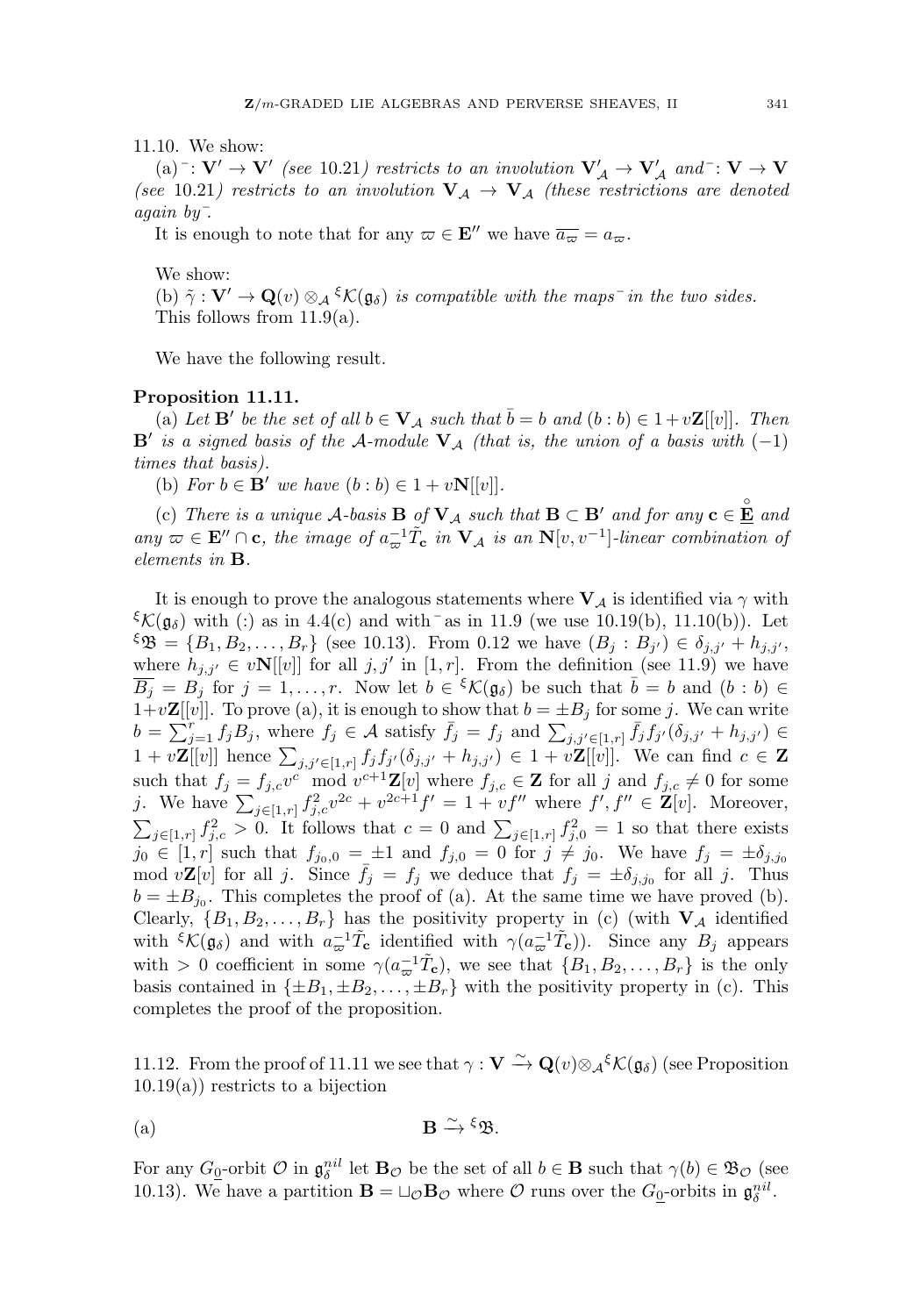11.13. We consider the setup of 10.22. We show:

(a) The A-submodule  $V_A$  of  $V$  defined in 11.2 in terms of  $\dot{\xi}$  is the same as that defined in terms of  $\dot{\xi}_1$ .

It is not clear how to prove this using the definition in  $11.2$  since  $E''$  defined in terms of  $\dot{\xi}$  (see 10.3) is not necessarily the same as that defined in terms of  $\dot{\xi}_1$ . Instead we will argue indirectly. Using  $11.4(g)$  it is enough to show:

(b) The isomorphism  $\gamma : \mathbf{V} \xrightarrow{\sim} \mathbf{Q}(v) \otimes_{\mathcal{A}} {\xi} \mathcal{K}(\mathfrak{g}_{\delta})$  defined in 10.19 in terms of  $\dot{\xi}$  is equal to the analogous isomorphism defined in terms of  $\dot{\xi}_1$ .

Thus it is enough to show that if  $\omega \in \mathbf{E}' \cap \mathbf{E}'_1$ , then  $\tilde{I}_{\omega}$  defined in 10.2 in terms of  $\dot{\xi}$  is the same as that defined in terms of  $\dot{\xi}_1$ . Using the definitions we see that it is enough to show that

$$
\eta \mathfrak{p}_{\eta}^{(|\eta|/2)(\varpi + \iota)} = \eta_1 \mathfrak{p}_{\eta_1}^{(|\eta_1|/2)(\varpi + \iota)},
$$
  

$$
\eta \mathfrak{p}_0^{(|\eta|/2)(\varpi + \iota)} = \eta_1 \mathfrak{p}_0^{(|\eta_1|/2)(\varpi + \iota)}.
$$

or that

$$
\oplus_{\kappa \in \mathbf{Q}; \kappa \geq |\eta|} {(|\eta|/2)(\varpi + \iota) \mathfrak{g}_{\delta}} = \oplus_{\kappa \in \mathbf{Q}; \kappa \geq |\eta_1|} {(|\eta_1|/2)(\varpi + \iota) \mathfrak{g}_{\delta}},
$$
  

$$
\oplus_{\kappa \in \mathbf{Q}; \kappa \geq 0} {(|\eta|/2)(\varpi + \iota) \mathfrak{g}_{\delta}} = \oplus_{\kappa \in \mathbf{Q}; \kappa \geq 0} {(|\eta_1|/2)(\varpi + \iota) \mathfrak{g}_{\delta}},
$$

or that

⊕κ∈**Q**;κ/|η|≥1( (1/2)(+ι) κ/|η<sup>|</sup> <sup>g</sup>δ) = <sup>⊕</sup>κ∈**Q**;κ/|η1|≥1( (1/2)(+ι) κ/|η1<sup>|</sup> <sup>g</sup>δ), ⊕κ∈**Q**;κ/|η|≥0( (1/2)(+ι) κ/|η<sup>|</sup> <sup>g</sup>δ) = <sup>⊕</sup>κ∈**Q**;κ/|η1|≥0( (1/2)(+ι) κ/|η1<sup>|</sup> <sup>g</sup>δ), or, setting κ = κ/|η|, κ = κ/|η1|, that ⊕κ∈**Q**;κ≥1( (1/2)(+ι) <sup>κ</sup> gδ) = ⊕κ∈**Q**;κ≥1( (1/2)(+ι) <sup>κ</sup> gδ),

$$
\oplus_{\kappa'\in\mathbf{Q};\kappa'\geq 0} \binom{(1/2)(\varpi+\iota)}{\kappa'}\mathfrak{g}_{\delta} = \oplus_{\kappa''\in\mathbf{Q};\kappa''\geq 0} \binom{(1/2)(\varpi+\iota)}{\kappa''}\mathfrak{g}_{\delta},
$$

which are obvious. This proves (a).

<span id="page-20-0"></span>Using (b) and 11.12(b) we see that the basis  $\bf{B}$  of  $\bf{V}_{\mathcal{A}}$  defined in 11.11 in terms of  $\dot{\xi}$  is the same as that defined in terms of  $\dot{\xi}_1$ .

#### 12. Purity properties

In this section we show that for any irreducible local system  $\mathcal L$  on a  $G_0$ -orbit in  $\mathfrak{g}_{\delta}^{nil}$  the cohomology sheaves of  $\mathcal{L}^{\sharp} \in \mathcal{D}(\mathfrak{g}_{\delta})$  satisfy a strong purity property. This generalizes the analogous result in the **Z**-graded case in [\[L4\]](#page-31-2).

12.1. In this section we assume that  $p > 0$  and that **k** is an algebraic closure of a finite field  $\mathbf{F}_q$  with q elements (here q is a power of p). Replacing q by larger powers of p if necessary, we can assume that m divides  $q - 1$  and that we can find an  $\mathbf{F}_{q-1}$ rational structure on G with Frobenius map  $F: G \to G$  such that  $\vartheta: G \to G$  (see 0.5) commutes with  $F: G \to G$ . Then  $G_0$  is defined over  $\mathbf{F}_q$  and g inherits from G an  $\mathbf{F}_q$ -rational structure with Frobenius map  $F : \mathfrak{g} \to \mathfrak{g}$  satisfying  $F(\mathfrak{g}_i) = \mathfrak{g}_i$  for all i. Again by replacing  $q$  by larger powers of  $p$  if necessary, we may assume that all  $G_0$ -orbits in  $\mathfrak{g}_{\delta}^{nil}$  are defined over  $\mathbf{F}_q$  and that for any irreducible  $G_0$ -equivariant local system  $\mathcal L$  on a  $G_0$ -orbit  $\mathcal O$  in  $\mathfrak g_\delta^{nil}$  we have  $F^*\mathcal L \cong \mathcal L$ .

We now fix a  $G_0$ -orbit  $\mathcal O$  in  $\mathfrak g_\delta^{nil}$  with closure  $\bar{\mathcal O}$  and an irreducible  $G_0$ -equivariant local system  $\mathcal L$  on  $\mathcal O$ . We fix an isomorphism  $\tilde F: F^*\mathcal L \to \mathcal L$  which induces the identity map on the stalk of  $\mathcal L$  at some point of  $\mathcal O^F$ . Then  $\tilde F$  induces an isomorphism (denoted again by  $\tilde{F}$ )  $F^*\mathcal{L}^\sharp \to \mathcal{L}^\sharp$ . Given a finite-dimensional  $\bar{Q}_l$ -vector space V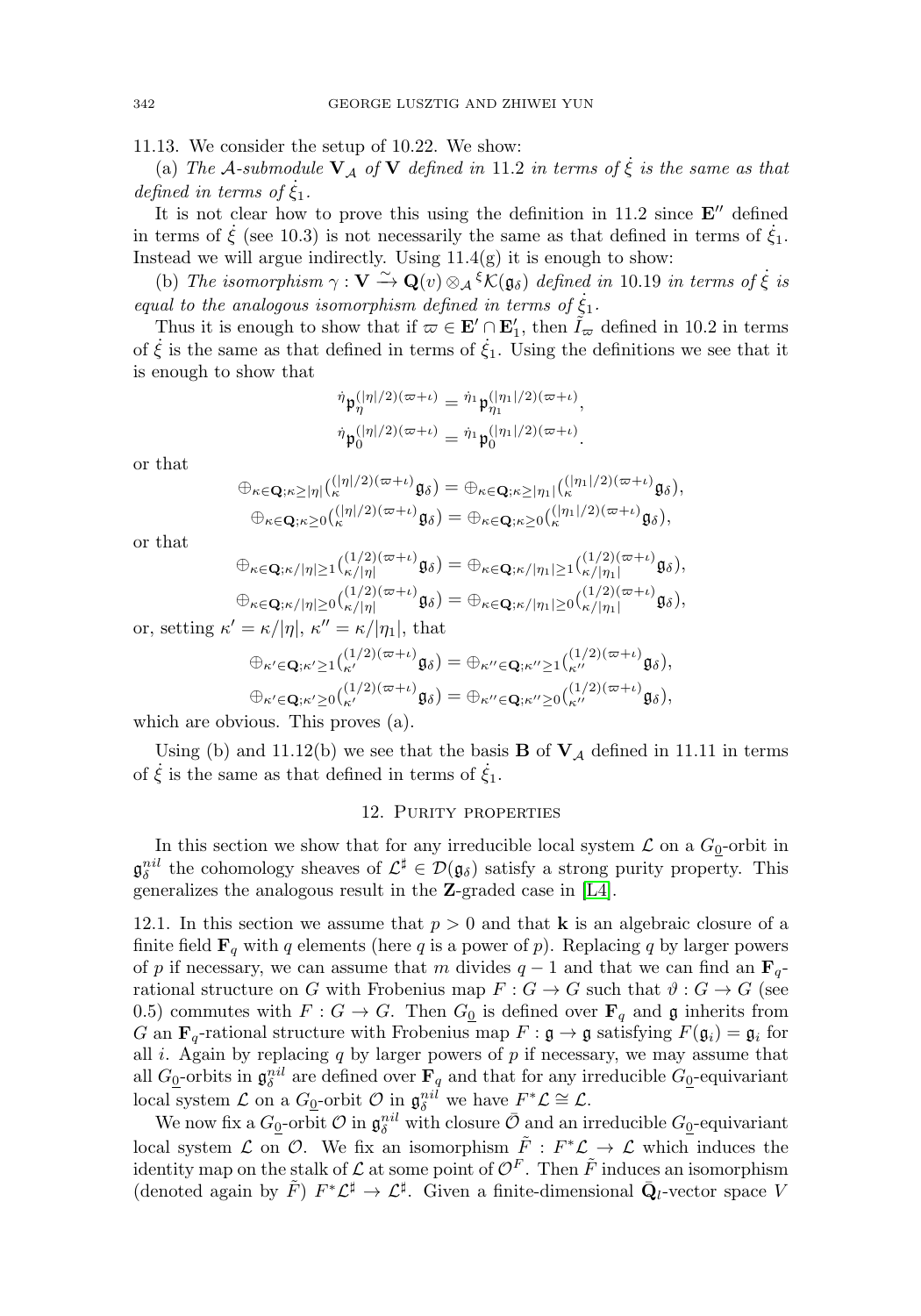with an endomorphism  $\tilde{F}: V \to V$ , we say that  $\tilde{F}: V \to V$  is a-pure (for an integer a) if the eigenvalues of  $\tilde{F}$  are algebraic numbers all of whose complex conjugates have absolute value  $q^{a/2}$ . Sometimes we will just say that V is a-pure (where this is understood to refer to  $\tilde{F}$ ).

# 12.2. We show:

(a) For any  $x \in \overline{\mathcal{O}}^F$  and any  $a \in \mathbf{Z}$ , the induced linear map  $\tilde{F}: \mathcal{H}_x^a(\mathcal{L}^{\sharp}) \to \mathcal{H}_x^a(\mathcal{L}^{\sharp})$ is a-pure.

Using [\[LY,](#page-31-1) 2.3(b)], we can find  $\phi = (e, h, f) \in J_{\delta}(x)$  such that  $h, f$  are  $\mathbf{F}_q$ rational. Recall that  $x = e$ . Let  $\iota = \iota_{\phi} \in Y_G$  be as in 1.1. Let  $\iota(f)$  be the centralizer of f in g and let  $\Sigma = e + \mathfrak{z}(f) \subset \mathfrak{g}$ . According to Slodowy:

(b) The affine space  $\Sigma$  is a transversal slice at x to the G-orbit of e in g and the **k**<sup>\*</sup>-action  $t \mapsto t^{-2} \text{Ad}(\iota(t))$  on g keeps e fixed, leaves  $\Sigma$  stable and defines a contraction of  $\Sigma$  to x.

Let  $\Sigma = \Sigma \cap \mathfrak{g}_{\delta} = e + (\mathfrak{z}(f) \cap \mathfrak{g}_{\delta}).$  Then:

(c)  $\Sigma$  is a transversal slice to the G<sub>0</sub>-orbit of e in  $\mathfrak{g}_{\delta}$ ; the **k**<sup>\*</sup>-action in (b) leaves stable  $\tilde{\Sigma}$  and is a contraction of  $\tilde{\Sigma}$  to e.

(We have a direct sum decomposition  $\mathfrak{g}_{\delta} = (\mathfrak{z}(f) \cap \mathfrak{g}_{\delta}) \oplus [e, \mathfrak{g}_{0}]$  obtained by taking the  $\zeta^{\delta}$ -eigenspace of  $\theta : \mathfrak{g} \to \mathfrak{g}$  in the two sides of the direct sum decomposition  $\mathfrak{g} = \mathfrak{z}(f) \oplus [e, \mathfrak{g}]$ ; note that both  $\mathfrak{z}(f)$  and  $[e, \mathfrak{g}]$  are  $\theta$ -stable.)

Let  $\mathcal{L}'$  be the restriction of  $\mathcal{L}$  to  $\mathcal{O} \cap \Sigma$  (a smooth irreducible subvariety of  $\Sigma$ ). Note that  $\mathcal{O}\cap\Sigma$ ,  $\overline{\mathcal{O}}\cap\Sigma$  are stable under the **k**<sup>\*</sup>-action in (c) and  $\mathcal{L}'$  is equivariant for that action. By (c), we have  $\mathcal{H}_x(\mathcal{L}^{\sharp}) = \mathcal{H}_x(\mathcal{L}^{\sharp})$ . It remains to show that  $\mathcal{H}_x(\mathcal{L}^{\sharp})$  is a-pure. This can be reduced to Deligne's hard Lefschetz theorem by an argument in Lemma 4.5(b) in [\[KL2\]](#page-31-3) applied to  $\overline{O} \cap \overline{\Sigma} \subset \overline{\Sigma}$  with the contraction in (c) and to  $\mathcal{L}'$  instead of  $\bar{Q}_l$ . Note that in [\[KL2,](#page-31-3) 4.5(b)] an inductive purity assumption was made which is in fact unnecessary, by Gabber purity theorem. This completes the proof of (a).

<span id="page-21-0"></span>Erratum to [\[L4\]](#page-31-2). On page 209, line -5, replace  $t^{-n} \text{Ad}(\iota'(t))$  by  $t^{-2} \text{Ad}(\iota'(t))$ .

# 13. An inner product

This section is an adaptation of [\[L4,](#page-31-2)  $\S 19$ ] from the **Z**-graded case to the **Z**/mgraded case; we express the matrix whose entries are the values of the (:)-pairing at two elements of  $\mathfrak{B}$  as a product of three matrices. As an application we show (see 13.8(a)) that if  $(0, \mathcal{L}), (0', \mathcal{L}')$  in  $\mathcal{I}(\mathfrak{g}_{\delta})$  are such that some cohomology sheaf of  $\mathcal{L}^{\sharp}|_{\mathcal{O}'}$  contains  $\mathcal{L}'$ , then  $(\mathcal{O},\mathcal{L}),(\mathcal{O}',\mathcal{L}')$  are in the same block. Another application (to odd vanishing) is given in Section 14.

13.1. We fix  $(\mathcal{O}, \mathcal{L}), (\mathcal{O}', \mathcal{L}')$  in  $\mathcal{I}(\mathfrak{g}_{\delta})$  and we form  $A = \mathcal{L}^{\sharp}, A' = \mathcal{L}'^{\sharp}$  in  $\mathcal{D}(\mathfrak{g}_{\delta})$ . We want to compute  $d_j(\mathfrak{g}_{\delta}; A, A')$  (see [\[LY,](#page-31-1) 0.12]) for a fixed  $j \in \mathbb{Z}$ . We can arrange the  $G_0$ -orbits in  $\mathfrak{g}_{\delta}^{nil}$  in an order  $\mathcal{O}_0, \mathcal{O}_1, \ldots, \mathcal{O}_{\beta}$  such that  $\mathcal{O}_{\leq s} = \mathcal{O}_0 \cup \mathcal{O}_1 \cup \cdots \cup \mathcal{O}_{s}$ is closed in  $\mathfrak{g}_{\delta}$  for  $s = 0, 1, \ldots, \beta$ . We choose a smooth irreducible variety  $\Gamma$  with a free action of  $G_0$  such that  $H^r(\Gamma, \mathbf{Q}_l) = 0$  for  $r = 1, 2, \ldots, \mathbf{m}$  where **m** is a large integer (compared to j). We assume that  $\mathbf{D} := \dim \Gamma$  is large (compared to j). We have  $H_c^{2D-i}(\Gamma, \bar{Q}_l) = 0$  for  $i = 1, 2, \ldots, m$ . We form  $X = G_0 \setminus (\Gamma \times \mathfrak{g}_{\delta})$ . Let  $\mathcal{L}, \mathcal{L}'$  be the local systems on the smooth subvarieties  $G_0 \setminus (\Gamma \times \mathcal{O}), G_0 \setminus (\Gamma \times \mathcal{O}')$  of X defined by  $\mathcal{L}, \mathcal{L}'$  and let  $\tilde{A} = \tilde{\mathcal{L}}^{\sharp}, \tilde{A}' = \tilde{\mathcal{L}}'^{\sharp}$  be the corresponding intersection cohomology complexes in  $\mathcal{D}(X)$ . Then  $\tilde{A} \otimes \tilde{A}' \in \mathcal{D}(X)$  is well defined; its restriction to various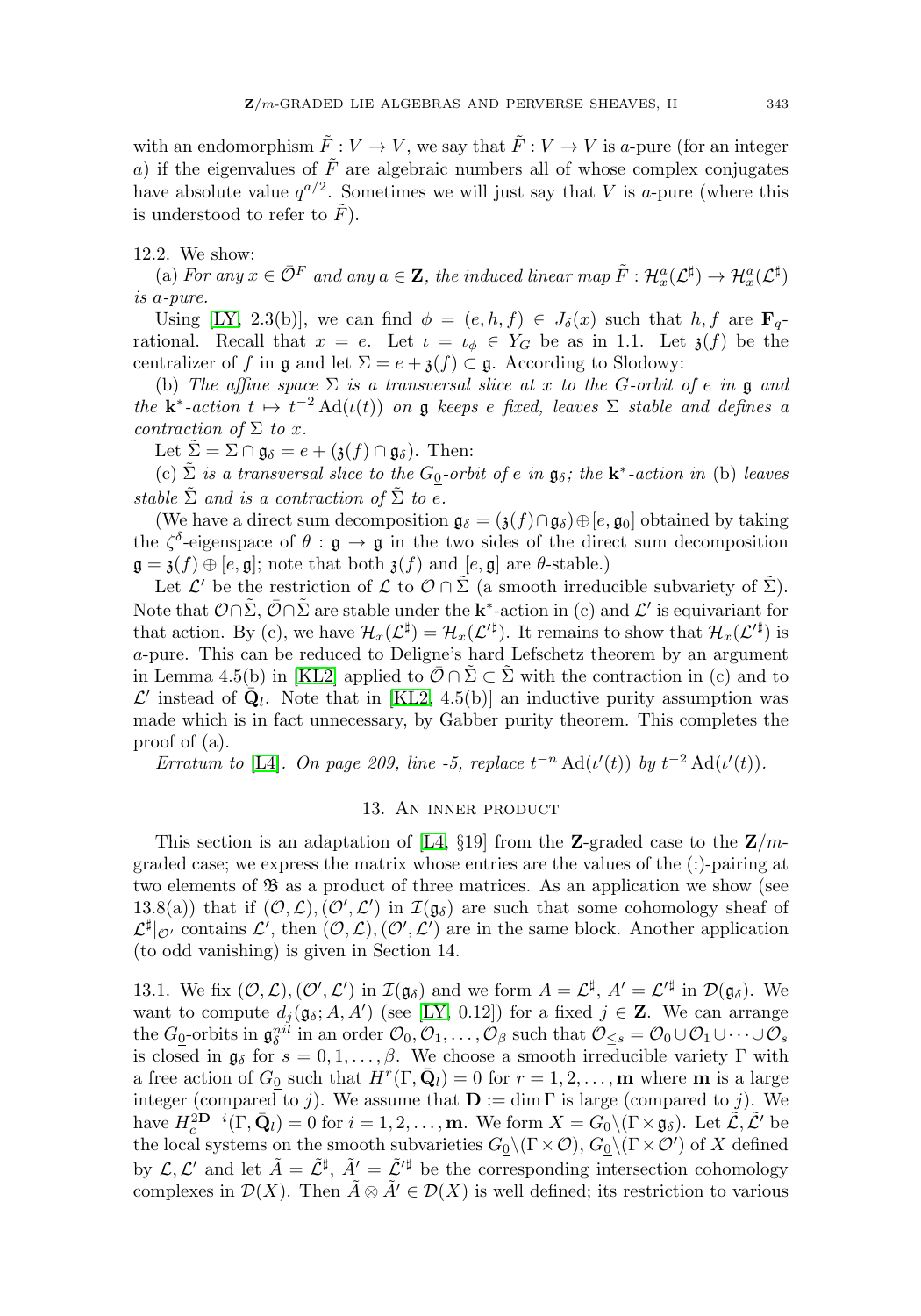subvarieties of X will be denoted by the same symbol. For  $s = 0, 1, \ldots, \beta$  we form  $X_s = G_0 \setminus (\Gamma \times \mathcal{O}_s), X_{\leq s} = G_0 \setminus (\Gamma \times \mathcal{O}_{\leq s}).$  We set  $X_{\leq -1} = \emptyset$ . The partition of  $X_{\leq s}$ into  $X_{\leq s-1}$  and  $X_s$  (for  $s = 0, 1, \ldots, \beta$ ) gives rise to a long exact sequence

(a)  
\n
$$
\cdots \xrightarrow{\xi_a} H_c^a(X_s, \tilde{A} \otimes \tilde{A}') \to H_c^a(X_{\leq s}, \tilde{A} \otimes \tilde{A}')
$$
\n
$$
\to H_c^a(X_{\leq s-1}, \tilde{A} \otimes \tilde{A}') \xrightarrow{\xi_{a+1}} H_c^{a+1}(X_s, \tilde{A} \otimes \tilde{A}') \to \dots
$$

13.2. In the following proposition we encounter two kinds of integers; some like  $j$ , m, dim  $G_0$ , dim  $\mathfrak{g}_{\delta}$ ,  $\beta$  are regarded as "small" (they belong to a fixed finite set of integers), others like 2**D** and **m** are regarded as very large (we are free to choose them so). We will also encounter integers a such that  $2D - a$  is a "small" integer (we then write  $a \sim 2D$ ).

## **Proposition 13.3.**

(a) Assume that **k** is as in 12.1. Then  $H_c^a(X_s, \tilde{A} \otimes \tilde{A}')$  is a-pure (see 12.1) for  $s = 0, 1, \ldots, \beta$  and  $a \sim 2D$ .

(b) We choose  $x_s \in \mathcal{O}_s$ . If  $a \sim 2\mathbf{D}$ , then

sume that **k** is as in 12.1. Then 
$$
H_c^a(X_s, A \otimes A')
$$
 is a-pure (see 12  
\n $\cup, \dots, \beta$  and  $a \sim 2\mathbf{D}$ .  
\nWe choose  $x_s \in \mathcal{O}_s$ . If  $a \sim 2\mathbf{D}$ , then  
\n
$$
\dim H_c^a(X_s, \tilde{A} \otimes \tilde{A}')
$$
\n
$$
= \sum_{r+r_1+r_2=a} \dim(H_c^r(G_{\underline{0}}(x_s)^0 \setminus \Gamma, \bar{Q}_l) \otimes \mathcal{H}_{x_s}^{r_1} A \otimes \mathcal{H}_{x_s}^{r_2} A')^{G_{\underline{0}}(x_s)/G_{\underline{0}}(x_s)^0},
$$

where the upper script refers to invariants under the finite group  $G_0(x_s)/G_0(x_s)^0$ .

(c) Assume that **k** is as in 12.1. Then  $H_c^a(X_{\leq s}, \tilde{A} \otimes \tilde{A}')$  is a-pure (see 12.1) for  $s = 0, 1, \ldots, \beta$  and  $a \sim 2D$ .

(d) The exact sequence  $13.1(a)$  gives rise to short exact sequences

$$
0 \to H_c^a(X_s, \tilde{A} \otimes \tilde{A}') \to H_c^a(X_{\leq s}, \tilde{A} \otimes \tilde{A}') \to H_c^a(X_{\leq s-1}, \tilde{A} \otimes \tilde{A}') \to 0
$$

for  $s = 0, 1, \ldots, \beta$  and  $a \sim 2D$ .

(f) For a ∼ 2**D** we have

\n- (d) The exact sequence 13.1(a) gives rise to short exact sequences
\n- (d) The exact sequence 13.1(a) gives rise to short exact sequences
\n- $$
0 \rightarrow H_c^a(X_s, \tilde{A} \otimes \tilde{A}') \rightarrow H_c^a(X_{\leq s}, \tilde{A} \otimes \tilde{A}') \rightarrow H_c^a(X_{\leq s-1}, \tilde{A} \otimes \tilde{A}') \rightarrow 0
$$
\n- (e) For  $a \sim 2\mathbf{D}$  we have dim  $H_c^a(X, \tilde{A} \otimes \tilde{A}') = \sum_{s=0}^{\beta} \dim H_c^a(X_s, \tilde{A} \otimes \tilde{A}')$ .
\n- (f) For  $a \sim 2\mathbf{D}$  we have
\n- $$
\dim H_c^a(X, \tilde{A} \otimes \tilde{A}')
$$
\n- $$
= \sum_{s=0}^{\beta} \sum_{r+r_1+r_2=a} \dim(H_c^r(G_{\underline{0}}(x_s)^0 \setminus \Gamma, \bar{Q}_l) \otimes \mathcal{H}_{x_s}^{r_1} A \otimes \mathcal{H}_{x_s}^{r_2} A')^{\underline{G_{\underline{0}}(x_s)/G_{\underline{0}}(x_s)^0}.
$$
\n

The proof is almost a copy of the proof of [\[L4,](#page-31-2) 19.4]. By general principles we can assume that **k** is as in 12.1. We shall use Deligne's theory of weights. We first prove (a) and (b). We write x instead of  $x_s$ . We may assume that x is an  $\mathbf{F}_q$ -rational point. We have a natural spectral sequence

$$
\text{(g)} \quad E_2^{r,r'} = H_c^r(X_s, \mathcal{H}^{r'}(\tilde{A} \otimes \tilde{A}')) \implies H_c^{r+r'}(X_s, \tilde{A} \otimes \tilde{A}').
$$

We show that

(h) 
$$
E_2^{r,r'}
$$
 is  $(r + r')$ -pure if  $r + r' \sim 2D$ .

We have  $X_s = G_0(x) \backslash \Gamma$  and

$$
E_2^{r,r'} = (H_c^r(G_0(x)^0 \backslash \Gamma, \bar{\mathbf{Q}}_l) \otimes \mathcal{H}_x^{r'}(A \otimes A'))^{G_0(x)/G_0(x)^0}.
$$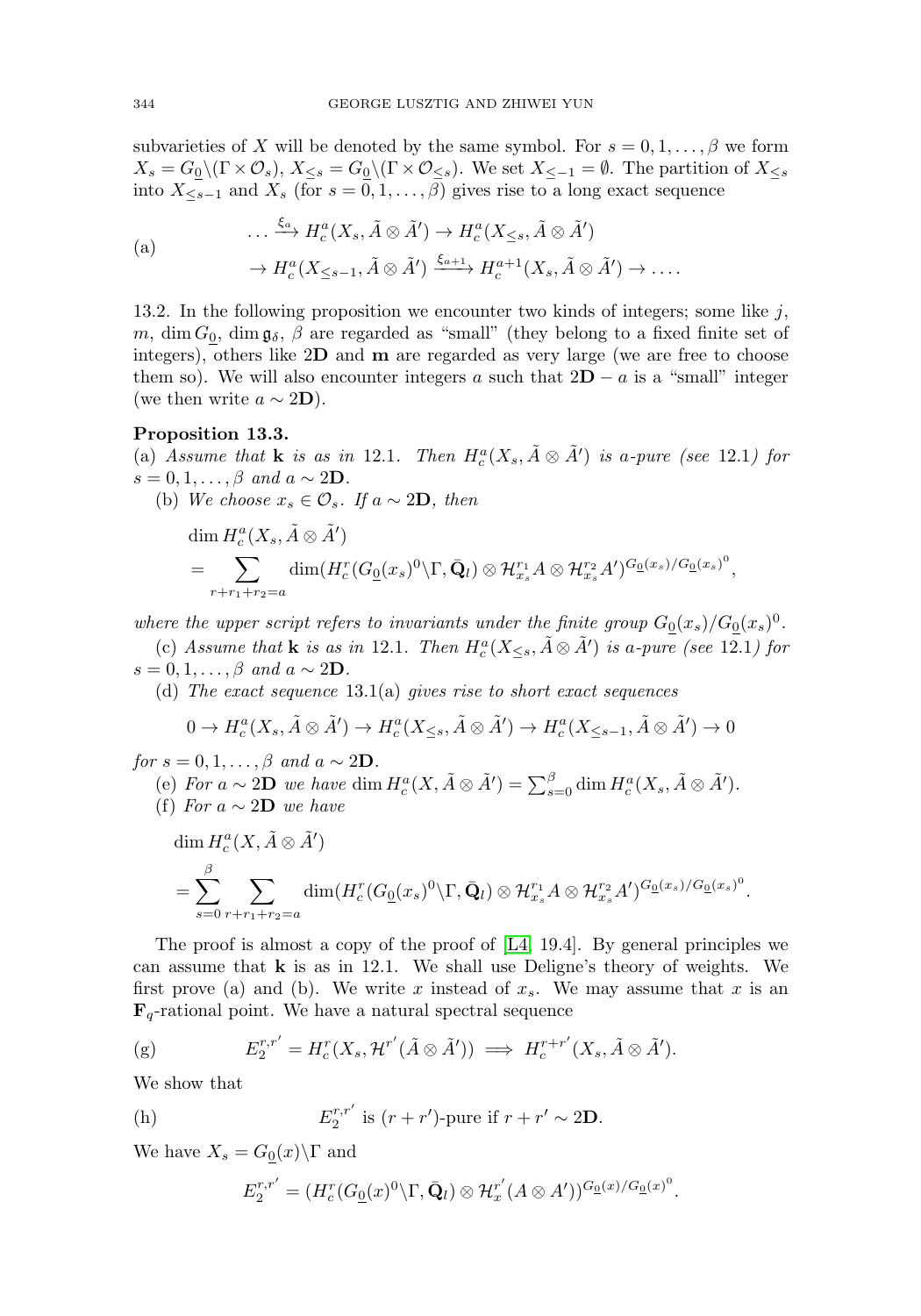Here  $A \otimes A' \in \mathcal{D}(\mathfrak{g}_{\delta})$ . We may assume that r' is "small" (otherwise,  $E_2^{r,r'} = 0$ ). We then have  $r \sim 2D$ . Now

$$
\mathcal{H}^{r'}_x(A \otimes A') = \bigoplus_{r_1+r_2=r'} \mathcal{H}^{r_1}_x(A) \otimes \mathcal{H}^{r_2}_x(A')
$$

is r'-pure by 12.2(a). Moreover,  $H_c^r(G_0(x)^0 \setminus \Gamma, \bar{Q}_l)$  is r-pure for  $r \sim 2\mathbf{D}$  (a known property of the classifying space of  $G_0(x)^0$  and (h) follows.

From (h) it follows that  $E^{r,r'}_{\infty}$  of the spectral sequence (g) is  $(r + r')$ -pure if  $r+r' \sim 2D$  and (a) follows. From (h) it also follows that  $E_2^{r,r'} = E_{\infty}^{r,r'}$  if  $r+r' \sim 2D$ (many differentials must be zero since they respect weights) and (b) follows.

Now (c) follows from (a) using the exact sequence  $13.2(a)$  and induction on s. From (c) and (a) we see that the homomorphism  $\xi_{a+1}$  in 13.2(a) is between pure spaces of different weight. Since  $\xi_{a+1}$  preserve weights, it must be 0. Similarly,  $\xi_a = 0$  in 13.2(a) hence (d) holds. Now (e) follows from (d) since the support of  $\tilde{A} \otimes \tilde{A}'$  is contained in  $X_{\leq \beta}$ ; (f) follows from (b),(e). This completes the proof of the proposition.

13.4. Using the definitions we see that 13.3(f) implies: (a) ontaine<br>
ion.<br>  $\phi$ ; the de

$$
d_j(\mathfrak{g}_{\delta}; A, A') = \sum_{s} \sum_{-r_0+r_1+r_2=j-2p_s} \dim(H_{r_0}^{G_0(x_s)^0}(\text{pt}) \otimes \mathcal{H}_{x_s}^{r_1} A \otimes \mathcal{H}_{x_s}^{r_2} A')^{G_0(x_s)/G_0(x_s)^0},
$$

where

(b) 
$$
p_s = \dim G_{\underline{0}} - \dim G_{\underline{0}}(x_s) = \dim \mathcal{O}_s
$$

and  $H_{r_0}^{G_0(x_s)^0}(\text{pt})$  denotes equivariant homology of a point. (See [\[L6\]](#page-31-4) for the defini-<br>tion of equivariant homology.)<br>13.5. Given  $(\mathcal{O}, \mathcal{L}), (\tilde{\mathcal{O}}, \tilde{\mathcal{L}})$  in  $\mathcal{I}(\mathfrak{g}_{\delta})$  we define  $\mu(\tilde{\mathcal{L}}, \mathcal{L})$ tion of equivariant homology.)

13.5. Given  $(0, \mathcal{L}), (\tilde{0}, \tilde{\mathcal{L}})$  in  $\mathcal{I}(\mathfrak{g}_{\delta})$  we define  $\mu(\tilde{\mathcal{L}}, \mathcal{L}) \in \mathbf{Z}[v^{-1}]$  by

(a) 
$$
\mu(\tilde{\mathcal{L}}, \mathcal{L}) = \sum_{a} \mu(a; \tilde{\mathcal{L}}, \mathcal{L}) v^{-a},
$$

where  $\mu(a; \tilde{\mathcal{L}}, \mathcal{L})$  is the number of times  $\tilde{\mathcal{L}}$  appears in a decomposition of the local system  $\mathcal{H}^{a}(\mathcal{L}^{\sharp})|_{\tilde{\mathcal{O}}}$  as a direct sum of irreducible local systems. Note that  $\mu(\tilde{\mathcal{L}}, \mathcal{L})$  is zero unless  $\widetilde{\mathcal{O}}$  is contained in the closure of  $\mathcal{O}$ .

If  $\mathcal E$  is an irreducible  $G_{\underline{0}}$ -equivariant local system on  $\mathcal O_s$ , we denote by  $\rho_{\mathcal E}$  the irreducible  $G_{\underline{0}}(x_s)/G_{\underline{0}}(x_s)^0$ -module corresponding to  $\mathcal{E}$ . With this notation we can rewrite  $13.4(a)$  as follows: ontaine<br>  $|u$ cible<br>  $)/G_0(x_s)$ <br>
follows<br>  $) = \sum$ 

$$
d_j(\mathfrak{g}_{\delta}; A, A') = \sum_{s} \sum_{-r_0 + r_1 + r_2 = j - 2p_s} \sum_{\mathcal{E}, \mathcal{E}'} \mu(r_1; \mathcal{E}, \mathcal{L}) \mu(r_2; \mathcal{E}', \mathcal{L}') \dim(H_{r_0}^{G_0(x_s)^0}(\text{pt}) \otimes \rho_{\mathcal{E}} \otimes \rho_{\mathcal{E}'})^{G_0(x_s)/G_0(x_s)^0},
$$

where  $\mathcal{E}, \mathcal{E}'$  run over the isomorphism classes of irreducible  $G_0$ -equivariant local systems on  $\mathcal{O}_s$ . This may be written in terms of power series in  $\mathbf{Q}((v))$  as follows: isomorp<br>be writt<br> $} = \sum_{n=1}^{\beta}$ 

(b) 
$$
\{A, A'\} = \sum_{s=0}^{\beta} \sum_{\mathcal{E}, \mathcal{E}'} \mu(\mathcal{E}, \mathcal{L}) \Xi(\mathcal{E}, \mathcal{E}') \mu(\mathcal{E}', \mathcal{L}'),
$$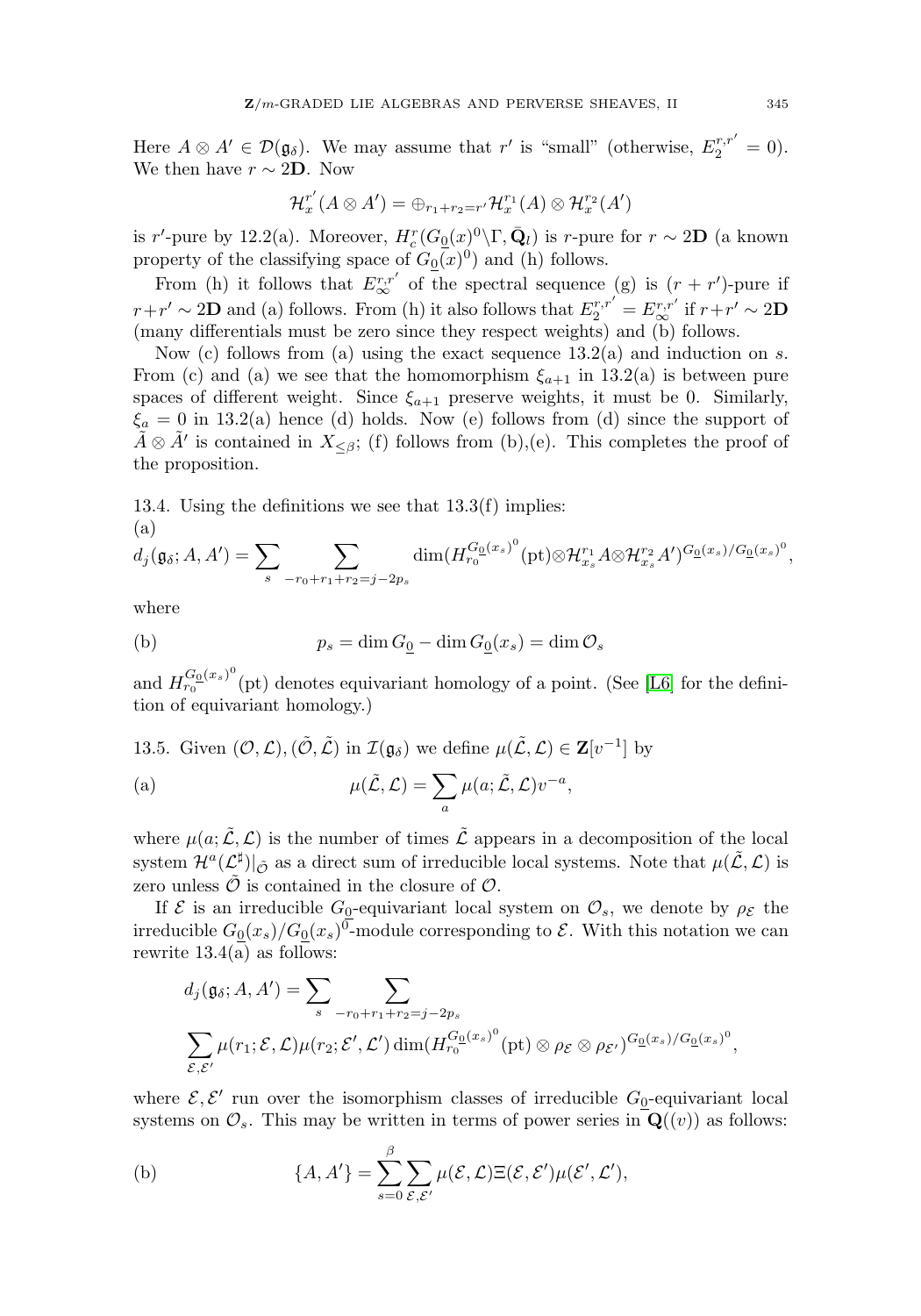where

346  
 *GEORGE LUSZTIG AND ZHIWEI YUN*  
where  
(c) 
$$
\Xi(\mathcal{E}, \mathcal{E}') = \sum_{r_0 \geq 0} \dim(H_{r_0}^{G_0(x_s)^0}(\text{pt}) \otimes \rho_{\mathcal{E}} \otimes \rho_{\mathcal{E}'})^{G_0(x_s)/G_0(x_s)^0} v^{r_0-2p_s} \in \mathbf{Q}((v)).
$$

13.6. Let  $B_1, B_2 \in \mathfrak{B}$ . We write  $B_1 = \mathcal{L}_1^{\sharp}[\dim \mathcal{O}_1] \in \mathcal{D}(\mathfrak{g}_{\delta}), B_2 = \mathcal{L}_2^{\sharp}[\dim \mathcal{O}_2] \in$  $\mathcal{D}(\mathfrak{g}_{\delta})$  with  $(\mathcal{O}_1,\mathcal{L}_1),(\mathcal{O}_2,\mathcal{L}_2)$  in  $\mathcal{I}(\mathfrak{g}_{\delta})$ . We set  $P_{B_2,B_1} = \mu(\mathcal{L}_2,\mathcal{L}_1) \in \mathbf{N}[v^{-1}],$  (see 13.5);  $\tilde{P}_{B_2,B_1} = P_{D(B_2),D(B_1)} \in \mathbf{N}[v^{-1}];$  $\Lambda_{B_2,B_1} = \Xi(\mathcal{L}_2,\mathcal{L}_1) \in \mathbf{Q}((v)),$  (see 13.5) if  $\mathcal{O}_1 = \mathcal{O}_2;$  $\Lambda_{B_2,B_1}=0$  if  $\mathcal{O}_1\neq\mathcal{O}_2;$  $\tilde{\Lambda}_{B_2,B_1} = \Lambda_{B_2,D(B_1)} \in \mathbf{Q}((v)).$ Note that: (a)  $P_{B_2,B_1} \neq 0 \implies \dim \mathcal{O}_2 \leq \dim \mathcal{O}_1$ ;  $\tilde{P}_{B_2,B_1} \neq 0 \implies \dim \mathcal{O}_2 \leq \dim \mathcal{O}_1$ ;

- (b) if dim  $\mathcal{O}_2 = \dim \mathcal{O}_1$ , then  $P_{B_2, B_1} = \delta_{B_2, B_1}$ ,  $\tilde{P}_{B_2, B_1} = \delta_{B_2, B_1}$ ;  ${}_{0} O_{2} \leq \text{dim}$ <br>then  $P_{B_{2},E}$ <br> $O_{2}.$ <br>tten as follo<br>} =  $\sum$
- 
- (c)  $\Lambda_{B_2,B_1} = 0$  if  $\mathcal{O}_1 \neq \mathcal{O}_2$ .

Then 13.5(b) can be rewritten as follows:

$$
\{A, A'\} = \sum_{B_1 \in \mathfrak{B}, B_2 \in \mathfrak{B}} P_{B_1, B} \Lambda_{B_1, B_2} P_{B_2, B''},
$$
  
\n
$$
B'' = A'[\dim \mathcal{O}'], \text{ or as}
$$
  
\n
$$
A'\} = \sum_{B_1, B} P_{B_1, B} \Lambda_{B_1, D(B_2)} P_{D(B_2), D}
$$

where  $B = A[\dim \mathcal{O}], B'' = A'[\dim \mathcal{O}'],$  or as

$$
\{A, A'\} = \sum_{B_1 \in \mathfrak{B}, B_2 \in \mathfrak{B}} P_{B_1, B} \Lambda_{B_1, D(B_2)} P_{D(B_2), D(B')},
$$
  
\n
$$
m \mathcal{O}, D(B') = A'[\dim \mathcal{O}'], \text{ or as}
$$
  
\n
$$
\{A, A'\} = \sum_{B_1, B} \tilde{\Lambda}_{B_1, B_2} \tilde{P}_{B_2, B'},
$$

where  $B = A[\dim \mathcal{O}], D(B') = A'[\dim \mathcal{O}'],$  or as

$$
\{A, A'\} = \sum_{B_1 \in \mathfrak{B}, B_2 \in \mathfrak{B}} P_{B_1, B} \tilde{\Lambda}_{B_1, B_2} \tilde{P}_{B_2, B'},
$$

where  $B = A[\dim \mathcal{O}], D(B') = A'[\dim \mathcal{O}']$ . We have

$$
A[\dim \mathcal{O}], D(B') = A'[\dim \mathcal{O}'], \text{ We have}
$$
  

$$
\{A, A'\} = v^{-\kappa(B) - \kappa(B')} \{B, D(B')\} = v^{-\kappa(B) - \kappa(B')} (B : B'),
$$
  

$$
v^{-\kappa(B) - \kappa(B')} (B : B') = \sum_{B_1, B} \tilde{\Lambda}_{B_1, B_2} \tilde{P}_{B_2, B'}
$$

hence

(d) 
$$
v^{-\kappa(B)-\kappa(B')} (B : B') = \sum_{B_1 \in \mathfrak{B}, B_2 \in \mathfrak{B}} P_{B_1, B} \tilde{\Lambda}_{B_1, B_2} \tilde{P}_{B_2, B'}
$$

for any  $B, B'$  in  $\mathfrak{B}$ . (Here  $\kappa$  is as in 10.13.) We show:

(e) The following three matrices with entries in  $\mathbf{Q}((v))$  (indexed by  $\mathfrak{B} \times \mathfrak{B}$ ) are invertible:

- (i) the matrix  $((B : B'))$ ;
- (ii) the matrix  $\mathcal{M} := (v^{-\kappa(B)-\kappa(B')}(B:B'));$
- (iii) the matrix  $\mathcal{T} := (\Lambda_{B,B'})$ .

The matrix in (i) is invertible since  $(B : B') \in \delta_{B,B'} + v\mathbf{N}[[v]]$  for all  $B, B'$ ; see  $|LY, 0.12|$ . This implies immediately that M is invertible. Now, by (d), we have  $\mathcal{M} = \mathcal{STS}'$  where  $\mathcal S$  (resp.  $\mathcal S'$ ) is the matrix indexed by  $\mathfrak{B} \times \mathfrak{B}$  whose  $(B, B')$ -entry is  $P_{B',B}$  (resp.  $P_{B,B'}$ ). Since M is invertible, it follows that T is invertible. This proves (e).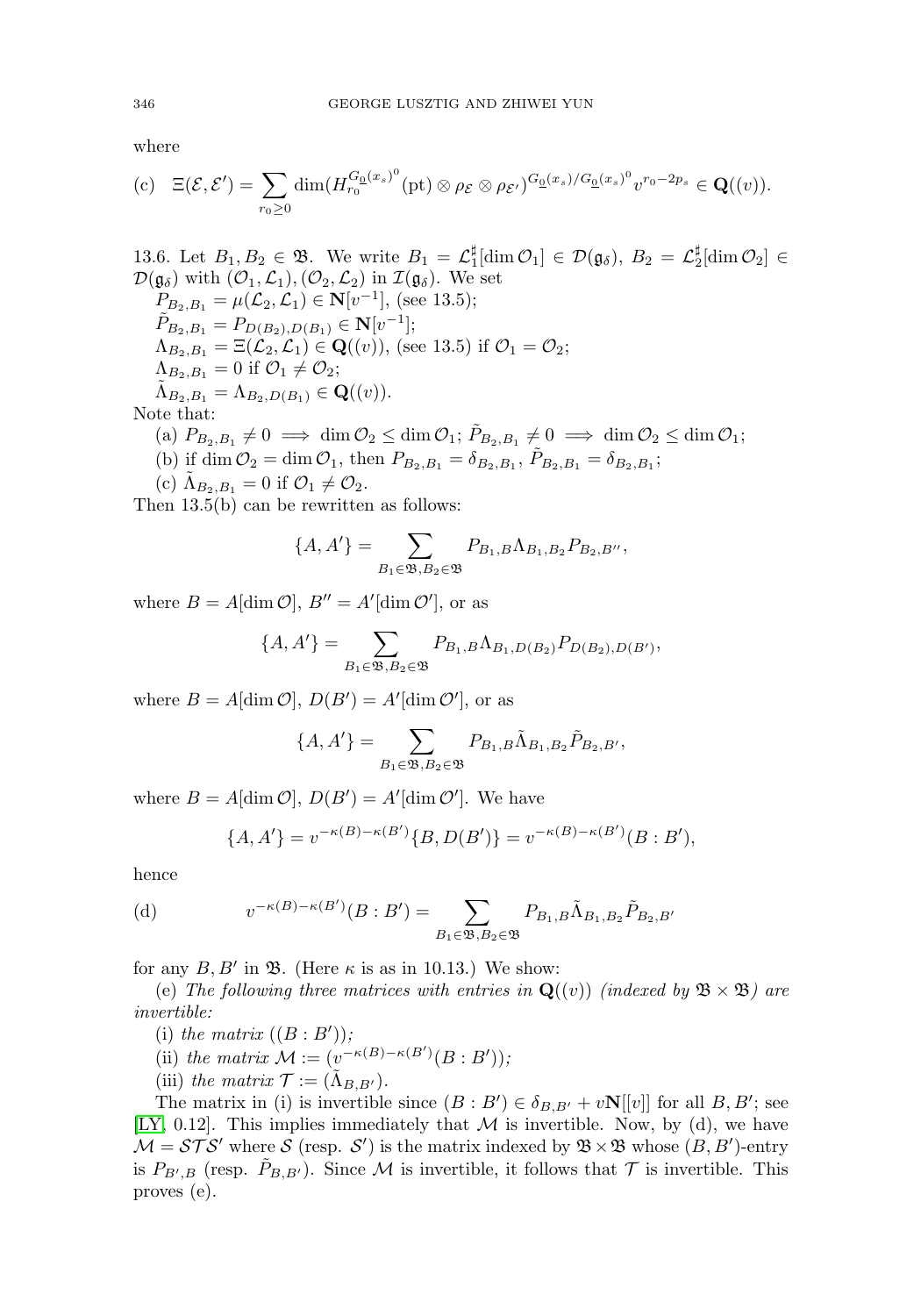13.7. We show:

(a) If  $B, B'$  in  $\mathfrak{B}$  satisfy  $\psi(B) \neq \psi(B')$  ( $\psi$  as in [\[LY,](#page-31-1) 6.6]), then  $P_{B,B'} = 0$ ,  $\tilde{P}_{B,B'}=0$ ,  $\tilde{\Lambda}_{B,B'}=0$ .

We can find a function  $\mathfrak{B} \to \mathbf{Z}$ ,  $B \mapsto c_B$  such that for  $B, B'$  in  $\mathfrak{B}$  we have  $c_B = c_{B'}$  if and only if  $\psi(B) = \psi(B')$ . From 13.6 we deduce

$$
\Lambda_{B,B'} = 0.
$$
  
find a function  $\mathfrak{B} \to \mathbf{Z}$ ,  $B \mapsto c_B$  such that for  $B, B'$  in  
and only if  $\psi(B) = \psi(B')$ . From 13.6 we deduce  

$$
v^{c_B - c_{B'}} v^{-\kappa(B) - \kappa(B')} (B : B')
$$

$$
= \sum_{B_1 \in \mathfrak{B}, B_2 \in \mathfrak{B}} v^{c_B - c_{B_1}} P_{B_1, B} v^{c_{B_1} - c_{B_2}} \tilde{\Lambda}_{B_1, B_2} v^{c_{B_2} - c_{B'}} \tilde{P}_{B_2, B'}.
$$

When  $B, B'$  vary, this again can be expressed as the decomposition of the matrix  $\tilde{\mathcal{M}} := (v^{c_B - c_{B'}}v^{-\kappa(B) - \kappa(B')}(B : B'))$  (indexed by  $\mathfrak{B} \times \mathfrak{B}$ ) as a product of three matrices  $\tilde{\mathcal{S}} \tilde{\mathcal{T}} \tilde{\mathcal{S}}'$ , where  $\tilde{\mathcal{S}}$  (resp.  $\tilde{\mathcal{S}}'$ ) is the matrix indexed by  $\mathfrak{B} \times \mathfrak{B}$  whose  $(B, B')$ entry is  $v^{c_B-c_{B'}}P_{B',B}$  (resp.  $v^{c_B-c_{B'}}\tilde{P}_{B,B'}$ ) and  $\tilde{\mathcal{T}}$  is the matrix indexed by  $\mathfrak{B} \times \mathfrak{B}$ whose  $(B, B')$ -entry is  $v^{c_B-c_{B'}} \tilde{\Lambda}_{B, B'}$ . From [\[LY,](#page-31-1) 7.9(a)] we know that  $(B : B') = 0$ unless  $\psi(B) = \psi(B')$ . Hence  $v^{c_B-c_{B'}}(B : B') = (B : B')$  for all  $B, B'$  so that  $\mathcal{\tilde{M}} = \mathcal{M}$ . Thus we have

$$
\tilde{\mathcal{S}}\tilde{\mathcal{T}}\tilde{\mathcal{S}}'=\mathcal{S}\mathcal{T}\mathcal{S}'.
$$

Now by 13.6(c),(e), the matrix  $\mathcal T$  (and hence the matrix  $\mathcal T$ ) belongs to a subgroup of  $GL_N$   $(N = \sharp(\mathfrak{B}))$  of the form  $GL_{N_1} \times \cdots \times GL_{N_k}$  where  $N_1, \ldots, N_k$  are the sizes of the various subsets  $\mathfrak{B}_{\mathcal{O}}$ ; moreover, by 13.6(a),(b), the matrix S (hence the matrix S belongs to the unipotent radical of a parabolic subgroup of  $GL_N$  with Levi subgroup equal to the subgroup of  $GL_N$  considered above, while the matrix  $\mathcal{S}'$  (hence the matrix  $\tilde{\mathcal{S}}'$ ) belongs to the unipotent radical of the opposite parabolic subgroup with the same Levi subgroup. This forces the equalities  $\tilde{\mathcal{S}} = \mathcal{S}, \tilde{\mathcal{T}} = \mathcal{T},$  $\tilde{S}' = S'$ . Now the equality  $\tilde{S} = S$  implies  $v^{c_B-c_{B'}} P_{B',B} = P_{B',B}$  for all  $B', B$  in **33.** Thus, if  $\psi(B) \neq \psi(B')$  (so that  $c_B \neq c_{B'}$ ), we must have  $P_{B',B} = 0$ . Similarly, from  $\tilde{\mathcal{T}} = \mathcal{T}$  we see that, if  $\psi(B) \neq \psi(B')$ , then  $\tilde{\Lambda}_{B,B'} = 0$  and from  $\tilde{\mathcal{S}}' = \mathcal{S}'$  we see that, if  $\psi(B) \neq \psi(B')$ , then  $\tilde{P}_{B,B'} = 0$ . This proves (a).

13.8. We now fix  $\xi \in \underline{\mathfrak{T}}_n$ . We define four matrices  $\xi \mathcal{M}, \xi \mathcal{S}, \xi \mathcal{T}, \xi \mathcal{S}'$  indexed by  $\mathfrak{g} \times \mathfrak{g}$  as follows. For  $B, B'$  in  $\mathfrak{g}$ , the  $(B, B')$ -entry of  $\mathfrak{g} \mathcal{M}$  is  $v^{-\kappa(B)-\kappa(B')}(B)$ : B'); the  $(B, B')$ -entry of  $\zeta S$  is  $P_{B', B}$ ; the  $(B, B')$ -entry of  $\zeta \mathcal{T}$  is  $\tilde{\Lambda}_{B, B'}$ ; the  $(B, B')$ entry of  $\zeta S'$  is  $P_{B,B'}$ . Using 13.7(a) we deduce from 13.6(d) the equality of matrices

(a) 
$$
\mathcal{E}_{\mathcal{M}} = (\mathcal{E}_{\mathcal{S}})(\mathcal{E}_{\mathcal{T}})(\mathcal{E}_{\mathcal{S}}').
$$

As in the proof of 13.7(a) the last equality determines uniquely the matrices  $\mathcal{S}$ ,  $\mathcal{S}$ ,  $\mathcal{T}$ ,  $\mathcal{E}$ ' if the matrix  $\mathcal{E}$ M is known; in fact, it provides an algorithm for computing the entries of these three matrices (and in particular for the entries  $P_{B',B}$  in terms of the entries of <sup> $\xi$ </sup>*M*. Now under the bijection  $\gamma : \mathbf{B} \xrightarrow{\sim} \xi \mathfrak{B}$  (see 11.12(a)) the matrix  $\mathcal{L} \mathcal{M}$  becomes a matrix indexed by  $\mathbf{B} \times \mathbf{B}$  whose  $(b, b')$ -entry is  $v^{-\kappa(B)-\kappa(B')}(b, b')$ ; these entries are explicitly computable from the combinatorial description of (:) on **V**. We see that:

(b) The quantities  $P_{B',B}$  are computable by an algorithm provided that the bijection  $\gamma : \mathbf{B} \xrightarrow{\sim} \xi \mathfrak{B}$  is known.

This can be used in several examples to compute the  $P_{B',B}$  explicitly. The algorithm in (b) seems to depend on the choice of  $\eta$  such that  $\eta = \delta$ ; but in fact, by the results in [\[LY,](#page-31-1) 3.9], 10.22, 11.13, it does not depend on this choice.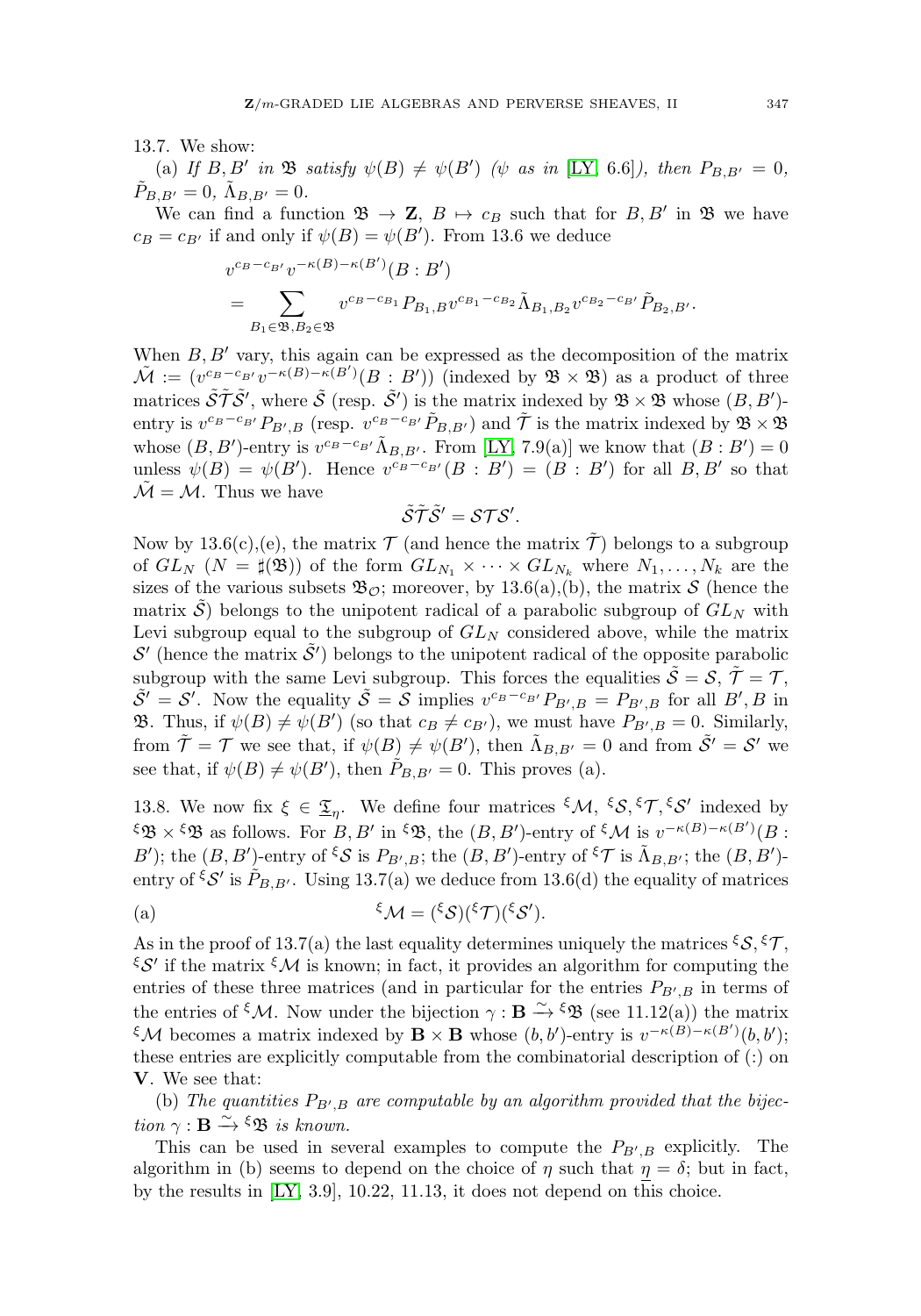In the case where  $m = 1$ , there is another algorithm to compute the quantities  $P_{B',B}$ ; see [\[L7,](#page-31-5) Theorem 24.8]. It again displays the matrix  $\zeta$  as the first of the three factors in a matrix decomposition like (a), but with the matrix  ${}^{\xi}$ M being replaced by a matrix indexed by a pair of irreducible representation of a Weyl group and with entries determined by a prescription quite different from that used in this paper. In that case the bijection  $\gamma : \mathbf{B} \xrightarrow{\sim} {}^{\xi} \mathfrak{B}$  is replaced by the "generalized Springer correspondence". It would be interesting to understand better the connection between these two approaches to the quantities  $P_{B,B}$ .

### 14. Odd vanishing

<span id="page-26-0"></span>In this section we show that for any irreducible local system  $\mathcal L$  on a  $G_0$ -orbit in  $\mathfrak{g}_{\delta}^{nil}$  the cohomology sheaves of  $\mathcal{L}^{\sharp} \in \mathcal{D}(\mathfrak{g}_{\delta})$  are zero in odd degrees. (See Theorem 14.10.) In the case where  $m \gg 0$ , this follows from the analogous result in the **Z**-graded case in [\[L4\]](#page-31-2). In the case where  $m = 1$  this follows from [\[L7,](#page-31-5) Theorem 24.8(a)]. In the case where  $m > 1, \delta = 1, \mathcal{L} = \mathbf{Q}_l$  and  $G, \mathbf{g} = \bigoplus_i \mathbf{g}_i$  are as in [\[LY,](#page-31-1) 0.3], this follows from [\[L8,](#page-31-6) Theorem 11.3] and from the known odd vanishing result for affine Schubert varieties.

14.1. We preserve the setup of 10.1, 10.2. For  $\varpi \in \mathbf{E}'$  let  $h(\varpi) \in \mathbf{Z}$  be as in 10.2. For  $\mathbf{c} \in \mathbf{E}$  we set  $h(\mathbf{c}) = h(\varpi)$  where  $\varpi$  is any element of  $\mathbf{c} \cap \mathbf{E}'$ ; this is well defined, by 10.7(a). For  $\mathbf{c} \in \mathbf{E}$  we set  $T_{\mathbf{c}} = v^{-h(\mathbf{c})} \tilde{T}_{\mathbf{c}} \in \mathbf{V}'$ . Note that  $\{T_{\mathbf{c}}; \mathbf{c} \in \mathbf{E}\}$  is a  $\mathbf{Q}(v)$ -basis of  $\mathbf{V}'$ . Let  $f \mapsto f^{\vee}$  be the field involution of  $\mathbf{Q}(v)$  which carries v to  $-v$ ; this extends to a field involution of **Q**((v)) (denoted again by  $f \mapsto f^{\heartsuit}$ ) given For  $\mathbf{c} \in \mathbf{\underline{\mathring{E}}}$  we set<br>by 10.7(a). For<br> $\mathbf{Q}(v)$ -basis of  $\mathbf{V}$ <br> $-v$ ; this extends<br>by  $\sum_i c_i v^i \to \sum$  $c_i(c_i(-v)^i)$ , where  $c_i \in \mathbf{Q}$ .

Let  $b \mapsto b^{\vee}$  be the **Q**-linear involution  $V' \to V'$  such that  $(fT_c)^{\vee} = f^{\vee}T_c$  for any  $\mathbf{c} \in \mathbf{\underline{\mathring{E}}}$  and  $f \in \mathbf{Q}(v)$ .

**Lemma 14.2** (14.2). For any b, b' in **V**' we have  $(b^{\heartsuit} : b'^{\heartsuit}) = (b : b')^{\heartsuit}$ .

It is enough to show that for any **c**, **c**' in  $\frac{\circ}{\mathbf{E}}$  and any  $f, f'$  in  $\mathbf{Q}(v)$  we have

$$
(f^{\heartsuit}T_{\mathbf{c}}:f'^{\heartsuit}T_{\mathbf{c}'})=(fT_{\mathbf{c}}:f'T_{\mathbf{c}'})^{\heartsuit}.
$$

We can assume that  $f = f' = 1$ . It is enough to show that

(a) 
$$
(T_{\mathbf{c}} : T_{\mathbf{c'}}) \in \mathbf{Q}(v^2),
$$

or that

$$
v^{-h(\varpi_1)+h(\varpi_2)}[\varpi_1|\varpi_2] \in \mathbf{Q}(v^2)
$$

for any  $\varpi_1, \varpi_2$  in **E**' (notation of 10.12(a)) or that

(a) 
$$
(T_{\mathbf{c}} : T_{\mathbf{c'}}) \in \mathbf{Q}(v^2)
$$
,  
or that  
 $v^{-h(\varpi_1)+h(\varpi_2)}[\varpi_1|\varpi_2] \in \mathbf{Q}(v^2)$   
for any  $\varpi_1, \varpi_2$  in **E'** (notation of 10.12(a)) or that  
(b)  $v^{-h(\varpi_1)+h(\varpi_2)} \sum_{w \in W} v^{\tau(\varpi_2, w\varpi_1)} \in \mathbf{Q}(v^2)$ .

From 10.8(b) we see that for  $\varpi, \varpi'$  in **E'** we have

(b) 
$$
\tau(\varpi,\varpi') = h(\varpi) + h(\varpi') \mod 2.
$$

From 10.11(b) we see that for  $\varpi \in \mathbf{E}'$ ,  $w \in \mathcal{W}$  and  $N \in \mathbf{Z}$  we have  $\dim^{\epsilon} \mathfrak{p}_{\overline{N}}^{\underline{w}\overline{\underline{\omega}}} = \dim^{\epsilon} \mathfrak{p}_{\overline{N}}^{\overline{\underline{\omega}}}, \text{ hence } \dim^{\epsilon} \mathfrak{u}_{\overline{N}}^{\underline{w}\overline{\underline{\omega}}} = \dim^{\epsilon} \mathfrak{u}_{\overline{N}}^{\overline{\underline{\omega}}},$ 

so that

$$
h(w\varpi) = h(\varpi).
$$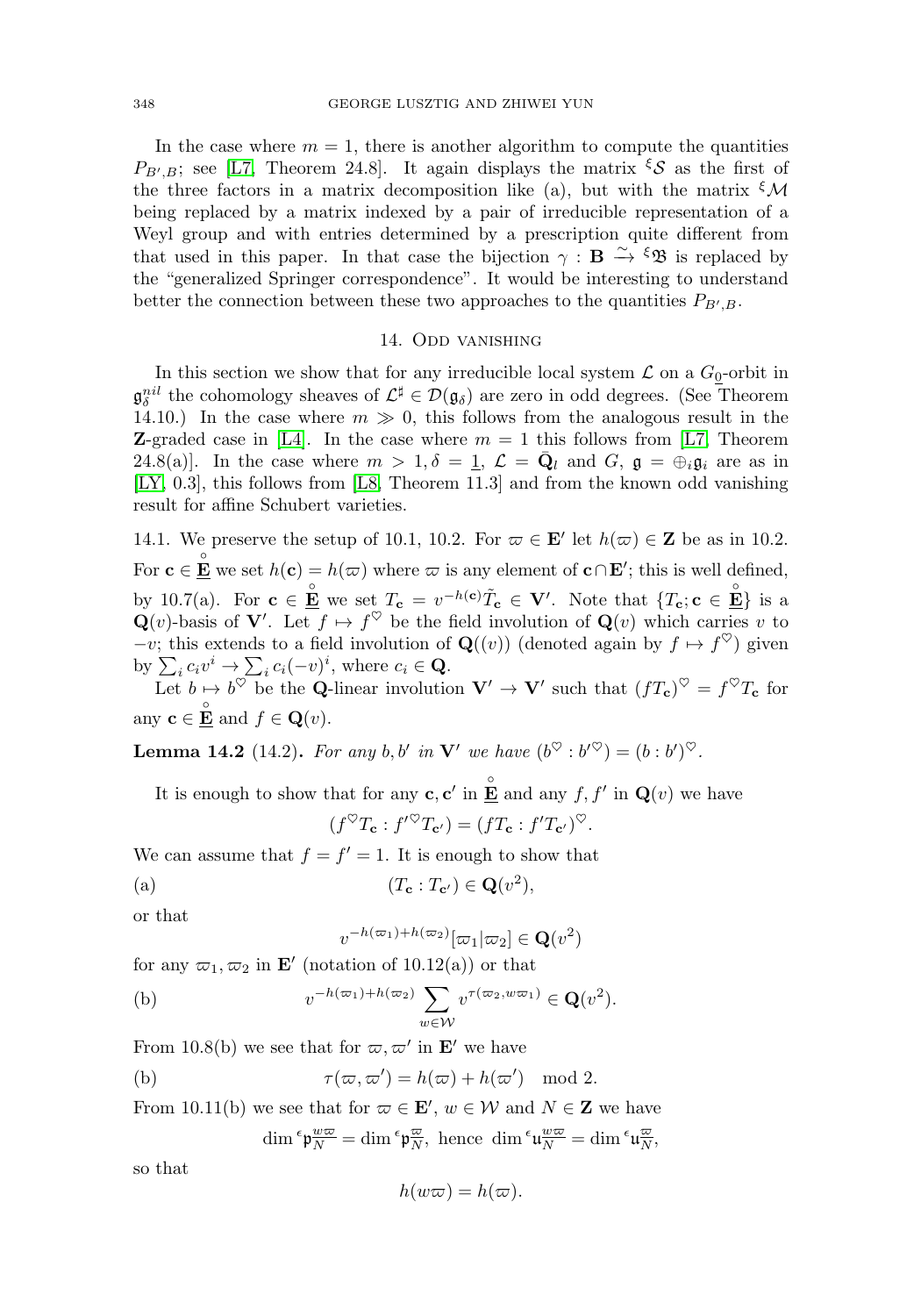Using this and (b) we see that for  $\varpi, \varpi'$  in **E**' we have

$$
\sum_{w \in \mathcal{W}} v^{\tau(\varpi', w\varpi)} \in v^{h(\varpi')+h(\varpi)} \mathbf{N}[v^2, v^{-2}].
$$

Thus, (b) holds. The lemma is proved.

14.3. From 14.2 we deduce that  $\sqrt{\ }$  :  $V' \rightarrow V'$  carries  $\mathfrak{R}_l = \mathfrak{R}_r$  onto  $\mathfrak{R}_l = \mathfrak{R}_r$ ; hence it induces a **Q**-linear involution  $V \rightarrow V$  (denoted again by  $\heartsuit$ ). From 14.2 we deduce: 14.5. From 14.2 we deduce that  $\mathbf{v} : \mathbf{v} \to \mathbf{v}$  carries  $\mathfrak{R}_l = \mathfrak{R}_r$  onto  $\mathfrak{R}_l = \mathfrak{R}_r$ ;<br>hence it induces a **Q**-linear involution  $\mathbf{V} \to \mathbf{V}$  (denoted again by  $\heartsuit$ ). From 14.2 we<br>deduce:<br>(a) Fo

(a) For any b, b' in **V** we have  $(b^{\vee} : b^{\prime\vee}) = (b : b^{\prime})^{\vee}$ .

that we have<br> $\bigcap$ **c** and<br> $\bigcirc$  =  $\sum$ 

$$
(a_{\varpi})^{\heartsuit} = \sum_{j} v^{-2s_j} (-v)^{d(\varpi)} = (-1)^{d(\varpi)} a_{\varpi}.
$$

Hence we have

$$
(a_{\varpi}^{-1}\tilde{T}_{\mathbf{c}})^{\heartsuit} = (a_{\varpi}^{-1}v^{h(\mathbf{c})}T_{\mathbf{c}})^{\heartsuit} = (-1)^{d(\varpi)+h(\mathbf{c})}a_{\varpi}^{-1}v^{h(\mathbf{c})}T_{\mathbf{c}} = (-1)^{d(\varpi)+h(\mathbf{c})}a_{\varpi}^{-1}\tilde{T}_{\mathbf{c}}.
$$

It follows that:

 $(X) \circ \cdot \mathbf{V}' \to \mathbf{V}'$  carries  $\mathbf{V}'_{\mathcal{A}}$  onto  $\mathbf{V}'_{\mathcal{A}}$  and  $\circ \cdot \mathbf{V} \to \mathbf{V}$  carries  $\mathbf{V}_{\mathcal{A}}$  onto  $\mathbf{V}_{\mathcal{A}}$ .

14.5. We show:

a) For any 
$$
b \in V'
$$
 we have  $\overline{b^{\heartsuit}} = (\overline{b})^{\heartsuit}$ . Hence for any  $b \in V$  we have  $\overline{b^{\heartsuit}} = (\overline{b})^{\heartsuit}$ .

We can assume that  $f = fT_c$  where  $\mathbf{c} \in \mathbf{\mathring{E}}$  and  $f \in \mathbf{Q}(v)$ . Note that  $\overline{f^{\heartsuit}} = (\overline{f})^{\heartsuit}$ . Hence we can assume that  $f = 1$ . We have

$$
\overline{T_{\mathbf{c}}} = \overline{v^{-h(\mathbf{c})}\tilde{T}_{\mathbf{c}}} = v^{h(\mathbf{c})}\tilde{T}_{\mathbf{c}} = v^{2h(\mathbf{c})}T_{\mathbf{c}},
$$

hence

$$
(\overline{T_{\mathbf{c}}})^{\heartsuit}=v^{2h(\mathbf{c})}T_{\mathbf{c}}.
$$

We have  $T_{\mathbf{c}}^{\heartsuit} = \overline{T_{\mathbf{c}}} = v^{2h(\mathbf{c})} T_{\mathbf{c}}$ . This proves (a).

14.6. We show:

(a)  $b \mapsto b^{\heartsuit}$  is a bijection  $\mathbf{B}' \xrightarrow{\sim} \mathbf{B}'$ .

Let  $b \in \mathbf{B}'$ . From  $b \in \mathbf{V}_{\mathcal{A}}$  we see using 14.4(a) that  $b^{\heartsuit} \in \mathbf{V}_{\mathcal{A}}$ . From  $\overline{b} = b$  we see using 14.5(a) that  $\overline{b^{\heartsuit}} = (\overline{b})^{\heartsuit} = b^{\heartsuit}$ . From  $(b:b) \in \mathbf{Q}(v) \cap (1+v\mathbf{Z}[[v]])$  we see using  $14.3(a)$  that

$$
(b^{\heartsuit}:b'^{\heartsuit})=(b:b')^{\heartsuit}\in (\mathbf{Q}(v)\cap (1+v\mathbf{Z}[[v]])^{\heartsuit})=\mathbf{Q}(v)\cap (1+v\mathbf{Z}[[v]])\subset 1+v\mathbf{Z}[[v]].
$$

Using this and the definitions, we see that  $b^{\heartsuit} \in \mathbf{B}'$ . Thus the map  $b \mapsto b^{\heartsuit}, \mathbf{B}' \to \mathbf{B}'$ is well defined. Since this map has square 1, it is a bijection. This proves (a).

From (a) we deduce:

(b) If  $b \in \mathbf{B}$ , then  $b^{\heartsuit} = s_b \tilde{b}$  for a well-defined  $s_b \in \{1, -1\}$  and a well-defined  $\tilde{b} \in \mathbf{B}$ .

The following result makes (b) more precise.

**Lemma 14.7** (14.7). Let  $\mathcal{O}$  be a  $G_0$ -orbit in  $\mathfrak{g}_{\delta}^{nil}$  and let  $b \in \mathbf{B}_{\mathcal{O}}$ . We have  $b^{\heartsuit} = (-1)^{\dim \mathcal{O}} b.$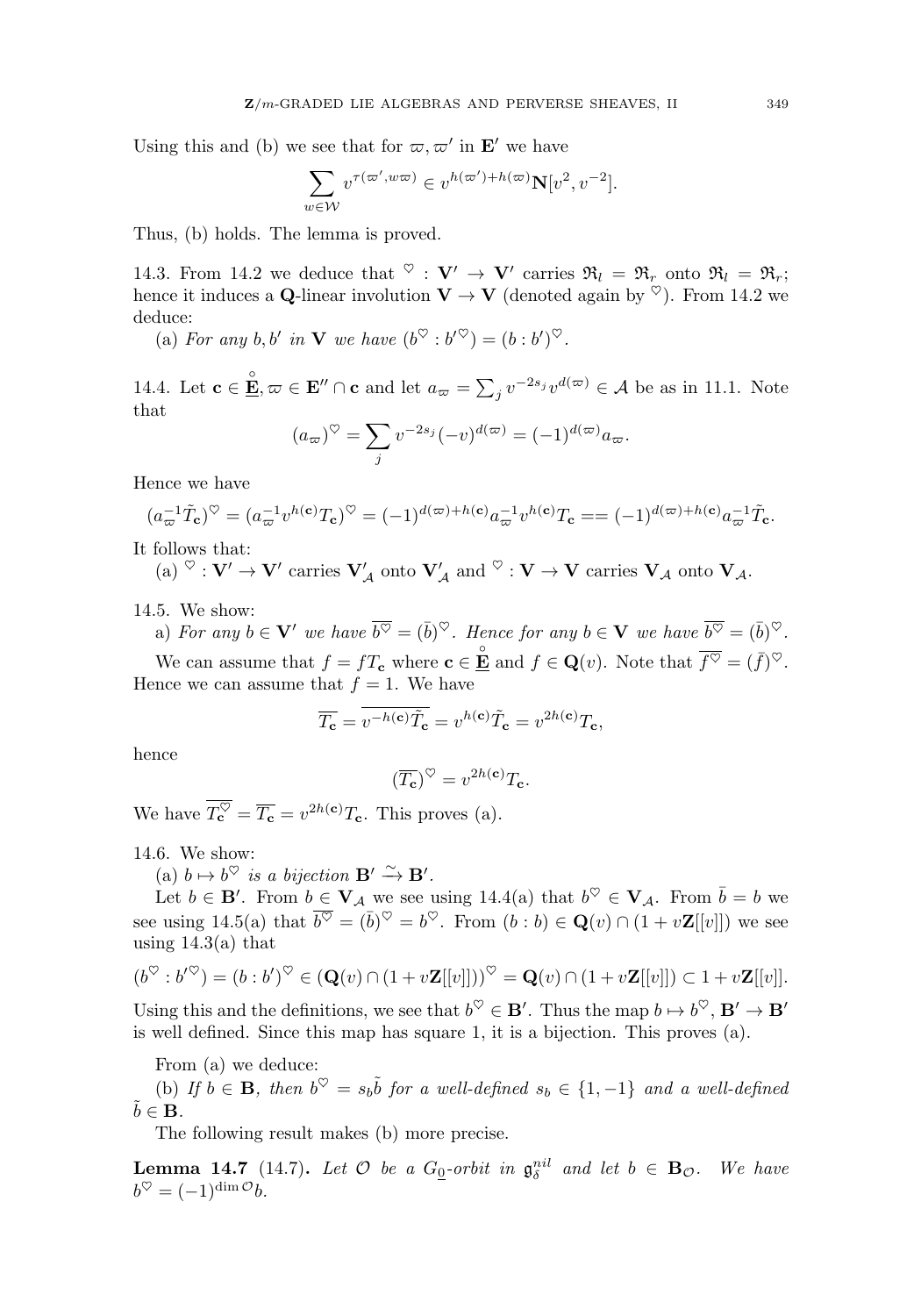We argue by induction on dim  $\mathcal{O}$ ; we can assume that the result holds when  $\mathcal{O}$ is replaced by an orbit of dimension  $\langle$  dim  $\mathcal{O}$  (if any). We have  $\gamma(b) = \mathcal{L}^{\sharp}[\dim \mathcal{O}]$ where  $(\mathcal{O}, \mathcal{L}) \in \mathcal{I}(\mathfrak{g}_{\delta})$ . Let  $x \in \mathcal{O}$ ; we associate to x an  $\epsilon$ -spiral  $\mathfrak{p}_*^{\phi}$  and a splitting  $\tilde{\mathfrak{l}}_*^{\phi}$ ∗ of it as in [\[LY,](#page-31-1) 2.9]. Recall that  $\int_{0}^{\infty}$ φ  $\mathcal{L}_{\eta} \subset \mathcal{O} \text{ and that } \mathcal{L}_1 := \mathcal{L}|_{\overset{\circ}{\mathfrak{g}}_{\eta}}$ η at  $\mathcal{L}_1 := \mathcal{L}|_{\substack{\circ \phi \\ \tilde{\mathfrak{l}}_n}}$  is an irreducible  $\tilde{L}_0^{\phi}$ . φ

equivariant local system on  $\hat{\tilde{l}}$  $\eta$ ; thus,  $\mathcal{L}_1^{\sharp} \in \mathcal{D}(\tilde{\mathfrak{l}}_{\eta}^{\phi})$  is defined. Let  $I = \iota$  Ind $\mathfrak{g}_{\phi}^{\mathfrak{g}_{\phi}}(\mathcal{L}_1^{\sharp}) \in$  $\mathcal{Q}(\mathfrak{g}_{\delta})$ ; we have clearly  $I \in {}^{\xi}\mathcal{Q}(\mathfrak{g}_{\delta})$ . By [\[LY,](#page-31-1) 2.9(b),(c)], in  ${}^{\xi}\mathcal{K}(\mathfrak{g}_{\delta})$  we have  $\lim_{I} \overbrace{\mathfrak{l}}^{\circ \phi}$  finds,  $\mathcal{L}_1^{\sharp}$ <br>  $\mathfrak{l} \in \mathfrak{c} \mathcal{Q}(\mathfrak{g}_{\delta}).$  By [1]<br>  $I = \mathcal{L}^{\sharp} + \sum_{I}$ 

$$
I = \mathcal{L}^{\sharp} + \sum_{\mathcal{O}': \dim \mathcal{O}'} \sum_{\mathbf{dim} \mathcal{O}} \sum_{b' \in \mathbf{B}_{\mathcal{O}'}} f_{b'} \gamma(b'),
$$

where  $f_{b'} \in \mathcal{A}$ . Define  $I' \in \mathbf{V}_{\mathcal{A}}$  by  $\gamma(I') = I$ . We have

$$
I = \mathcal{L}^{\sharp} + \sum_{\mathcal{O}': \dim \mathcal{O}'} \sum_{\mathcal{O}' \in \mathbf{B}_{\mathcal{O}'}} f_{b'} \gamma(b'),
$$
  
where  $f_{b'} \in \mathcal{A}$ . Define  $I' \in \mathbf{V}_{\mathcal{A}}$  by  $\gamma(I') = I$ . We have  
(a) 
$$
I' = v^{-\dim \mathcal{O}} b + \sum_{\mathcal{O}': \dim \mathcal{O}' < \dim \mathcal{O}} \sum_{b' \in \mathbf{B}_{\mathcal{O}'}} f_{b'} b'.
$$
  
By [L4, 17.2, 17.3], in  $\mathcal{K}(\tilde{\mathfrak{l}}_{\eta}^{\phi})$  we have  
(b) 
$$
h\mathcal{L}_{1}^{\sharp} = \sum h_{j} \operatorname{ind}_{\mathfrak{q}(j)_{n}}^{\tilde{\mathfrak{l}}_{\eta}^{\phi}}(C(j)),
$$

By [\[L4,](#page-31-2) 17.2, 17.3], in  $\mathcal{K}(\tilde{\mathfrak{l}}_{\eta}^{\phi})$  we have

(b) 
$$
h\mathcal{L}_1^{\sharp} = \sum_{j \in J} h_j \operatorname{ind}_{\mathfrak{q}(j)_\eta}^{\tilde{\mathfrak{l}}_{\eta}^{\phi}}(C(j)),
$$

where  $h = h^{\heartsuit} \in \mathcal{A} - \{0\}, J$  is a finite set and for  $j \in J$ ,  $\mathfrak{q}(j)$  is a parabolic subalgebra of  $\tilde{\mathfrak{l}}_{\eta}^{\phi}$  with Levi subalgebra  $\mathfrak{m}(j)$  such that  $\mathfrak{q}(j), \mathfrak{m}(j)$  are compatible with the **Z**-grading of  $\tilde{\mathfrak{l}}^{\phi}$ ,  $C(j) \in \mathcal{Q}(\mathfrak{m}(j)_{\eta})$  is a cuspidal perverse sheaf and  $h_j \in \mathcal{A}$ . Moreover, since  $\mathcal{L}_1^{\sharp}$  belongs to the block of  $\mathcal{Q}(\tilde{I}_{\eta}^{\phi})$  given by  $\xi$ , we can assume that  $\mathfrak{m}(j) = \mathfrak{m}$  and  $C(j) = \tilde{C}$  for all j. Thus (b) can be written in the form<br>
(c)  $h\mathcal{L}_1^{\sharp} = F_0 + F_1,$ <br>
where  $F_0 = \sum h'_j \operatorname{ind}_{\mathfrak{a}(j)_*}^{\tilde{\mathfrak{a}}^{\sharp}}(\tilde{C}[-\dim \mathfrak{m}_{\eta}])).$ 

(c) 
$$
h\mathcal{L}_1^{\sharp} = F_0 + F_1,
$$

where

$$
F_0 = \sum_{j \in J} h'_j \operatorname{ind}_{\mathfrak{q}(j)_{\eta}}^{\tilde{l}_{\eta}^{\phi}} (\tilde{C}[-\dim \mathfrak{m}_{\eta}])),
$$
  

$$
F_1 = \sum_{j \in J} h''_j \operatorname{ind}_{\mathfrak{q}(j)_{\eta}}^{\tilde{l}_{\eta}^{\phi}} (\tilde{C}[-\dim \mathfrak{m}_{\eta}])),
$$
  

$$
h'_j + h''_j = h_j v^{\dim \mathfrak{m}_{\eta}}, h'_j \in \mathbf{Z}[v^2, v^{-2}], h''_j \in v\mathbf{Z}[v^2, v^{-2}].
$$

Let  $\mathcal{K}(\tilde{V}_{\eta}^{\phi})^{ev}$  be the  $\mathbf{Z}[v^2, v^{-2}]$ -submodule of  $\mathcal{K}(\tilde{V}_{\eta}^{\phi})^{ev}$  with basis  $\mathcal{L}'^{\sharp}$  for various  $(\mathcal{O}', \mathcal{L}')$  in  $\mathcal{I}(\tilde{\mathfrak{l}}_q^{\phi})$ . By [\[L4,](#page-31-2) 21.1(c)], for any  $j \in J$ , we have

$$
\mathrm{ind}_{\mathfrak{q}(j)_{\eta}}^{\tilde{\mathfrak{l}}_{\eta}^{\phi}}(\tilde{C}[-\dim \mathfrak{m}_{\eta}]) \in \mathcal{K}(\tilde{\mathfrak{l}}_{\eta}^{\phi})^{ev}.
$$

Hence  $F_0 \in \mathcal{K}(\tilde{V}_\eta^{\phi})^{ev}, F_1 \in v\mathcal{K}(\tilde{V}_\eta^{\phi})^{ev}$ . We have clearly  $h\mathcal{L}_1^{\sharp} \in \mathcal{K}(\tilde{V}_\eta^{\phi})^{ev}$ . Since  $v\mathcal{K}(\tilde{\mathfrak{l}}_{\eta}^{\phi})^{ev} \cap \mathcal{K}(\tilde{\mathfrak{l}}_{\eta}^{\phi})^{ev} = 0$ , we deduce from (c) that  $h\mathcal{L}_{1}^{\sharp} = F_{0}$ ; that is,  $\operatorname{ind}_{\mathfrak{q}(j)_{\eta}}^{\mathfrak{q}}(\mathfrak{g})_{\mathfrak{q}}$ <br>  $\in v\mathcal{K}(\mathfrak{g})$ <br>  $\stackrel{\text{d}}{\mathfrak{q}}$  =  $\sum$ 

$$
h\mathcal{L}_1^{\sharp} = \sum_{j \in J} h'_j \operatorname{ind}_{\mathfrak{q}(j)_{\eta}}^{\tilde{\mathfrak{l}}_{\eta}^{\phi}} (\tilde{C}[-\dim \mathfrak{m}_{\eta}])),
$$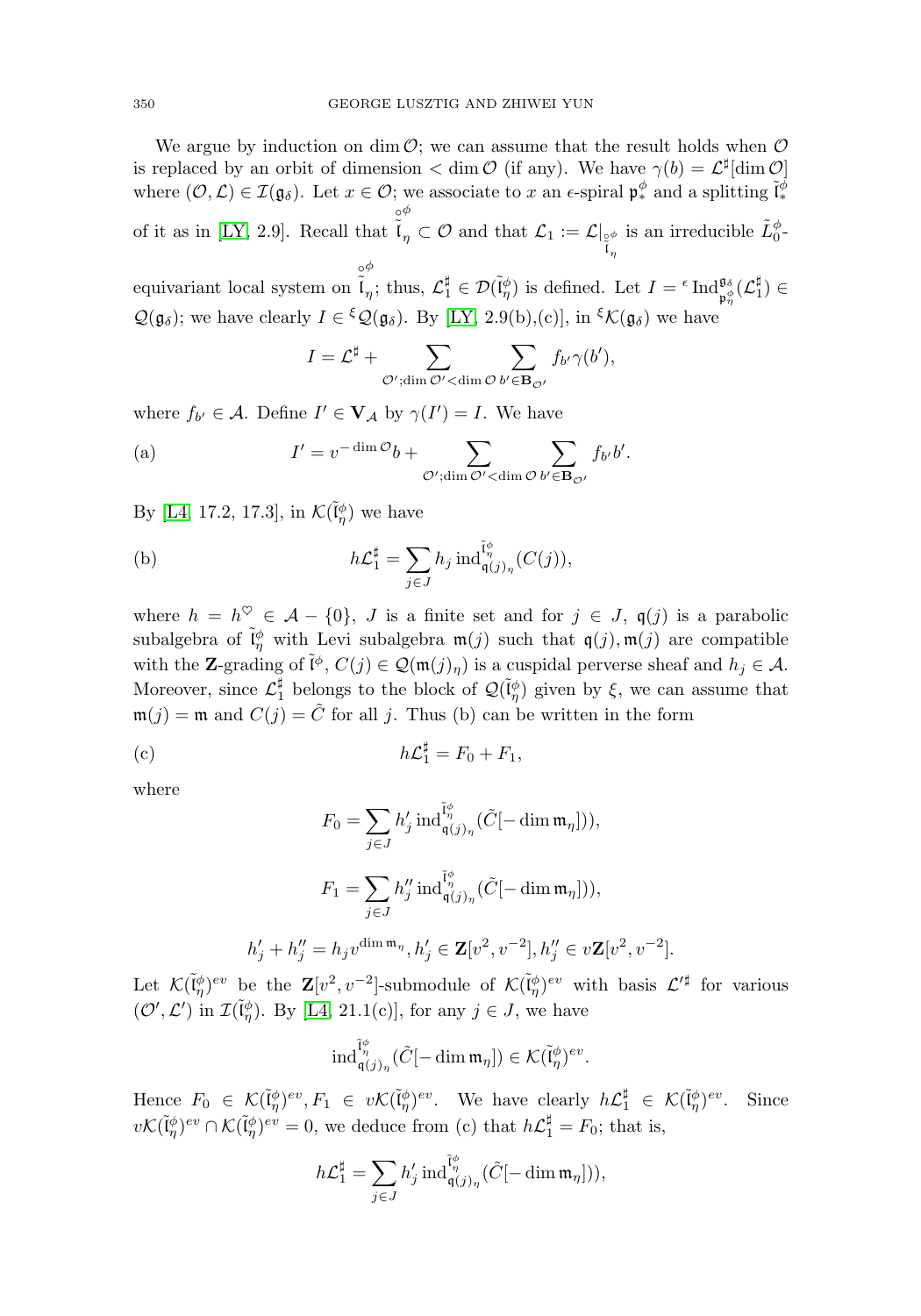where  $h'_j \in \mathbf{Z}[v^2, v^{-2}]$ . Applying <sup> $\epsilon$ </sup>Ind<sub> $\mathfrak{p}_\eta$ </sub> and using the transitivity property 4.2 from  $[LY]$  (and also  $10.4(a)$ ) we obtain GEBRAS.<br>
g <sup>e</sup> Ind<sup>g<sub>o</sup>n</sub><br>
btain<br>  $hI = \sum$ </sup>  $\operatorname{nc}$ 

$$
hI = \sum_{j \in J} h'_j I_{\varpi_j},
$$

where  $\varpi_j \in \mathbf{E}'$  for  $j \in J$ . Since  $\gamma^{-1}(\sum_{j \in J} h'_j I_{\varpi_j})$  is fixed by  $\heartsuit$ , it follows that  $hI'$ induction hypothesis, we see that Since  $\gamma^{-1}(\sum)$ <br>and  $h^{\heartsuit} = h$ , ee that<br> ${}^{\heartsuit} + \sum$ 

is fixed by 
$$
\heartsuit
$$
. Since  $h \neq 0$  and  $h^{\heartsuit} = h$ , we deduce that  $I'^{\heartsuit} = I'$ . Using (a) and the  
induction hypothesis, we see that  

$$
(v^{-\dim \mathcal{O}}b)^{\heartsuit} + \sum_{\mathcal{O}'; \dim \mathcal{O}' < \dim \mathcal{O}} \sum_{b' \in \mathbf{B}_{\mathcal{O}'}} f_{b'}^{\heartsuit}(-1)^{\dim \mathcal{O}'}b'
$$

$$
= v^{-\dim \mathcal{O}}b + \sum_{\mathcal{O}'; \dim \mathcal{O}' < \dim \mathcal{O}} \sum_{b' \in \mathbf{B}_{\mathcal{O}'}} f_{b'}b'.
$$

Using this and 14.6(b), we deduce that  $(-v)^{-\dim \mathcal{O}} s_b \tilde{b} - v^{-\dim \mathcal{O}} b$  is a A-linear combination of elements in  $\cup_{\mathcal{O}';dim \mathcal{O}' < dim \mathcal{O}}$ **B** $_{\mathcal{O}'}$ .

Since  $b \in \mathbf{B}_{\mathcal{O}}$  and  $\tilde{b} \in \mathbf{B}$  this forces  $\tilde{b} = b$  and  $s_b = (-1)^{\dim \mathcal{O}}$ . This completes the proof of the lemma.

#### 14.8. We show:

(a) Let  $\mathcal{O}, \mathcal{O}'$  be  $G_0$ -orbits in  $\mathfrak{g}_{\delta}^{nil}$  and let  $B, B'$  in  $\mathfrak{B}$  be such that the support of B (resp. B') is the closure of  $\mathcal O$  (resp.  $\mathcal O'$ ). We have  $(B : B')^{\heartsuit} =$  $(-1)^{\dim \mathcal{O} + \dim \mathcal{O}'}(B:B').$ 

If  $\psi(B) \neq \psi(B')$ , then  $(B : B') = 0$  by [\[LY,](#page-31-1) 7.9(a)] and (a) holds. Assume now that  $\psi(B) = \psi(B')$ . We can assume that  $\psi(B) = \psi(B') = \xi$ . It is enough to prove that, if  $b \in \mathbf{B}_{\mathcal{O}}$ ,  $b' \in \mathbf{B}_{\mathcal{O}}$ , then  $(b:b')^{\heartsuit} = (-1)^{\dim \mathcal{O} + \dim \mathcal{O}'}(b:b')$ . Using 14.2 and 14.7, we have

$$
(b:b')^{\heartsuit}=(b^{\heartsuit}:b'^{\heartsuit})=((-1)^{\dim \mathcal{O}}b,(-1)^{\dim \mathcal{O}'}b')
$$

and (a) is proved.

# 14.9. We show:

(a) For any  $B, B'$  in  $\mathfrak{B}$  we have  $P_{B,B'} \in \mathbb{N}[v^{-2}]$ ,  $\tilde{P}_{B,B'} \in \mathbb{N}[v^{-2}]$ ,  $\tilde{\Lambda}_{B,B'} \in$  $\mathbf{Q}((v^2))$  (notation of 13.6).

The proof is similar to that of 13.7(a). With the notation in 14.8(a) we apply  $\heartsuit$ to be  $P_{B,B'} \in$ <br>3.7(a). With  $=$   $\sum$ 

$$
v^{-\dim \mathcal{O} - \dim \mathcal{O}'}(B : B') = \sum_{B_1 \in \mathfrak{B}, B_2 \in \mathfrak{B}} P_{B_1, B} \tilde{\Lambda}_{B_1, B_2} \tilde{P}_{B_2, B'}
$$
  
 ; using 14.8 we obtain  
 
$$
v^{-\dim \mathcal{O} - \dim \mathcal{O}'}(B : B') = \sum_{B_1, B_2 \in \mathfrak{B}} P_{B_1, B_1}^{\heartsuit} \tilde{\Lambda}_{B_1, B_2}^{\heartsuit} \tilde{P}_{B_2, B'}^{\heartsuit}
$$

(see  $13.6(d)$ ); using 14.8 we obtain

$$
v^{-\dim \mathcal{O} - \dim \mathcal{O}'}(B:B') = \sum_{B_1 \in \mathfrak{B}, B_2 \in \mathfrak{B}} P_{B_1, B}^{\heartsuit} \tilde{\Lambda}_{B_1, B_2}^{\heartsuit} \tilde{P}_{B_2, B'}^{\heartsuit}.
$$

When  $B, B'$  vary, this can be expressed as the decomposition of the matrix  $\mathcal{M} =$  $(v^{c_B-c_{B'}}v^{-\kappa(B)-\kappa(B')}(B:B'))$  (indexed by  $\mathfrak{B}\times\mathfrak{B}$ ) as a product of three matrices  $\mathcal{S}^{\heartsuit}\mathcal{T}^{\heartsuit}\mathcal{S}'^{\heartsuit}$  where  $\mathcal{S}^{\heartsuit}$  (resp.  $\mathcal{S}'^{\heartsuit}$ ) is the matrix indexed by  $\mathfrak{B} \times \mathfrak{B}$  whose  $(B, B')$ entry is  $P_{B',B}^{\heartsuit}$  (resp.  $\tilde{P}_{B,B'}^{\heartsuit}$ ) and  $\mathcal{T}^{\heartsuit}$  is the matrix indexed by  $\mathfrak{B} \times \mathfrak{B}$  whose  $(B, B')$ -entry is  $\tilde{\Lambda}_{B,B'}^{\heartsuit}$ . Recall from 13.6 that we have also  $\mathcal{M} = \mathcal{STS}'$  (notation of 13.6). Thus we have

$$
\mathcal{S}^{\heartsuit}\mathcal{T}^{\heartsuit}\mathcal{S}'^{\heartsuit}=\mathcal{S}\mathcal{T}\mathcal{S}'.
$$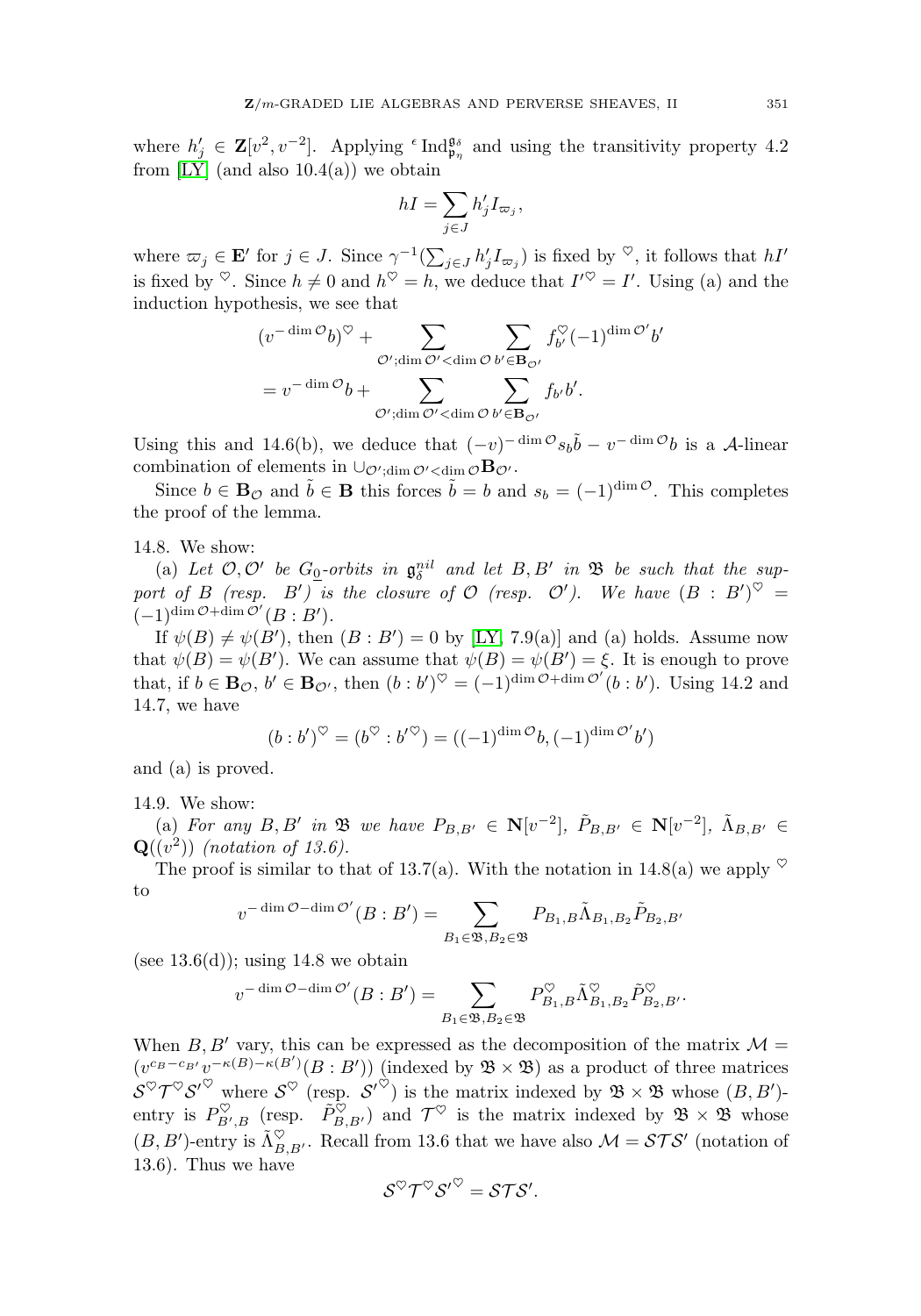Now by 13.6(c),(e), the matrix  $\mathcal{T}$  (and hence the matrix  $\mathcal{T}^{\heartsuit}$ ) belongs to a subgroup of  $GL_N$   $(N = \sharp(\mathfrak{B}))$  of the form  $GL_{N_1} \times \ldots GL_{N_k}$  where  $N_1, \ldots, N_k$  are the sizes of the various subsets  $\mathfrak{B}_{\mathcal{O}}$ ; moreover, by 13.6(a),(b), the matrix S (hence the matrix  $\mathcal{S}^{\heartsuit}$ ) belongs to the unipotent radical of a parabolic subgroup of  $GL_N$  with Levi subgroup equal to the subgroup of  $GL_N$  considered above, while the matrix  $\mathcal{S}'$ (hence the matrix  $S^{\prime\heartsuit}$ ) belongs to the unipotent radical of the opposite parabolic subgroup with the same Levi subgroup. This forces the equalities  $S^{\heartsuit} = S, \mathcal{T}^{\heartsuit} = \mathcal{T},$  $\mathcal{S}'^{\vee} = \mathcal{S}'$ . Now the equality  $\mathcal{S}^{\heartsuit} = \mathcal{S}$  implies  $P_{B',B}^{\vee} = P_{B',B}$  for all  $B', B$  in  $\mathfrak{B}$ . Similarly, from  $\mathcal{T}^{\heartsuit} = \mathcal{T}$  we see that  $\tilde{\Lambda}_{B,B'}^{\heartsuit} = \tilde{\Lambda}_{B,B'}$  for all  $B, B'$  in  $\mathfrak{B}$  and from  $S^{\prime\heartsuit} = S'$  we see that  $\tilde{P}_{B,B'}^{\heartsuit} = \tilde{P}_{B,B'}$ . This proves (a).

## **Theorem 14.10.**

(a) Let  $(0, \mathcal{L}) \in \mathcal{I}(\mathfrak{g}_{\delta})$  and let  $A = \mathcal{L}^{\sharp} \in \mathcal{Q}(\mathfrak{g}_{\delta})$ . We have  $\mathcal{H}^{a}A = 0$  for any odd integer a.

(b) Let  $\varpi \in \mathbf{E}'$ . We have  $\mathcal{H}^a(I_{\varpi})=0$  for any odd integer a.

(c) Let  $(\mathfrak{p}_*, L, P_0, \mathfrak{l}, \mathfrak{l}_*, \mathfrak{u}_*)$  be as in 4.1(a) of [\[LY\]](#page-31-1) with  $\epsilon = \eta$ , and let  $(\mathcal{O}', \mathcal{L}') \in$  $\mathcal{I}(\mathfrak{l}_{\eta})$  (see 1.2). We form  $A' = \mathcal{L}'^{\sharp} \in \mathcal{Q}(\mathfrak{l}_{\eta})$ . We have  $\mathcal{H}^{a}({^{\epsilon}}\operatorname{Ind}^{\mathfrak{g}_{\delta}}_{\mathfrak{p}_{\eta}}(A')) = 0$  for any odd integer a.

(d) In the setup of (c),  $\epsilon$  Ind $_{\mathfrak{p}_{\eta}}^{\mathfrak{g}_{\delta}}(A')$  is a direct sum of complexes of the form  $\mathcal{L}^{\sharp}[s]$ for various  $(0, \mathcal{L}) \in \mathcal{I}(\mathfrak{g}_{\delta})$  and various even integers s.

 $(a)$  follows from 14.9 $(a)$ .

We prove (b). Let  $\mathbf{c} \in \mathbf{E} \to \infty$  be such that  $\varpi \in \mathbf{c}$ . In **V** we have  $T_{\mathbf{c}} = \bigoplus_{b \in \mathbf{B}} f_b v^{-\kappa(b)} b$ , where  $f_b \in \mathcal{A}$ . Applying  $\heartsuit$  and using  $T_{\mathbf{c}}^{\heartsuit} = T_{\mathbf{c}}$  and  $(v^{-\kappa(b)}b)^{\heartsuit} = v^{-\kappa(b)}b$  for  $b \in \mathbf{B}$ (see 14.7) we see that

$$
\oplus_{b\in \mathbf{B}} f_b^{\heartsuit} v^{-\kappa(b)} b = \oplus_{b\in \mathbf{B}} f_b v^{-\kappa(b)} b.
$$

Hence  $f_b^{\heartsuit} = f_b$ , that is,  $f_b \in \mathbf{Z}[v^2, v^{-2}]$ . Thus,

(e)  $I_{\varpi}$  is isomorphic to a direct sum of complexes of the form  $B[-\kappa(B)][2s]$  with  $B \in \mathfrak{B}$  and  $s \in \mathbf{Z}$ .

Hence  $\mathcal{H}^a I_\varpi$  is isomorphic to a direct sum of sheaves of the form  $\mathcal{H}^{a+2s}(B[-\kappa(B)])$ with  $B \in \mathfrak{B}$ . Hence the desired result follows from (a).

We prove (c). By 1.5(a) of [\[LY\]](#page-31-1) we can find  $\mathfrak{q}_*, (\hat{\mathfrak{p}}_*, \hat{L}, P_0, \hat{\mathfrak{l}}, \hat{\mathfrak{l}}_*, \hat{\mathfrak{u}}_*)$  as in 4.2 of [LY] with  $\epsilon = \dot{\eta}$  and a cuspidal perverse sheaf C in  $\mathcal{Q}(\hat{\mathfrak{l}}_{\eta})$  such that  $A'[s']$  is a direct summand of  $\text{ind}_{\mathfrak{q}_\eta}^{\mathfrak{l}_\eta}(C[-\dim \mathfrak{l}_\eta])$  for some  $s' \in \mathbb{Z}$  hence, by 4.2(a) of [\[LY\]](#page-31-1),  $\epsilon \text{Ind}_{\mathfrak{p}_\eta}^{\mathfrak{g}_{\delta}}(A')[s']$ is a direct summand of  $\epsilon \text{Ind}_{\hat{\mathfrak{p}}_{\eta}}^{\mathfrak{g}_{\delta}}(C[-\dim \mathfrak{l}_{\eta}])$ ; moreover, by [\[L4,](#page-31-2) 21.1(c)], we have  $s' = 2s''$  for some  $s'' \in \mathbb{Z}$ . Hence  $\mathcal{H}^a({}^{\epsilon} \operatorname{Ind}_{\mathfrak{p}_\eta}^{\mathfrak{g}_{\delta}}(A'))$  is a direct summand of

$$
\mathcal{H}^{a-2s''}({}^{\epsilon}\operatorname{Ind}_{\hat{\mathfrak{p}}_{\eta}}^{\mathfrak{g}_{\delta}}(C[-\dim\mathfrak{l}_{\eta}])).
$$

We can assume that  $\hat{\mathfrak{p}}_{\eta}$  is an  $\epsilon$ -spiral with splitting  $\mathfrak{m}_*$  (in 10.1) and that  $C = \tilde{C}$ (in 10.1). Then  $\epsilon$  Ind $\frac{\mathfrak{g}_{\delta}}{\mathfrak{p}_{\eta}}(C[-\dim I_{\eta}]) = I_{\varpi}$  for some  $\varpi \in \mathbf{E}'$  and  $\mathcal{H}^{a}(\epsilon \operatorname{Ind}_{\mathfrak{p}_{\eta}}^{\mathfrak{g}_{\delta}}(A'))$  is a direct summand of  $\mathcal{H}^{a-2s''}I_{\overline{\omega}}$ . The desired result follows from (b).

We prove (d). As in the proof of (c),  $\epsilon$  Ind $\frac{\mathfrak{g}_{\delta}}{\mathfrak{p}_{\eta}}(A')$  is a direct summand of  $I_{\varpi}[-2s'']$ for some  $\varpi \in \mathbf{E}'$  and  $s'' \in \mathbf{Z}$ . This, together with (e) gives the desired result. The theorem is proved.